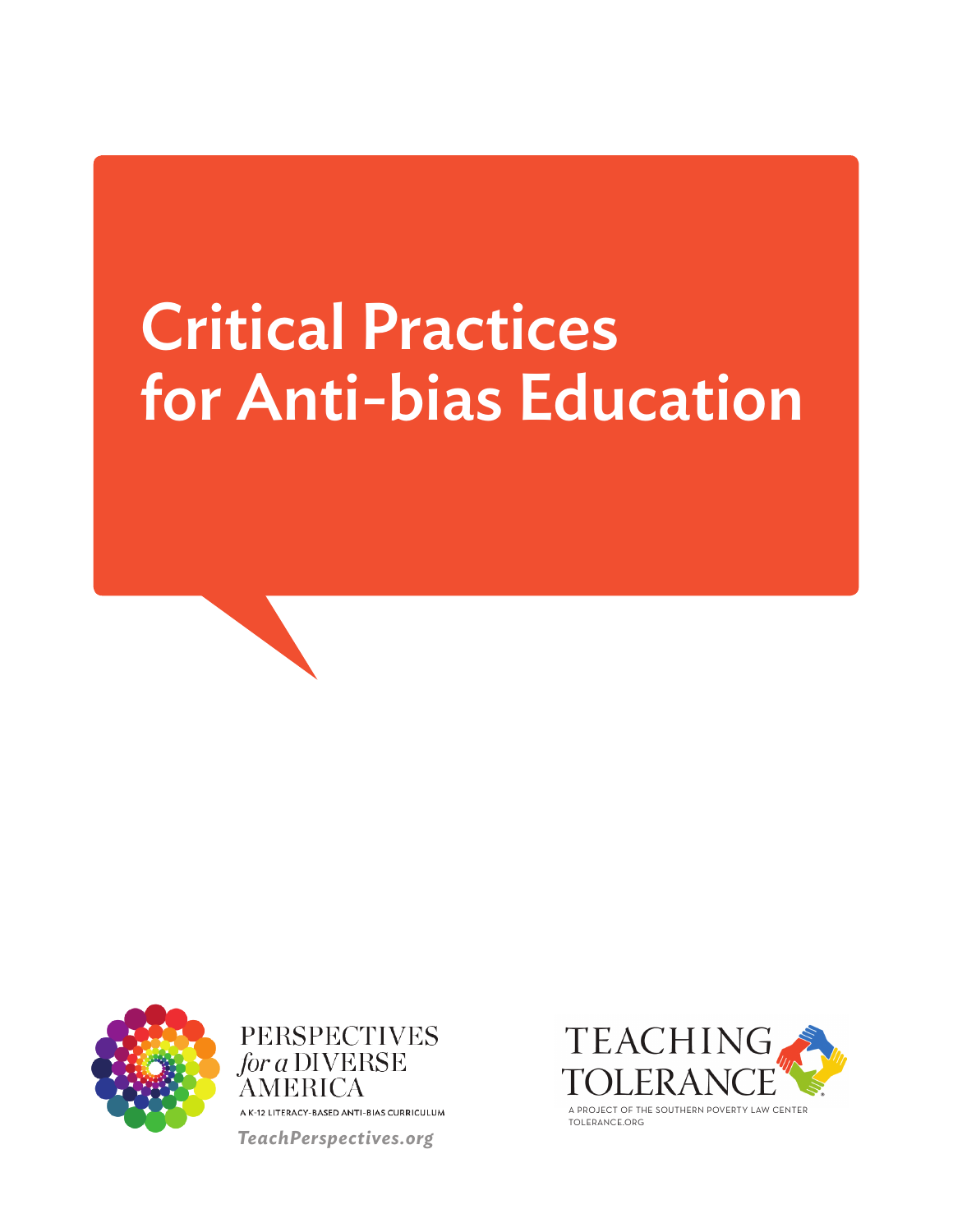### About Teaching Tolerance

Founded in 1991, Teaching Tolerance is dedicated to reducing prejudice, improving intergroup relations and supporting equitable school experiences for our nation's children.

The program provides free educational materials to educators for use by millions of students. Teaching Tolerance magazine is sent to 450,000 educators, reaching every school in the country, three times a year. Tens of thousands of educators use the program's film kits and more than 5,000 schools participate in the annual Mix It Up at Lunch Day Program.

Teaching Tolerance teaching materials have won two Oscars, an Emmy and more than 20 honors from the Association of Educational Publishers, including two Golden Lamp Awards, the industry's highest honor.

For more information about Teaching Tolerance or to download this guide, visit tolerance.org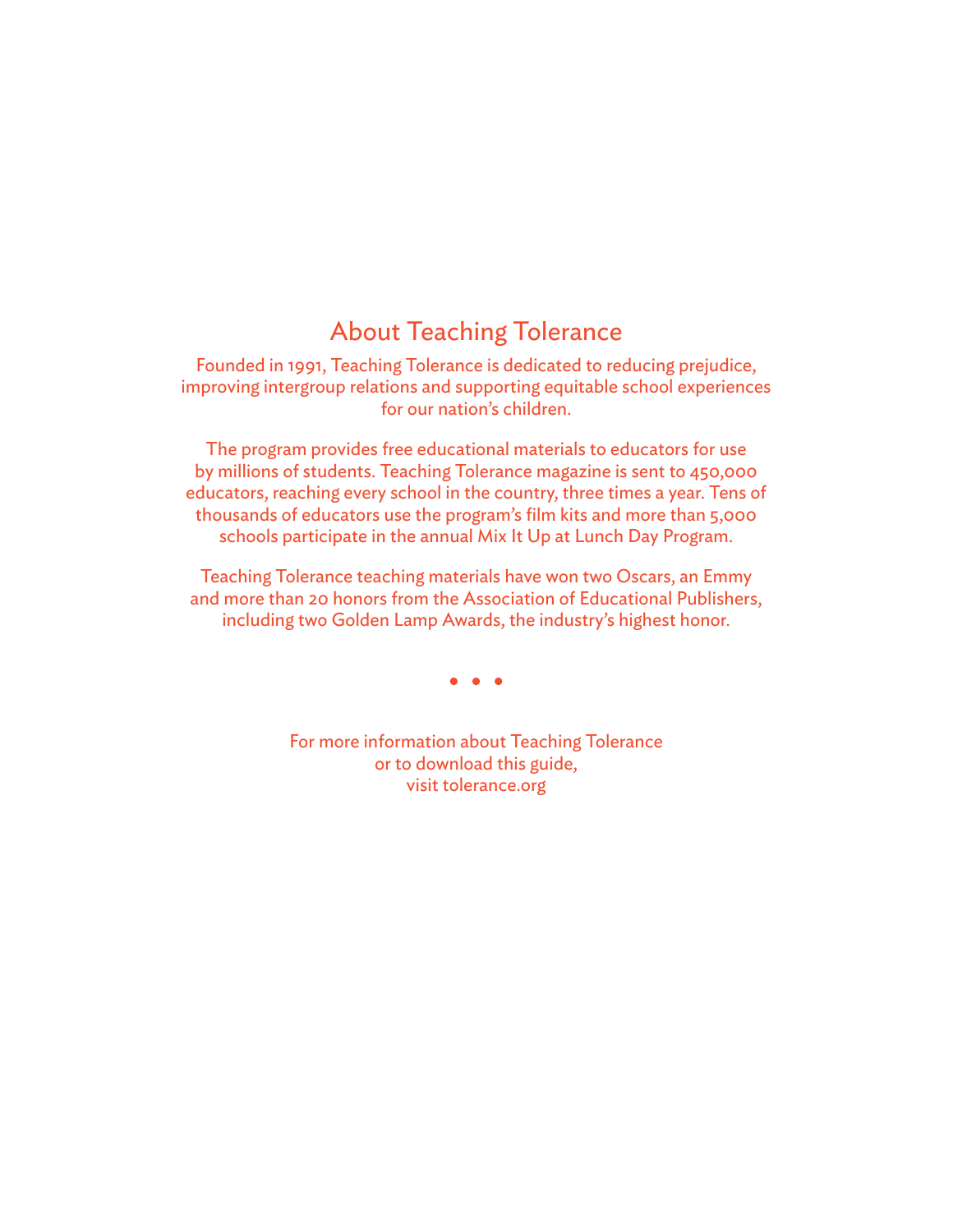## **Critical Practices for Anti-bias Education**

| <b>INTRODUCTION</b>                                                              | 2        |
|----------------------------------------------------------------------------------|----------|
| <b>INSTRUCTION</b><br>1. Critical Engagement with Material                       | 3<br>3   |
| 2. Differentiated Instruction                                                    | 4        |
| 3. Cooperative and Collaborative Learning                                        | 5        |
| 4. Real-World Connections                                                        | 6        |
| 5. Values-Based Assessment, Evaluation and Grading                               | 7        |
| <b>CLASSROOM CULTURE</b><br>6. Honoring Student Experience                       | 8<br>8   |
| 7. Thoughtful Classroom Setup and Structure                                      | 9        |
| 8. Shared Inquiry and Dialogue                                                   | 10       |
| 9. Social and Emotional Safety                                                   | 11       |
| 10. Values-Based Behavior Management                                             | 12       |
| <b>FAMILY AND COMMUNITY ENGAGEMENT</b><br>11. Culturally Sensitive Communication | 14<br>14 |
| 12. Inclusion of Family and Community Wisdom                                     | 15       |
| 13. Increased Connections Among Families                                         | 16       |
| 14. Use of Local Resources                                                       | 16       |
| 15. Engagement with Community Issues and Problems                                | 17       |
| <b>TEACHER LEADERSHIP</b><br>16. Self-Awareness and Cultural Competency          | 19<br>19 |
| 17. Speaking Up and Responding to Prejudice, Bias and Stereotypes                | 20       |
| 18. Building Alliances                                                           | 20       |
| 19. Leading Beyond the Classroom                                                 | 21       |
| 20. Ongoing Reflection and Learning                                              | 22       |
| <b>ANTI-BIAS FRAMEWORK</b><br>21. K-12 Anchor Standards and Domains              | 23<br>23 |
| 22. K-2 Grade Level Outcomes and Scenarios                                       | 24       |
| 23. 3-5 Grade Level Outcomes and Scenarios                                       | 26       |
| 24. 6-8 Grade Level Outcomes and Scenarios                                       | 28       |
| 25. 9-12 Grade Level Outcomes and Scenarios                                      | 30       |

#### **ACKNOWLEDGMENTS 32**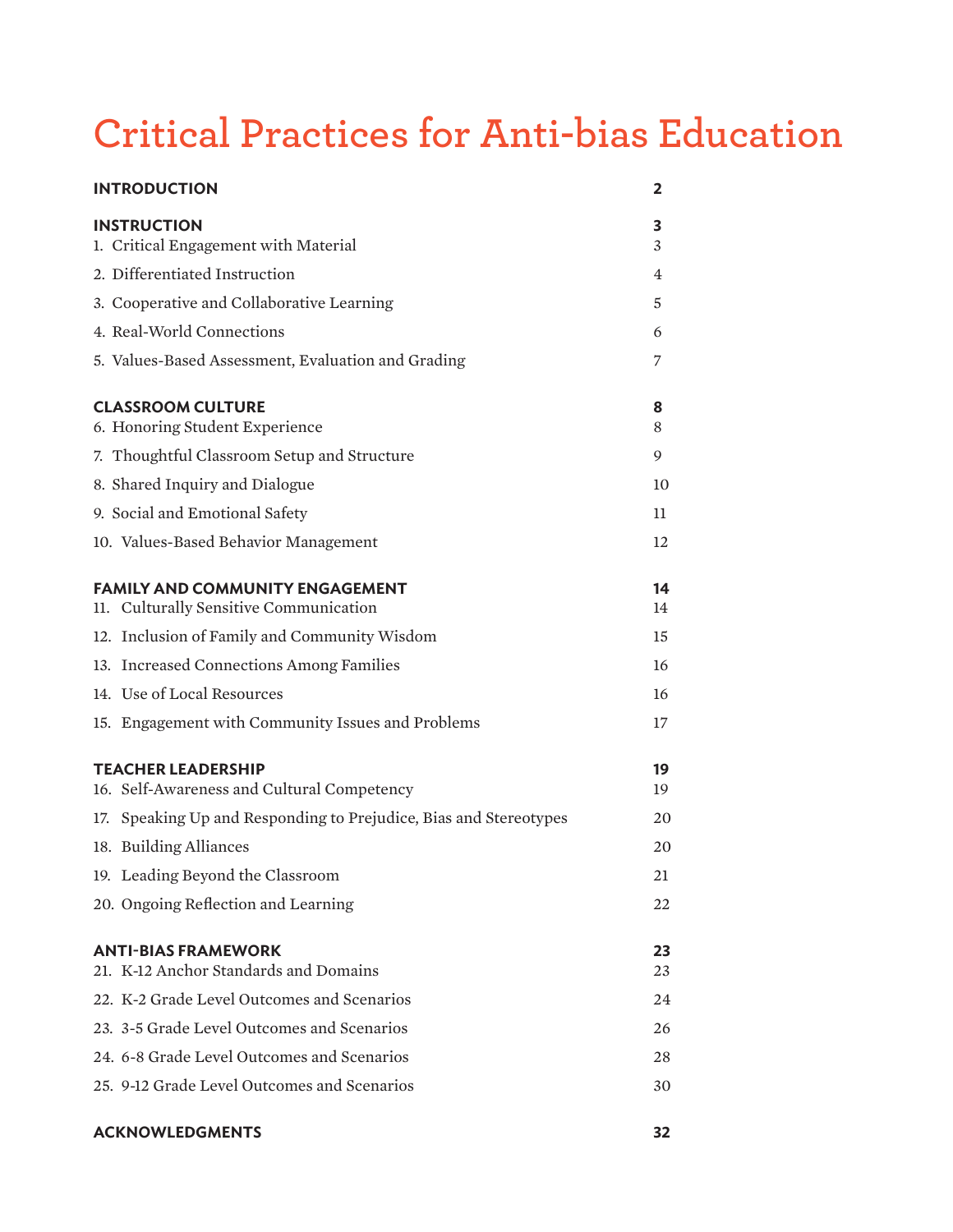## **Introduction**

As more and more emphasis is placed on improving academic outcomes, it can begin to feel as if there just isn't enough time for relationship building and social-emotional learning. But that doesn't have to be the case.

This critical practices guide offers practical strategies for creating a space where academic and social-emotional goals are accomplished side by side. It also provides valuable advice for implementing culturally responsive pedagogy and describes how teachers can bring anti-bias values to life by

- building and drawing on intergroup awareness, understanding and skills;
- • creating classroom environments that reflect diversity, equity and justice;
- • engaging families and communities in ways that are meaningful and culturally competent;
- encouraging students to speak out against bias and injustice;
- including anti-bias curricula as part of larger individual, school and community action;
- supporting students' identities and making it safe for them to fully be themselves; and
- • using instructional strategies that support diverse learning styles and allow for deep exploration of anti-bias themes.

*Critical Practices for Anti-bias Education* is organized into four sections: Instruction, Classroom Culture, Family and Community Engagement, and Teacher Leadership. In each section, you can explore recommended practices, find helpful explanations and learn

how each practice connects to anti-bias education. Drill down further for specific strategies you can try in your own classroom.

#### **THE TEACHING TOLERANCE ANTI-BIAS FRAMEWORK**

The critical practices in this guide are based on the values exemplified in the Teaching Tolerance Antibias Framework. This Framework is the first road map for anti-bias education at every grade level and is organized into four domains: Identity, Diversity, Justice and Action. Together, these domains represent a continuum of engagement in anti-bias, multicultural and social justice education.

The Framework includes a set of anchor standards, corresponding grade-level outcomes and schoolbased scenarios to show what anti-bias attitudes and behavior may look like in the classroom. You can see the full Framework on page 24.

#### *PERSPECTIVES FOR A DIVERSE AMERICA*

*Perspectives for a Diverse America* (teachperspectives. org) is an online K-12 literacy-based anti-bias curriculum designed to help teachers deliver culturally responsive instruction while meeting the requirements of the Common Core State Standards for English Language Arts/Literacy.

*Perspectives* allows teachers to design and differentiate instruction by matching meaningful and diverse texts with standards-based literacy tools. The best practices included in this guide are modeled throughout the *Perspectives* curriculum, which makes the guide a helpful resource in creating the optimal learning environment for implementing *Perspectives*.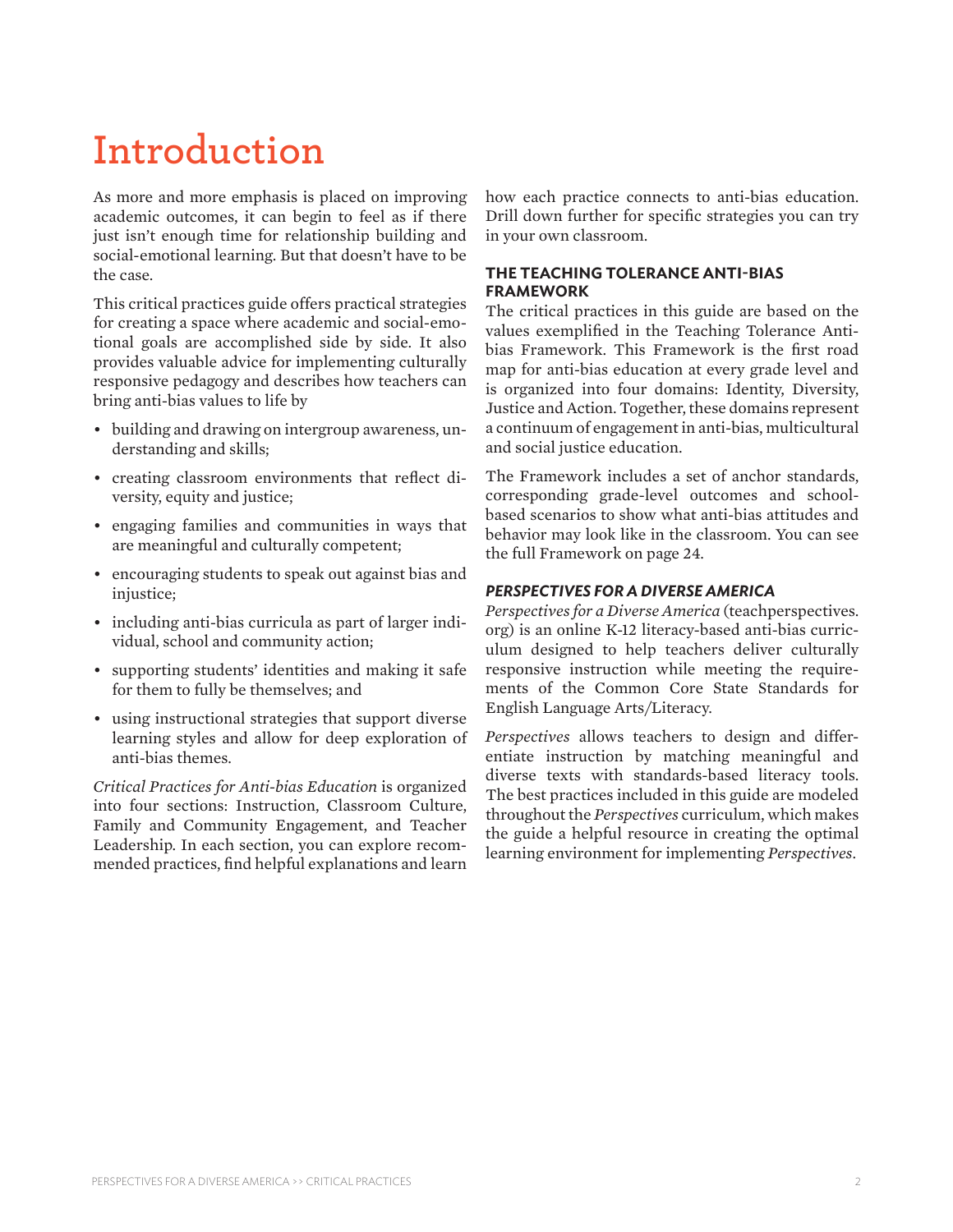## **Instruction**

### 1. Critical Engagement with Material

#### **DESCRIPTION**

In his writing on transformative education, Brazilian educator Paulo Freire cautions teachers against what he calls "banking education," particularly when trying to teach students about social and community issues. As Freire describes it, the "banking" metaphor sees students as empty containers into which teachers "deposit" knowledge. Students take in and catalog the information, sort it and repeat it when asked. They are not encouraged to bring a critical lens to their studies, weigh new information against their own experience or question teachers or textbooks.

Genuine anti-bias education challenges the fundamental assumptions and relationships at the heart of "banking education." Rather than assuming teachers hold all the knowledge, an anti-bias approach prioritizes critical student engagement, analysis and voice. It rests on a foundation of mutual dialogue; teachers become learners, and learners become teachers. This is especially important when talking about issues of identity, power, privilege and bias, where deep understanding relies on multiple perspectives.

Critical engagement requires questioning, forming and challenging opinions, and feeling outrage or inspiration. It is about helping individuals find their voices and learn to trust their instincts. And it is about teaching the value of what students know and encouraging them to use their knowledge in the service of their academic, personal, social and political lives.

#### **CONNECTION TO ANTI-BIAS EDUCATION**

Teaching critical engagement supports three of the four anti-bias domains: Identity, Justice and Action. Critical engagement prepares students to make the material their own, connect classroom learning to real issues and take action toward advancing equity and justice in their schools and communities. Academically, it provides a crucial foundation for the type of critical literacy that *Perspectives* and the Common Core State Standards seek to develop.

#### **STRATEGIES**

**Open-Ended and Higher-Order Questions** The questions teachers ask profoundly shape learning. Critical engagement requires open-ended inquiries for which there is no single "right" answer. Students should be asked to form and defend their opinions

#### **CRITICAL PRACTICES**

- *1. Critical Engagement with Material*
- *2. Differentiated Instruction*
- *3. Cooperative and Collaborative Learning*
- *4. Real-World Connections*
- *5. Values-Based Assessment, Evaluation and Grading*

about the meaning of complex texts and social realities. Open-ended questions are prompts like "Which of the rights in the Universal Declaration of Human Rights do you think are most important and why?" as opposed to "Which five rights in the Universal Declaration of Human Rights are focused on economic issues?" The second question only asks students to memorize and recall. While close and critical reading requires students to ask and answer text-dependent questions, it is important that those questions also promote discussion, stimulate student thinking and allow students to hypothesize, speculate and share ideas.

**Reading Against the Grain** A "reading" refers to what we believe a text means, yet a text can have entirely different meaning depending on the context in which it is read. In this critical literacy strategy, students analyze the prevailing interpretations of a text and produce alternative or "resistant" readings to draw attention to gaps, silences, contradictions, beliefs and attitudes that typically go unexamined by the dominant cultural reading. When students read against the grain, they push back against the default, privileged reading and bring the experiences of less-represented individuals and groups into the textual discourse.

**Text-to-Text, Text-to-Self, Text-to-World** This is an analytical reading strategy in which students are asked to consider three levels of connection in the text. The first level looks for relationships between the text and other material students have read. The second level asks students to connect the text to their own lives. The third level explores connections between the text and the larger world. For more details, visit facinghistory.org/resources/strategies/text-texttext-self-text-worl.

**Project-Based Learning** Project-based learning involves the use of performance-driven projects rather than simple "lecture, drill and test" practices. Project-based learning increases student engagement, supports critical thinking and builds analytical, ap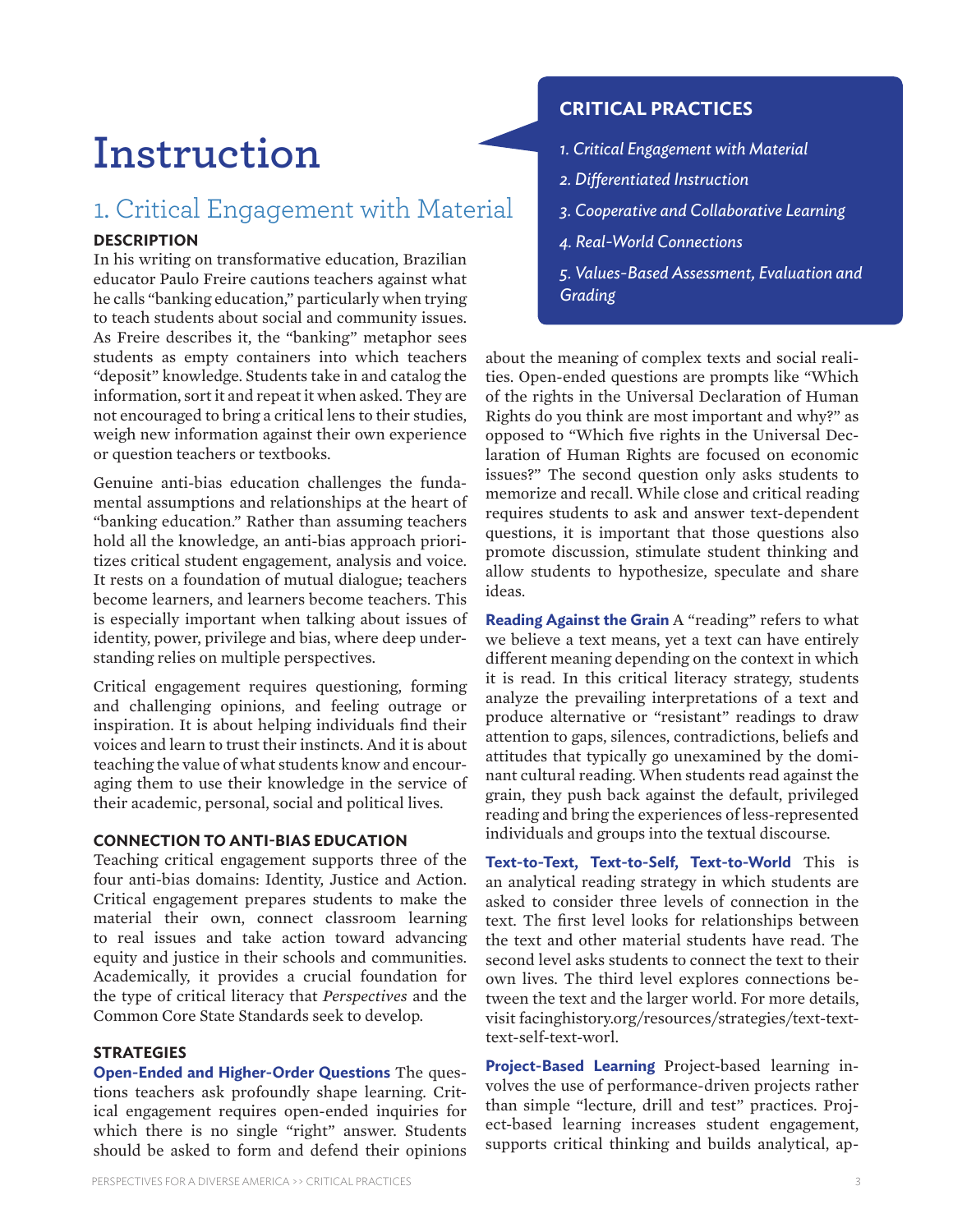plication and teamwork skills. Projects allow students to develop interdisciplinary problem-solving strategies. They also offer the opportunity for students to learn from one another.

### 2. Differentiated Instruction

#### **DESCRIPTION**

Rather than bringing a "one size fits all" mentality to curriculum and learning, teachers who practice differentiated instruction vary and adapt their strategies to fit individual student needs, backgrounds, skill levels, talents and learning profiles. This approach actively honors and addresses student diversity.

Differentiated instruction supports student success while maintaining the cognitive demand of the curriculum. An example of differentiated instruction is organizing a classroom with spaces for both individual work and collaborative conversation; students are able to choose the space that fits their needs. Another example is offering students a variety of options for demonstrating mastery of a given unit (e.g., write an essay or poem, put together a media presentation or create an annotated art piece).

A few key areas provide important opportunities for differentiation:

- • Cultural styles and forms of expression
- Language background and proficiency
- • Learning differences, IEPs and other special needs

Along with addressing academic access and supports, differentiated instruction can normalize differences and highlight diversity as a positive aspect of the learning process.

#### **CONNECTION TO ANTI-BIAS EDUCATION**

Differentiated instruction supports two of the four anti-bias domains: Diversity and Justice. Acknowledging that different people need different learning supports reflects deep commitment to valuing diversity. This approach broadens access to the curriculum's textual information and supports critical thinking, social analysis and historical understanding, all necessary to social justice education.

#### **STRATEGIES**

**Tiered Activities** Tiered activities allow all students to engage the same material, but with different levDiscover more about project-based learning at bie.org or edutopia.org/project-based-learning.

The strategies, tasks and texts of the *Perspectives* curriculum lend themselves to project-based learning.

#### Differentiated Learning in *Perspectives*

Each phase of *Perspectives* gives teachers flexibility to provide several reading selections on the same theme—some more complex than others—but all designed to address literacy skills. Sometimes students choose the texts and strategies; sometimes the teacher makes those choices.

els of support, challenge or complexity. For example, teachers may develop multiple vocabulary lists, ask a variety of analytical questions or offer different tasks depending on students' background knowledge or reading skills.

**Incorporation of Multiple Modalities** Teachers drawing on the "multiple intelligences" work of Howard Gardner incorporate a variety of linguistic, visual, kinesthetic, artistic, logical/scientific and interpersonal approaches to learning. The goals and objectives of instruction stay the same, but the process and product of student learning can be differentiated.

#### **Multiple Modalities in** *Perspectives*

For example, the Word Work phase of the *Perspectives* Integrated Learning Plan offers a variety of vocabulary-instruction strategies that draw on artistic and visual intelligence (Illustrated Vocabulary), linguistic intelligence (Meaning-Making Paragraphs) and kinesthetic intelligences (Vocabulary Tableau).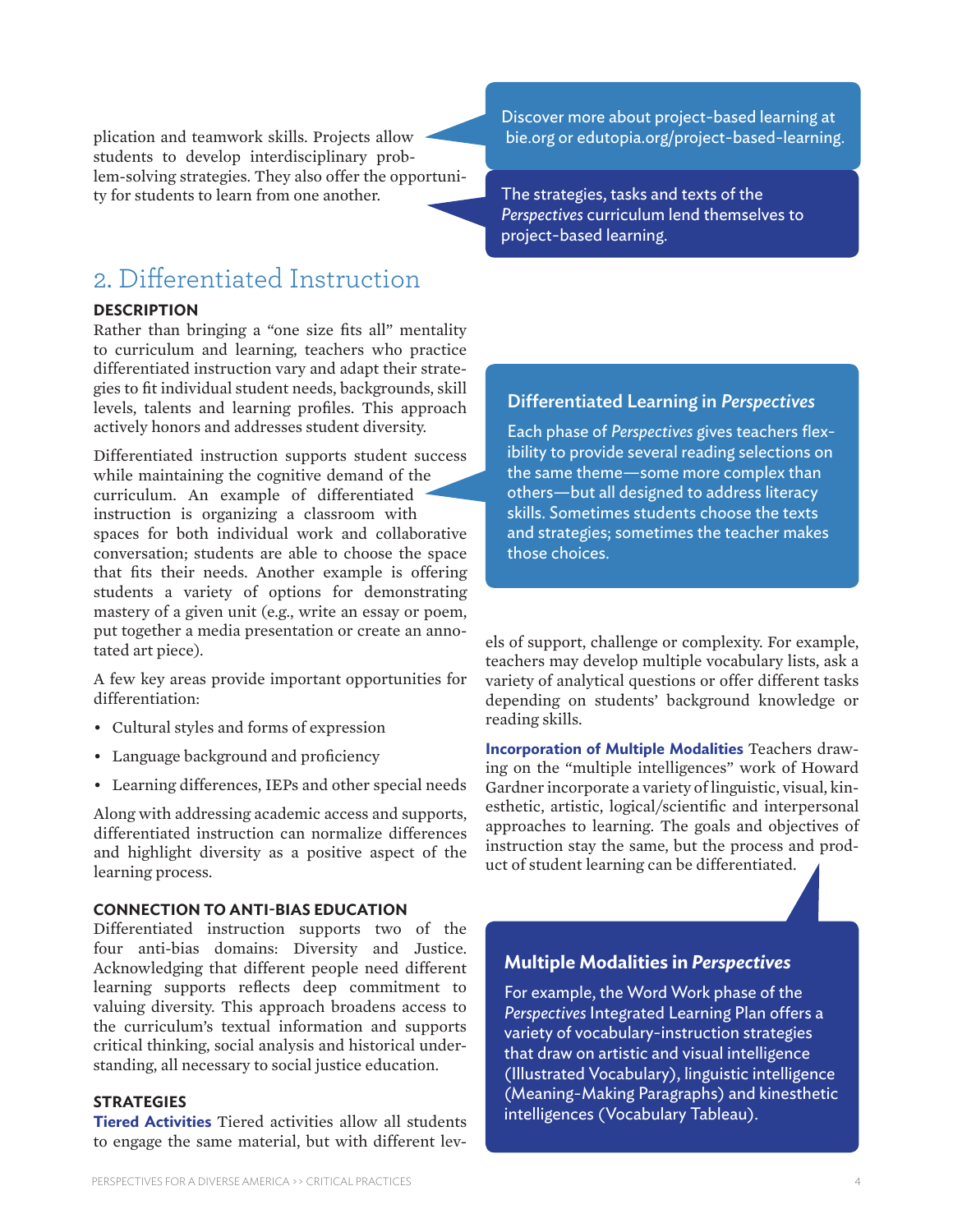**Use of Technology to Support Different Learning Styles and Language Needs** Technology makes it possible to customize instruction to meet individual learning needs. For example, some computers and tablets offer the option for readers to hear text while they follow along. This can benefit auditory learners, special education students and English-language learners. Whether it's using an interactive whiteboard or allowing students to answer teacher-generated questions via cell phone, a wide range of technological resources can break the "one size fits all" mold that holds many students back.

### 3. Cooperative and Collaborative Learning

#### **DESCRIPTION**

Working in small groups can help students achieve collaborative goals, deepen their understanding and foster intergroup relationships. Classmates pool their knowledge and skills, answer one another's questions and solve problems as a team. When done well, this practice crosses lines of social identity and academic achievement, supports equitable access to content knowledge and broadens participation.

Unlike teacher-centered instruction, cooperative learning prioritizes peer conversation and studentdriven inquiry. In diverse classrooms, cooperative learning allows students to learn from peers with different backgrounds and work with partners they may not reach out to as friends.

Although cooperative learning is done in groups, not all group projects and team activities promote meaningful intergroup interaction. True cooperative learning has several key features:

- • Clear expectations of respect for diversity
- Explicit respect for and incorporation of multiple perspectives and intelligences
- Individual and group accountability for what is learned and created
- • Proactive strategies to ensure equal participation and to dismantle existing racial, gender, socioeconomic, linguistic, academic or other divisions. Examples of proactive strategies include

– assigning roles to different team members in accordance with their strengths;

– planning projects that require a broad range of skills, including some that do not necessarily correlate with academic achievement (e.g., artistic, theatrical, interpersonal, bilingual or community awareness skills); and

– requiring groups to solicit and synthesize or compare/contrast the perspectives of diverse team members.

- • Shared goals that promote interdependence and require meaningful participation
- Strong attention to group process skills, including communication, decision making, trust building, facilitation, conflict management, compromise, and other collaborative and cross-cultural skills
- Thoughtful grouping of students that brings together different demographics, skills and needs

#### **CONNECTION TO ANTI-BIAS EDUCATION**

Cooperative learning supports two of the four antibias domains: Diversity and Justice. It encourages students to view diversity as an asset and teaches effective teamwork across differences. Requiring students to work toward shared goals fosters crossgroup friendships and builds collective ownership. Research has shown that these types of interactions reduce prejudice across racial, class and other divisions. By explicitly teaching communication, collaboration and trust-building skills, teachers can provide a foundation for young people to work toward equity, inclusivity and justice.

#### **STRATEGIES**

Cooperative learning is both a mindset and a way to structure classroom interaction. Over the past several decades, teachers and researchers have designed hundreds of collaborative activities and strategies for use in classrooms from kindergarten through college. The strategies that follow lend themselves to teaching critical literacy and anti-bias material.

**Jigsaw** In Jigsaw, each student is a member of two groups: a home group and an "expert" group. Each student in a home group is assigned a different topic from a reading (i.e., no two students in the same home group will have the same topic). Students then leave their home group and explore their assigned topic with the other students assigned to the same topic (their "expert group"). Once the students have become "experts" in their particular topic, they return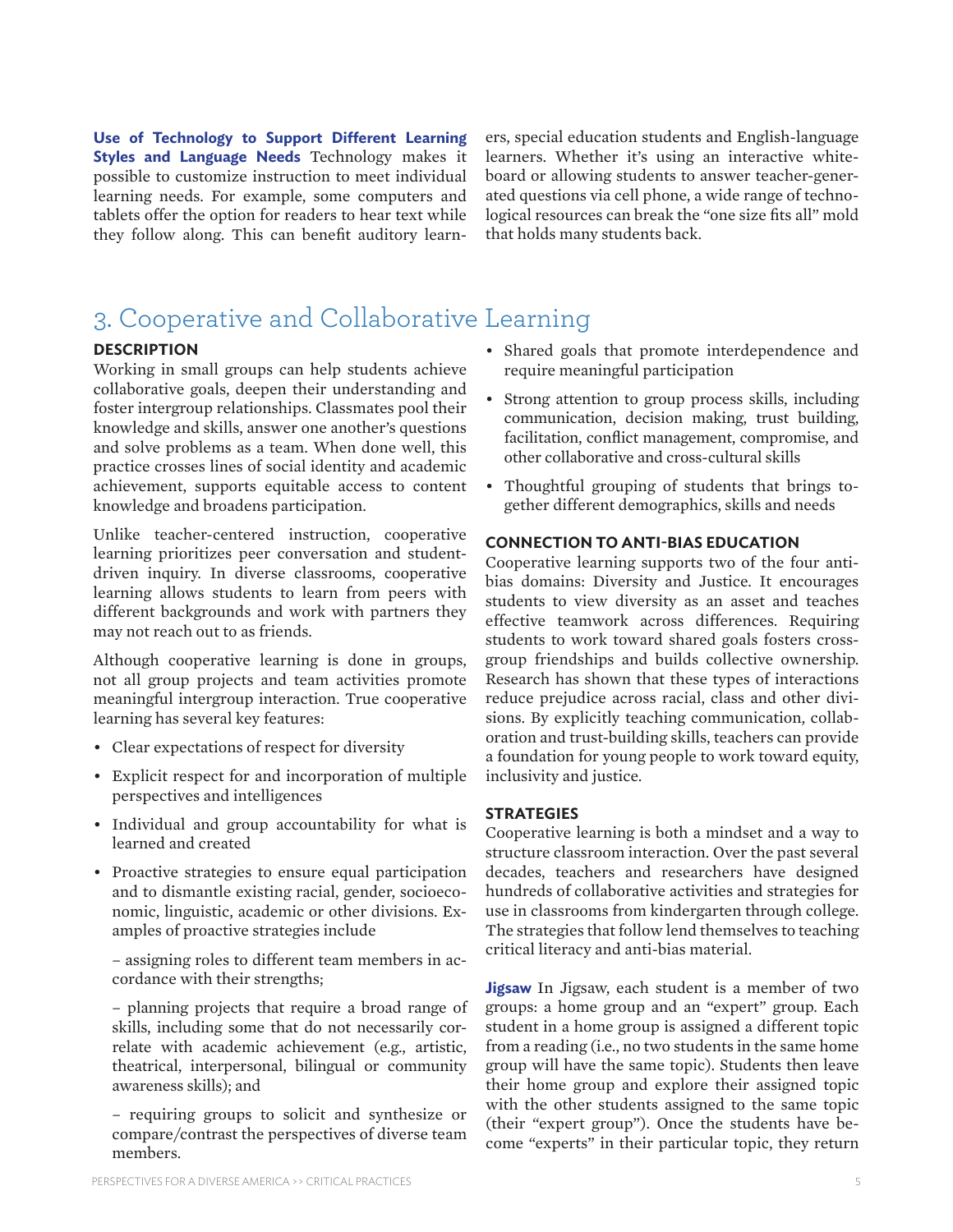to their home groups to share what they have learned. All students thereby benefit from the expertise their groupmates developed while away from "home."

**Numbered Heads Together** Numbered Heads Together promotes both group discussion and individual accountability. Students are placed in small groups, and each student in the group is given a different number. The teacher poses a question, and the group members "put their heads together" to figure out the answer. The teacher then calls a number and asks students with that number (e.g., all the "threes") to answer. Because no one knows which number will be called, all group members must be prepared. This strategy also ensures that the same students do not answer all the questions.

**Inside-Outside Discussion Circles** The Inside-Outside Discussion Circles strategy involves all students in processing or reviewing material. The activity begins with students standing in pairs in two concentric circles. The inside circle faces out; the outside circle faces in. The teacher poses a question or assigns a brief task**.** All students in the inside circle respond for a minute or two. Then the students in the outside circle respond to the same question or to a different one. After each partner has had a turn, everyone from the inside circle moves one step to the right, and the process is repeated with new partners. This strategy can be used for factual review, personal reflection, analysis or application. A class share-out can be used to review and synthesize key points.

### 4. Real-World Connections

#### **DESCRIPTION**

It's important to help students connect what they learn to their lives and to the world around them. Research has shown that meaningful connections between learning and real life promote student engagement, positive identity development and achievement.

With some texts—for example, a story about exclusion in school or a piece about how media images affect youth—relevance to students' lives will probably be clear. In these cases, classroom activities can be structured around thoughts and discussions young people are already having. For texts that don't intersect class members' daily realities, students might need help connecting the dots.

In either situation, students should consider *why* the texts are important, not just what they mean. What does this material have to dowith their lives? Howdoes it help them understand their families or communities? How does their learning connect to events in the news? And how can they use it to take action?

#### **CONNECTION TO ANTI-BIAS EDUCATION**

Real-world connections support three of the four antibias domains: Identity, Justice and Action. Focusing on relevant topics allows students to connect their identities to the larger world, increasing student engagement. These connections provide an important foundation for critical literacy, analysis and social justice action. They also increase the likelihood of mastering the Common Core State Standards.

#### **Real-World Connections in** *Perspectives*

Many of the texts in the *Perspectives* curriculum raise questions about students' identities and experiences and offer opportunities for action.

#### **STRATEGIES**

**Personal Reflection Prompts** Guided reflection exercises help students connect material to their own lives and to the world. Reflection can occur through writing, art, individual conversation, group work or class discussions. Possible guided reflection questions include these: How does the text connect to your personal experiences? What inspires or upsets you about the text? What questions does the text raise? How do you see issues from the text playing out in your school or neighborhood? What do you want to change as a result of your reading?

**Connecting to Current Events** For contemporary pieces, teachers or students may bring in statistics or news stories about current social and political events related to the text. For historical documents, students can compare and contrast the text with current realities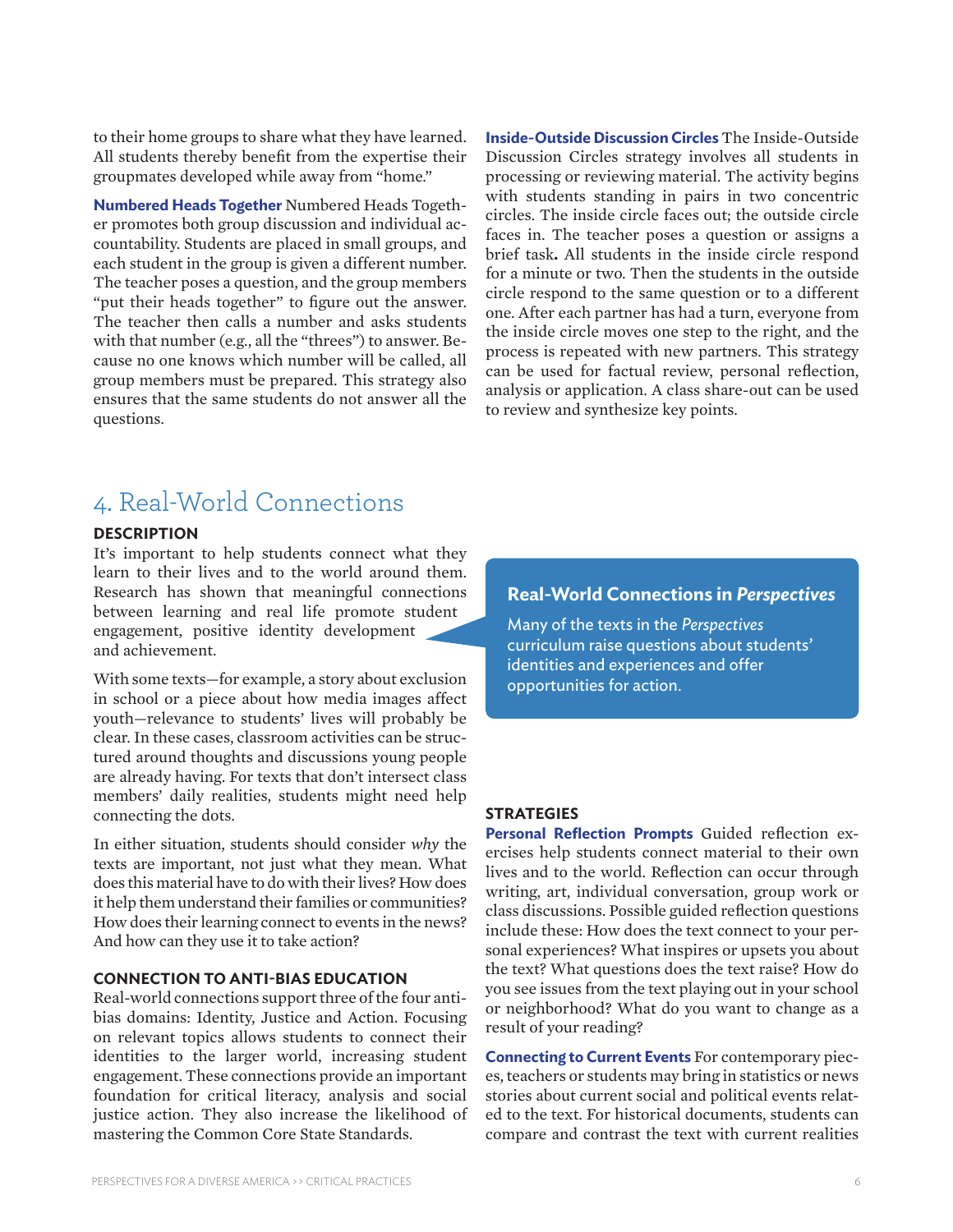or trace the long-term impact of policies, attitudes, challenges or movements.

#### **Service Learning and Social Action Projects**

Service learning helps students of all ages comprehend the significance of social issues. Individual and group projects may be planned by the teacher or developed by the students themselves. Thoughtful planning and reflection are critical when planning service learning activities.

Learn more about service learning at tolerance.org/service-learning.

The Do Something phase of the *Perspectives* Integrated Learning Plan builds social action into the literacy experience, helping students extend ideas from the central text into their communities.

### 5. Values-Based Assessment, Evaluation and Grading

#### **DESCRIPTION**

How can a system of classroom evaluation, assessment and grading instill values such as equity, collaboration, justice and respect for diversity? Teachers can reflect on this question and the list below as they align their own evaluation and grading policies with classroom, school and community priorities.

Here are some questions to consider in evaluating student progress:

- How can we be sure our systems of evaluation promote success for *all* students rather than fostering competition?
- How can assessment tools and grading policies be used to build skills for collaborating across differences instead of supporting only individual achievement? Are there ways to shift the norm that working together is considered "cheating"?
- How can evaluation and grading practices support authentic, critical engagement with texts and other material?
- How can assessment policies model respect for multiple perspectives and opinions?
- How can evaluation, assessment and grading policies avoid compounding academic differences based on gender, home language, immigrant experience, race, culture, socioeconomic status or ability?

#### **CONNECTION TO ANTI-BIAS EDUCATION**

Values-based assessment and grading support two of the four anti-bias domains: Diversity and Justice. Evaluation practices shape both academic opportunities and student identities. Practices that support collaboration, authentic engagement and equal opportunity value diverse student learning styles and challenge the widespread tracking of students from different backgrounds.

#### **STRATEGIES**

#### **Scoring Guides and Rubrics**

A rubric is a scoring tool that defines expectations for the components of an assignment or piece of work. Rubrics support ongoing learning efforts by making performance expectations clear to all class members and reducing subjectivity in grading practices. They can also describe value-based expectations for students, such as working respectfully with peers or including multiple points of view in writing.

**Assessment of Process** *and* **Product** Collaboration, conflict management and synthesis of multiple perspectives are difficult to assess. However, these skills should be evaluated along with content, presentation and other academic elements. As with any evaluated performance, these skills must be explicitly taught and the expectations thoroughly explained.

**Distinguishing Assessment of Language Proficiency from Assessment of Other Material** It is important not to conflate limited English language proficiency with lack of understanding or analytical skill.

**Grade Against Learning Objectives, Not Against Other Students** Instead of grading on a "curve" (using the most advanced student work to set the standard for what counts as an "A"), this strategy suggests setting concrete learning objectives at the beginning of a lesson and measuring each student's success against those objectives. Anyone who meets the lesson's learning goals (as measured by a defined rubric) receives high marks, regardless of how that student's work compares with what other students have done. This strategy guards against the performance of more advanced students making it harder for other students to do well.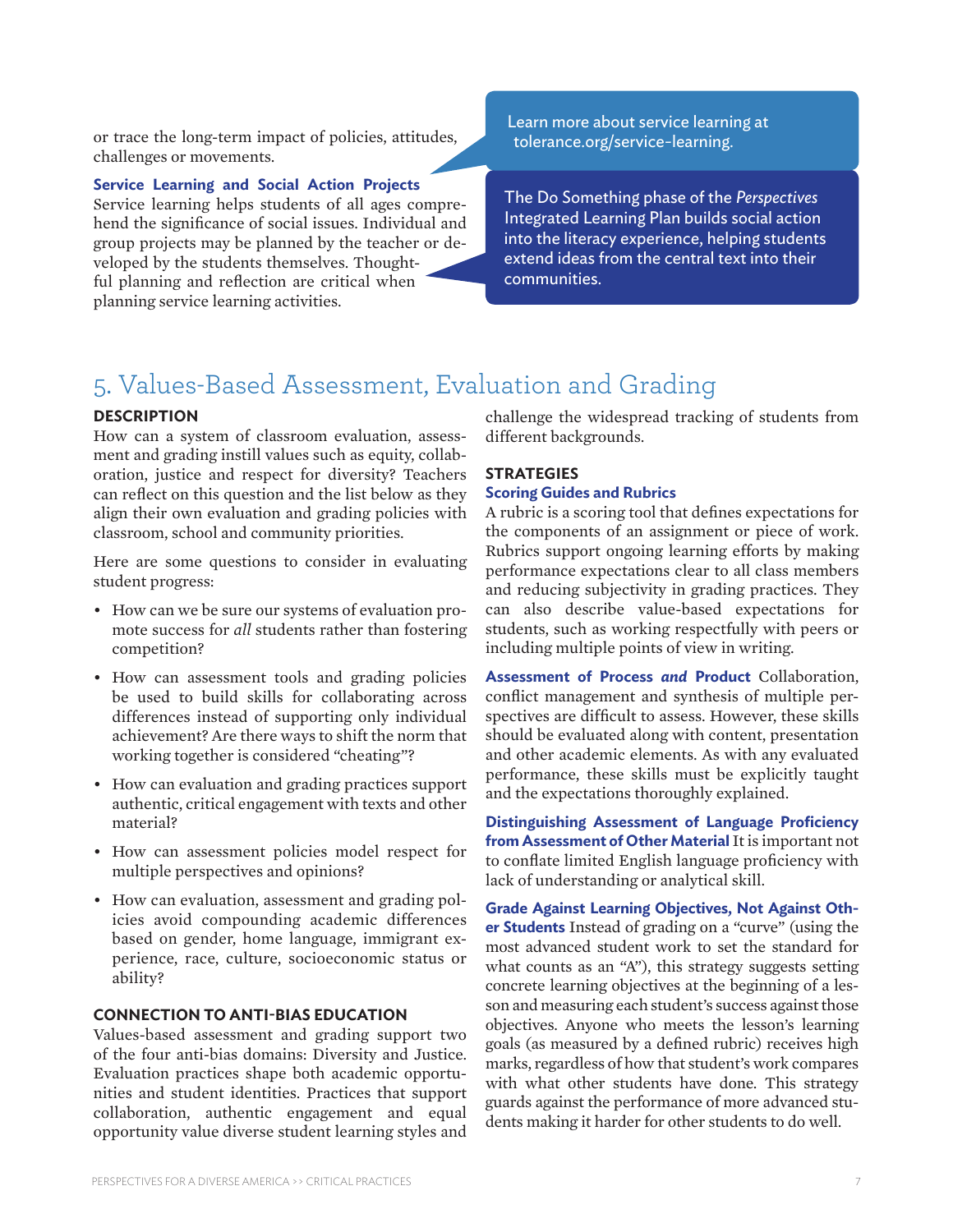## **Classroom Culture**

### 6. Honoring Student Experience

#### **DESCRIPTION**

When asking students to explore issues of personal and social identity, teachers must provide safe spaces where students are seen, valued, cared for and respected. It is also important that students have opportunities to learn from one another's varied experiences and perspectives. To create this learning environment, teachers need to skillfully draw on student experiences to enrich the curriculum.

Teachers can showthey value students' lives and identities in a variety of ways. Some are small, like taking the time to learn the proper pronunciation of every student's name or getting to know young people's families. Others require more time and investment, like building curriculum around personal narratives or incorporating identity-based responses into the study of texts. At the community level, it is important to understand neighborhood demographics, strengths, concerns, conflicts and challenges. Like students themselves, these dynamics may change frequently.

For teachers whose experiences differ from those of their students, it is critical to exercise sensitivity. They must bring the following to the effort:

- An asset-based view of youth and unfamiliar identity groups
- • A commitment to avoiding and challenging stereotypes
- • A sense of openness and cultural humility
- • A willingness to let students define their own identities

#### **CONNECTION TO ANTI-BIAS EDUCATION**

Honoring student experience supports three of the four anti-bias domains: Identity, Diversity and Action. Students who feel their experiences are unwelcome, judged, stereotyped, disrespected or invisible find it extremely difficult to engage in meaningful discussion of identity and justice issues. Those whose stories and voices are heard and reflected in the classroom are more likely to engage with anti-bias curriculum and translate their learning into action.

Knowing and valuing students' lives provides other benefits:

#### **CRITICAL PRACTICES**

- *6. Honoring Student Experience*
- *7. Thoughtful Classroom Setup and Structure*
- *8. Shared Inquiry and Dialogue*
- *9. Social and Emotional Safety*
- *10. Values-Based Behavior Management*
- Ability to identify potential "hot spots" on key topics.
- • Development of caring student-teacher relationships that support effective identity-based learning.
- Development of intergroup awareness and understanding.
- • Direction in the selection of texts that are relevant to a particular class.
- • Appreciation of student contributions to discussions.

#### **STRATEGIES**

**Classroom-Reflective Texts Coupled with Nonjudgmental Dialogue** Choosing texts that reflect classroom demographics and following the readings with discussions or reflective writing assignments can provide teachers with powerful information about their students' hopes, concerns, strengths and life circumstances. These practices also open channels of understanding among students. Successful conversations about issues of identity frequently lead to deeper dialogue about students' own backgrounds and the experiences of others.

### **Classroom-Reflective Texts and Nonjudgmental Dialogue**

The *Perspectives* curriculum supports conversations about students' identities and community experiences.

**Share Stories That Make Room for Student Sharing**  Personal anecdotes—respectfully and thoughtfully shared by teachers—have great power. Stories should be chosen carefully, kept brief, and told at a level that invites appropriate student sharing.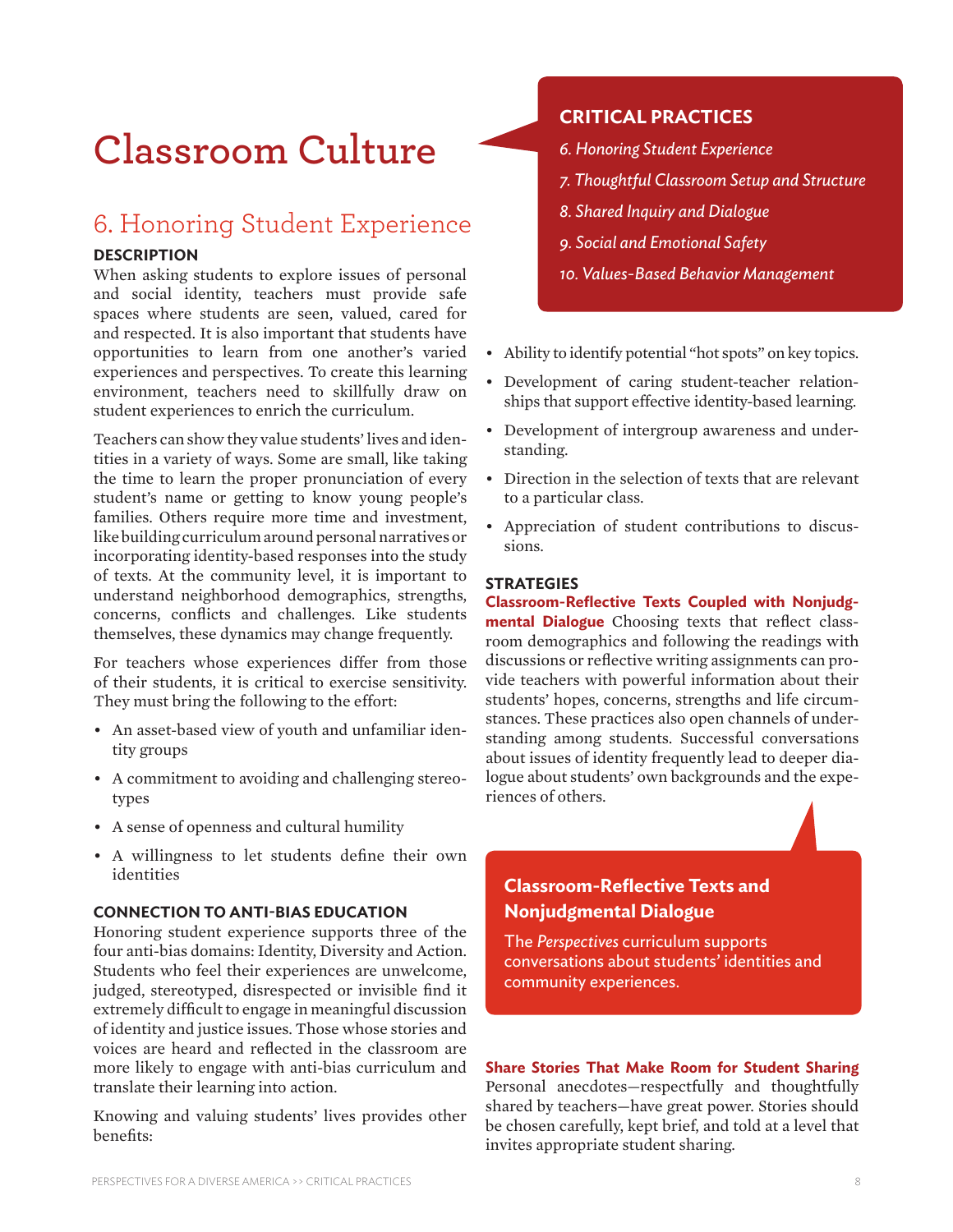**Community Study or Student-Led Walking Tour** Community studies usually address up to three questions; structure can vary greatly and may involve research, interviews, art, writing, video or other media. A walking tour should also focus on a few themes and ask students to highlight neighborhood places *they* find meaningful in relation to a relevant social issue. Student age and physical limitations should be taken into consideration when planning a walking tour.

### 7. Thoughtful Classroom Setup and Structure

#### **DESCRIPTION**

Without saying a word, classrooms send messages about diversity, relationship building, communication and the roles of teachers and students. Consider the different messages sent by these two classrooms:

#### Classroom 1

Desks are arranged in a U shape. The teacher's desk is in the front center of the room. On the wall is a poster of U.S. presidents, a copy of the Declaration of Independence and inspiring quotes from Winston Churchill, Robert F. Kennedy and Albert Einstein. Students are working quietly on an independent assignment.

#### Classroom 2

Desks are arranged in clusters of four with students facing one another. The teacher's desk is in the back corner of the room. On the wall is a display of student self-portraits, a copy of the Universal Declaration of Human Rights and inspiring quotes from Maya Angelou, Aung San Suu Kyi and César Chávez. Students are working with their tablemates on a group project.

Classroom setup should be student centered. Specifics will vary from teacher to teacher and class to class, but common elements include these:

- *• Classroom milieu*. Classrooms should be decorated with multicultural images that mirror student backgrounds and showcase the diversity of our society.
- *• Arrangement of furniture and supplies*. The arrangement will look different depending on age group and subject, but all teachers can draw on these goals when setting up a classroom: supporting collaboration, fostering dialogue, encouraging ownership and ensuring comfort.
- *• Student roles and responsibilities*. Classrooms will be most effective when structured to maximize student voice and participation.

*• Classroom norms*. Norms and expectations should take into account different cultural and communication styles, as well as gender differences, language needs and the desire to challenge stereotypes. Students should be involved in setting classroom norms to generate buy-in.

#### **CONNECTION TO ANTI-BIAS EDUCATION**

Thoughtful classroom setup and structure supports two of the four anti-bias domains: Diversity and Justice. A welcoming class space sets the tone for participatory engagement. Diverse images affect students' conscious and subconscious understanding of classroom values. Expectations and practices that honor diverse backgrounds also create a more just and equitable educational experience.

#### **STRATEGIES**

**Classroom "Audit"** A (nonjudgmental) classroom audit involves "reading" the messages conveyed by the images on the walls, the books on the shelves and the arrangement of the furniture with an eye toward diversity, equity and student empowerment. The audit also includes considering the types of interactions that teachers have with students and that students have with one another.

#### **Classroom Audits and** *Perspectives*

Use classroom audit results to align the classroom environment with the goals of the *Perspectives* curriculum.

**Student Jobs and Ownership of Classroom Space**  Many daily tasks can be done by students who, given the opportunity, may create new and interesting ways to approach them. Real-world lessons related to work and responsibility can be reinforced in a classroom.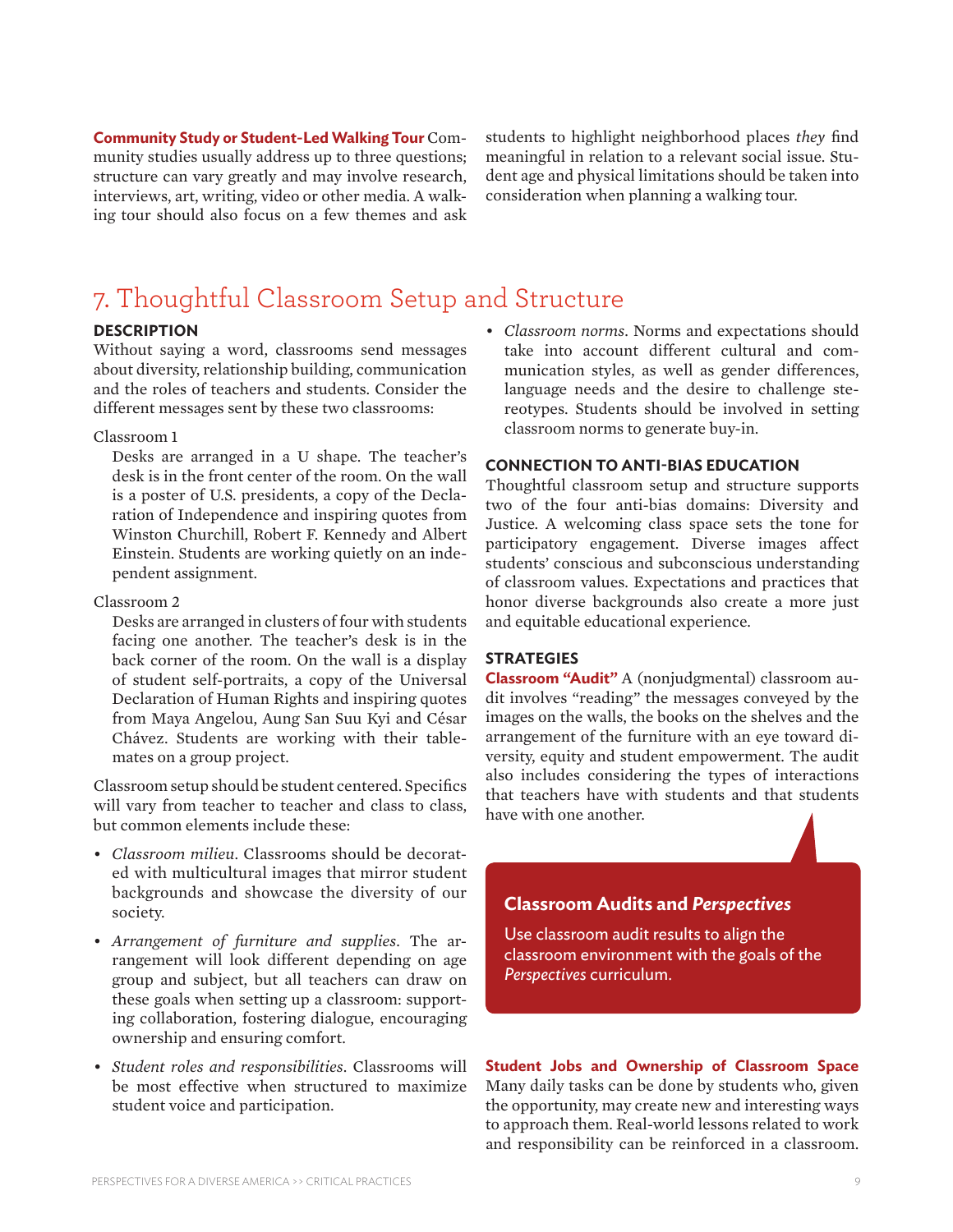Students can apply for a position and be rewarded or promoted for a job well done. Some classroom jobs might involve passing out materials, documenting or taking notes, managing a classroom library, filing papers or helping with a bulletin board. The job of "peacemaker" can work nicely in classrooms where students have been trained in conflict resolution. Jobs in a responsive classroom can accommodate multiple learning styles such as artistic, kinesthetic and verbal.

**Gender-Neutral Practices** Many teachers, especially at the elementary level, seat or group students along gender lines. However, not everyone fits traditional gender categories. Some students may feel they are truly a different gender than their physical bodies suggest; others might not fit neatly into either the male or female identity category. Using gender-neutral categories or allowing students to choose the group with which they identify affirms the experiences of all students.

### 8. Shared Inquiry and Dialogue

#### **DESCRIPTION**

Differences shape who we are and what we know. Life, history, society and power cannot be understood from a single perspective; we need multiple viewpoints to truly see the world. Because of this, inclusive classrooms must function as learning communities built on shared inquiry and dialogue.

Dialogue is more than conversation. It is also different than debate, in which someone wins and someone loses. Dialogue requires openness to new ideas and collective learning. This is not an easy practice; for students (and teachers) to engage in dialogue, they must build and exercise specific skills:

- *• Listening*. Deeply listening to what others say and to the feelings, experiences and wisdom behind what they say.
- *• Humility*. Recognizing that, however passionately we hold ideas and opinions, other people may hold pieces of the puzzle that we don't.
- *• Respect*. Trusting the integrity of others, believing they have the right to their opinions (even when different from your own) and valuing others enough to risk sharing ideas.
- *• Trust*. Building a safe space to explore new ideas and work through conflicts, controversy and painful moments that may arise when talking about issues of injustice and oppression.
- *• Voice*. Speaking the truth as we see it and asking questions about things we don't know or understand, particularly on topics related to identity, power and justice.

#### **CONNECTION TO ANTI-BIAS EDUCATION**

Shared inquiry and dialogue support two of the four anti-bias domains: Diversity and Action. Building the skills necessary to explore multiple perspectives fosters critical thinking, complex textual understanding and appreciation for diversity. Dialogue also supports active listening, respectful sharing and conflict resolution. A culture of shared inquiry offers a lived example of meaningful collaborative work and a model for community building.

#### **STRATEGIES**

**Naming Shared Inquiry as a Goal** Because many students experience classrooms that do not value shared inquiry and dialogue, it is important for teachers to create a safe environment before asking students to engage in this work. Safety can be established by discussing principles of engagement, demonstrating the teacher's commitment to collective learning or creating a set of discussion agreements.

**Teaching Active Listening Skills** Active listening is a way of hearing and responding to another person that requires the listener to stop thinking about his or her own ideas and focus on the speaker. Active listening behavior includes asking good questions, listening without judgment and paraphrasing. These behaviors can be modeled through the use of talking circles or ordered sharing. Short practice activities can also strengthen active listening skills.

**Rethinking Participation Norms** To most teachers, class participation means contributing to discussions, volunteering to answer questions or otherwise engaging in verbal exchanges. However, participation does not have to be verbal; gender, culture and ability may affect student comfort levels with verbal

#### **Active Listening and** *Perspectives*

Use active listening activities either in conjunction with *Perspectives* material or before introducing it.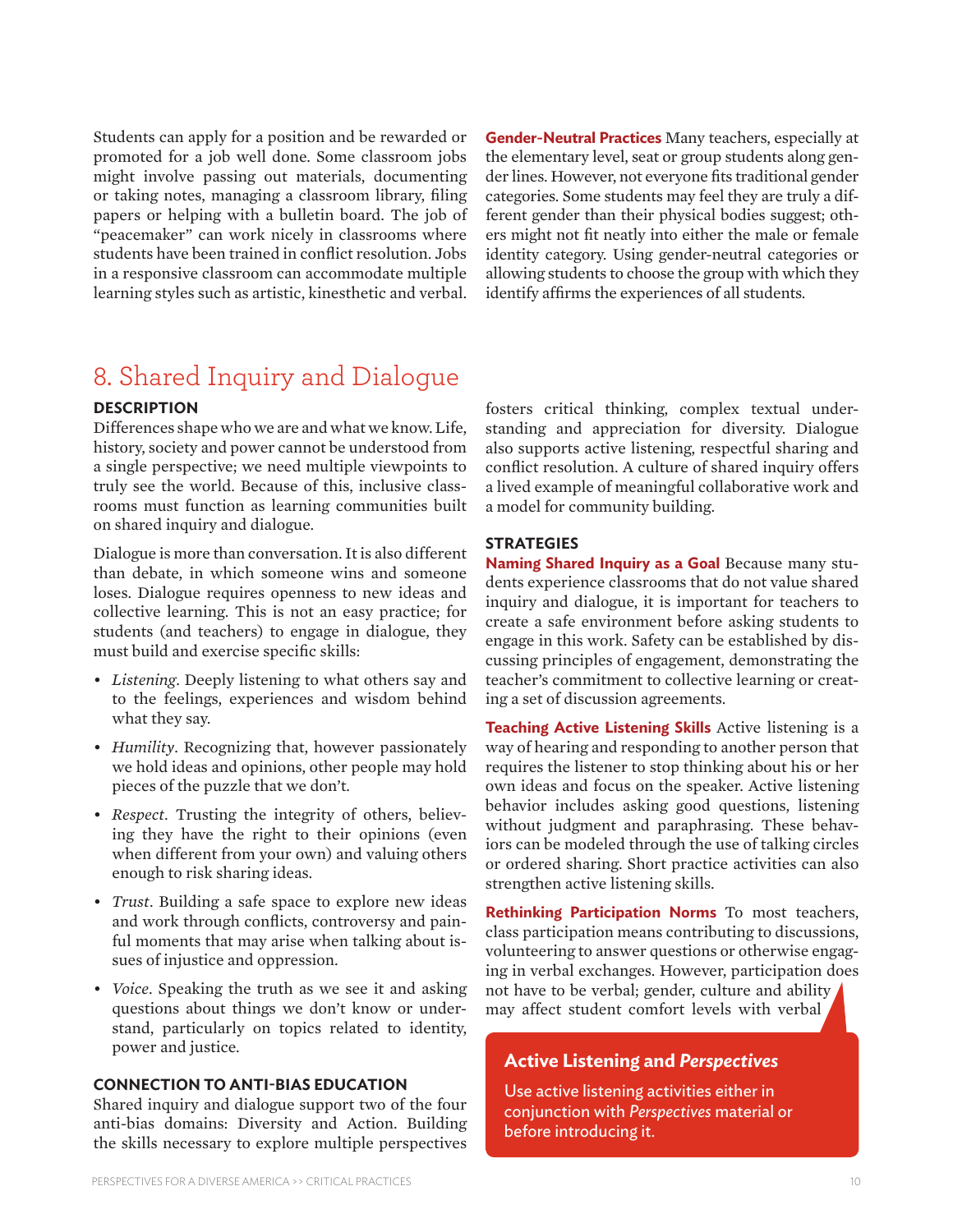communication. Modeling equity and inclusiveness calls for a broader definition of participation that includes active listening, written response, artistic response and involvement in small groups. These options should all be valued as classroom participation.

**Addressing Conflicts and Hurt Feelings** Teachers need to prepare for possible conflicts or hurt feelings when exploring personally or politically sensitive material. Teachers can encourage students to publicly or privately name "ouch moments"—times when comments or reactions (usually unintentional) cause upset or discomfort. It is also helpful for teachers to check in with students who seem upset as a result of a class activity or conversation.

### 9. Social and Emotional Safety

#### **DESCRIPTION**

Social-emotional learning, respect and safety are as important as literacy and critical thinking skills when exploring an anti-bias curriculum. Research shows that students need to feel both physically and emotionally safe to learn. This includes safety from stereotype threat, harassment and exclusion.

Creating a safe climate takes time and work. These are some of the most important components:

- • Active teaching of social-emotional skills
- Attention to creating positive relationships
- • Bullying prevention and intervention
- • Community building
- Explicit focus on understanding and appreciating differences
- Meaningful conflict resolution
- Teaching students to challenge bias and exclusion
- • Upstander training

Work on classroom climate and social-emotional learning cannot simply focus on empathy, kindness and inclusion. Social difference and bias underlie

Want to develop your own classroom contract? These resources may help:

*facinghistory.org/resources/strategies/contracting tolerance.org/speaking-kindness tolerance.org/new-set-rules*

many unsafe and exclusionary behaviors; these issues need to be discussed explicitly.Appreciation for multicultural perspectives is also critical when teaching about relationship building, conflict management and community. This helps students learn to draw on many traditions and experiences and address social divisions in the classroom.

#### **CONNECTION TO ANTI-BIAS EDUCATION**

Prioritizing social and emotional safety supports three of the four anti-bias domains: Identity, Diversity and Action. This practice supports a classroom community in which students feel secure enough to engage in respectful, productive conversations about identity and diversity. This work also models actions necessary to nurture inclusive, respectful connections across lines of difference.

#### **STRATEGIES**

**Classroom Contracts** A contract of norms and behaviors can help define the classroom community as a socially and emotionally safe place. Students should participate in shaping the contract, identifying a list of agreements about how class members will treat one another, talk together and so on. Issues such as identity, difference and power should be addressed explicitly. For example, a contract could include "Listen with respect to the experiences of others," "Try to understand what someone is saying before rushing to judgment" or "Put-downs of any kind are never OK."

**Explicit Anti-bullying or Community-Building Curricula** Many powerful anti-bullying and community-building curricula, when integrated into the regular school curriculum, can build social-emotional skills and teach students to manage conflict. Below are a few suggested resources. Not all address diversity or bias issues specifically; be sure to add these issues to the existing materials if they're missing.

*• Tribes Learning Community*. Research-based approaches to classroom and schoolwide community building, social-emotional education and the development of positive learning communities (all grades).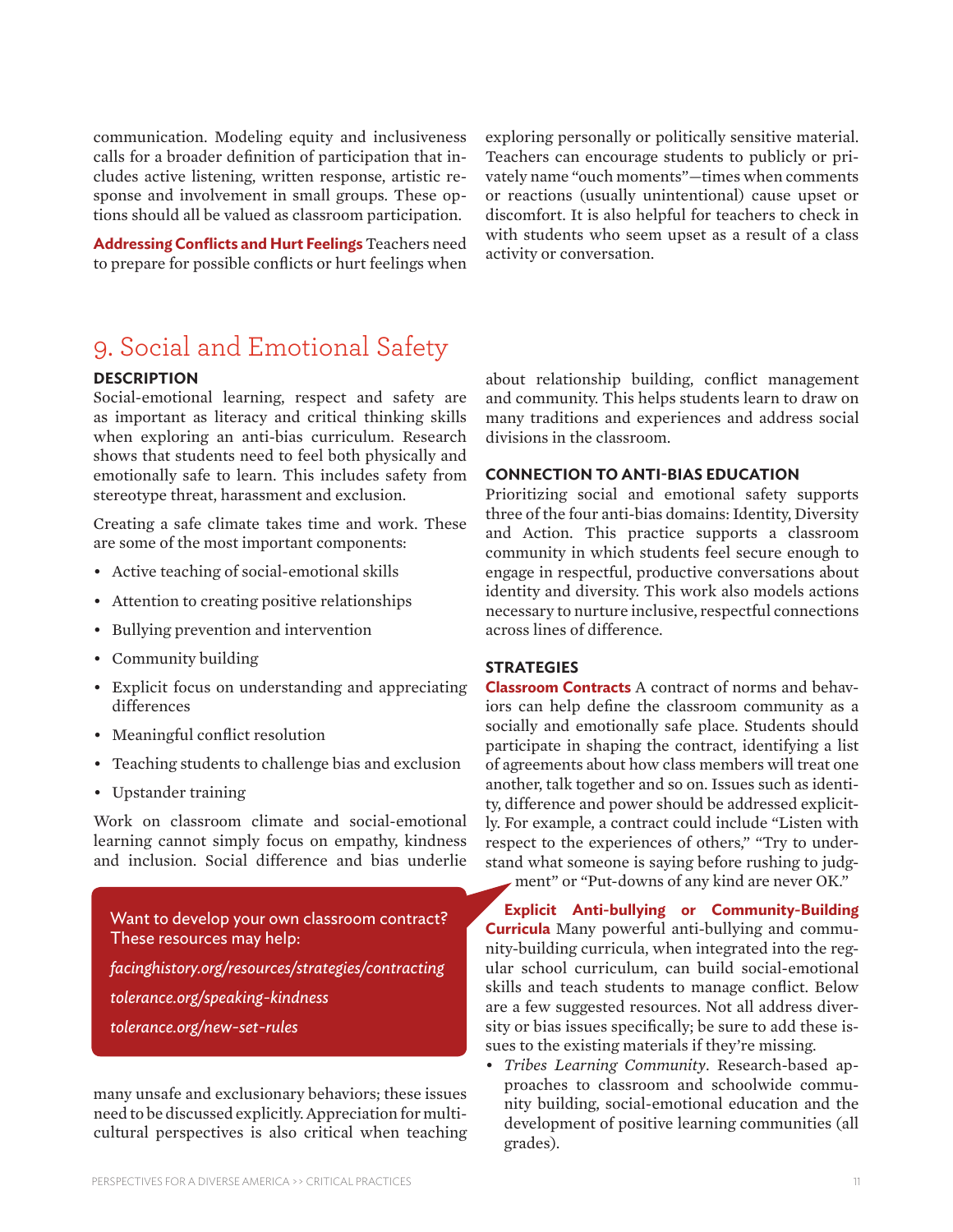- *• Respect for All Project (GroundSpark)*. Award-winning films, curriculum guides and teacher training on issues of bias-based bullying, family diversity, gender role expectations and LGBT inclusivity (all grades).
- *• Steps to Respect/Second Step (Committee for Children)*. Research-based social-emotional learning and bullying-prevention programs (pre-K through middle school).
- *• Bullied: A Student, a School and a Case That Made History (Teaching Tolerance)*. Documentary and teaching guide about one student's ordeal at the hands of anti-gay bullies and his fight against hate and harassment (middle and high school).
- *• A Guide to the Film* Bully *by Lee Hirsch (Facing History and Ourselves)*. Film and discussion guide on bullying and its profound impact on several different students and families (middle and high school).

**Participation in Mix It Up at Lunch Day** Mix It Up is a Teaching Tolerance program designed to help students identify, question and cross social boundaries. Launched in 2001, Mix It Up recognizes that some of the deepest social divisions in schools are found in the cafeteria. Each fall, Teaching Tolerance sponsors a national Mix It Up at Lunch Day when schools around the country encourage students to move out of their comfort zones and share a meal with peers who are different from them.

Start Mixing It Up! Register your school, get planning tips and download posters at tolerance.org/ mix-it-up.

### 10. Values-Based Behavior Management

#### **DESCRIPTION**

Discipline and behavior management are central to classroom culture. How are students encouraged to treat one another? What happens when they make poor choices or present behavioral challenges? What shapes student-teacher interactions? And what happens when conflicts arise?

This critical practice asks teachers to think about behavior management in light of five key principles from the *Perspectives* curriculum:

- • Belief in the dignity of every person
- • Community building
- • Equity and fairness
- • Respect for cultural differences
- Respect for the safety and inclusion of all individuals and groups

These values can be creatively infused into disciplinary practices. However, in general, responsive classrooms address three key aspects.

First, behavior management systems must support safe, inclusive communities by enforcing high standards for respectful interaction; incorporating student-generated discipline policies; teaching

conflict resolution; and actively addressing *all* instances of bias, bullying, exclusion or disrespect.

Second, disciplinary incidents must go beyond punishment and be treated as opportunities for growth, restitution and community building. This is not to say that rules violations should not be met with consequences. However, if community respect is to be a core classroom value, students should not be cast out of the group, even if they struggle to live up to expectations.

Finally, behavior management practices must reflect fairness, equity and cultural awareness. Research shows that students of color and special education students face disproportionate rates of discipline, suspension and expulsion. These patterns have devastating social consequences. Applying disciplinary rules fairly requires self-awareness and willingness to suspend judgment (positive as well as negative) about individual students. Culture also plays a role in disciplinary judgments; in some cases, "inappropriate behaviors" may reflect a cultural mismatch between the norms of the school and the norms of a student's home culture. Teachers can better understand the relationship between culture and discipline by working on a related critical practice: self-awareness and cultural competency.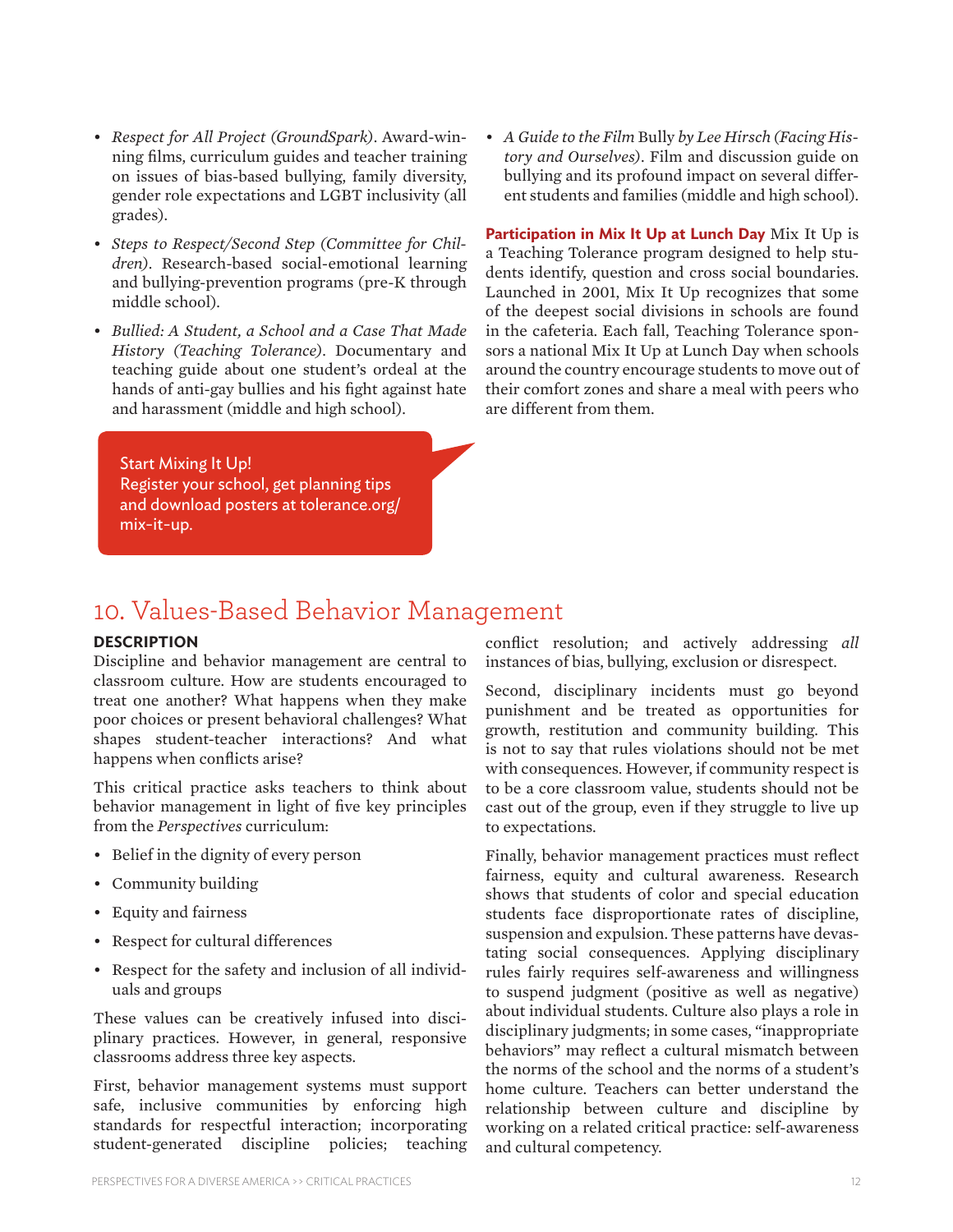#### **CONNECTION TO ANTI-BIAS EDUCATION**

Taking a values-based approach to behavior management and discipline supports one of the four anti-bias domains: Justice. This practice exposes students to community-building goals and to a system of justice that values all people and builds connections rather than creates divisions.

#### **STRATEGIES**

**Student-Generated Agreements and Contracts** Involving students in the design of classroom discipline policies can go a long way toward establishing buyin and shared ownership of classroom culture. Ideally, students will work on the policies as a class, but teachers can also work individually with students who need extra support.

**"Zero Indifference" but** *Not* **Zero Tolerance** Although zero-tolerance policies are popular, mounting evidence suggests that this approach does not make schools safer. An alternative (recommended by the American Civil Liberties Union; the Gay, Lesbian and Straight Education Network; the Anti-Defamation League; the Respect for All Project; and Teaching Tolerance) is taking a "zero-indifference" approach to bullying, harassment and other disciplinary issues. Zero indifference means never letting disrespectful conduct go unaddressed; school staff always name and respond to behaviors, but they do not implement automatic suspension, expulsion or other punishments.

**Restorative Justice** Restorative justice is an approach to school discipline (and criminal justice) that emphasizes repairing harm and restoring relationships rather than simply punishing those who have engaged in misconduct. Restorative justice spans a wide variety of practices and strategies, including peacemaking circles, peer jury processes, mediation, conferencing and classroom discussions focused on building empathy.

Zero-tolerance policies don't work. Find out why at tolerance.org/pushed-out.

#### **Learn More**

Download the Criminal Justice Information Authority's guide on implementing restorative justice.

tolerance.org/sites/default/files/BARJ\_ Guide.pdf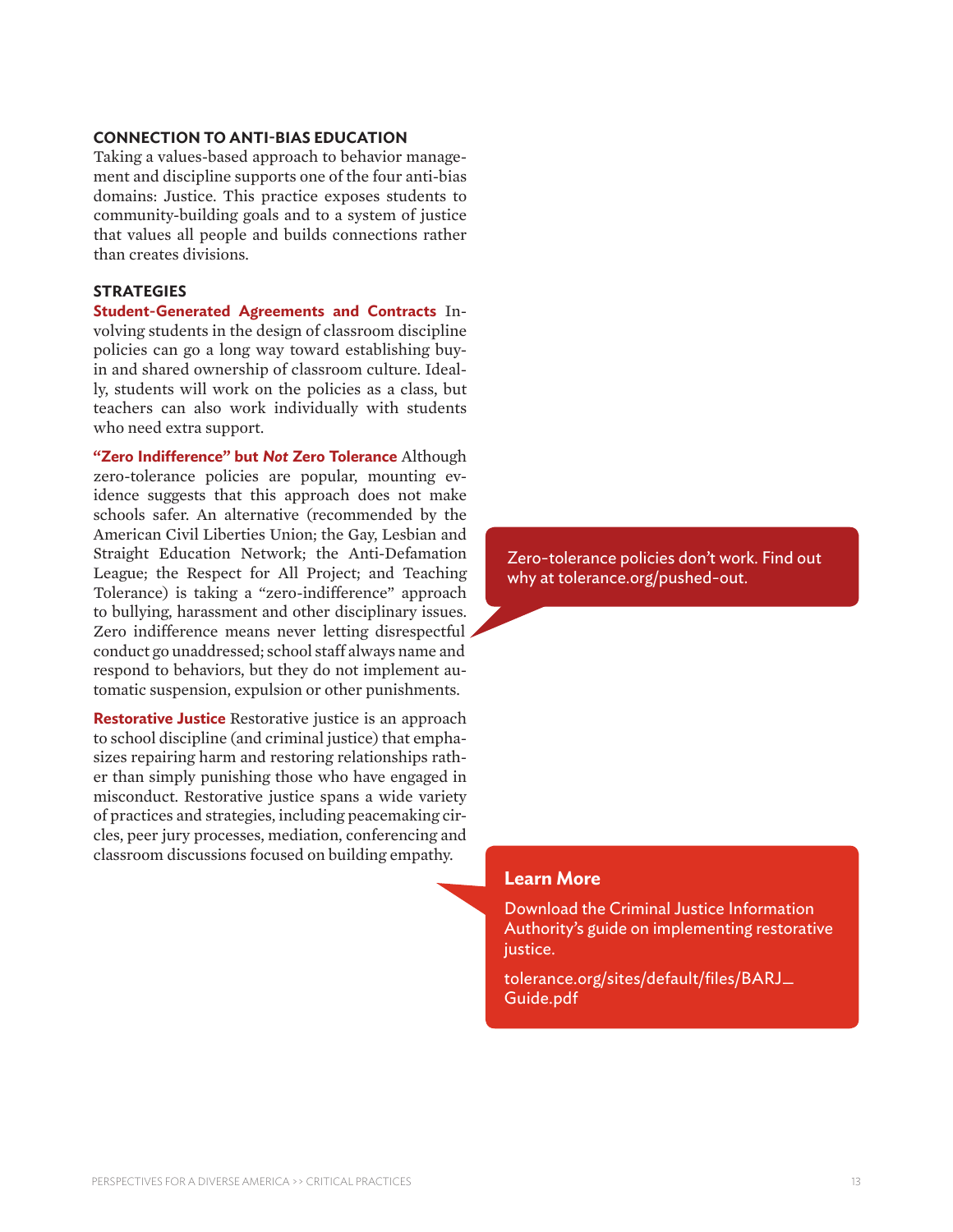## **Family and Community Engagement**

#### **CRITICAL PRACTICES**

*11. Culturally Sensitive Communication*

*12. Inclusion of Family and Community Wisdom*

*13. Increased Connections Among Families*

*14. Use of Local Resources*

*15. Engagement with Community Issues and Problems*

### 11. Culturally Sensitive Communication

#### **DESCRIPTION**

Strong communication between school staff and families is important in any school and has special relevance for schools committed to anti-bias education*.*

Communication built on misinformation, assumptions or stereotypes can create distance between schools, families and students. If handled with respect and cultural sensitivity, however, schoolfamily communication provides an opportunity to live out the values of inclusiveness and equity, which are at the heart of anti-bias education. The following guidelines can help schools avoid communication pitfalls and support teacher-family relationships built on respect:

- Assume good intentions, and approach all families as partners who want the best for their children.
- Invite parents or guardians to share knowledge about their students' lives, interests, hopes and struggles.
- • Invite parents or guardians to share information about family cultures and traditions.
- • Recognize and respect differences in family structures.
- Recognize the role that identity and background may play in shaping relationships between teachers and families.
- • Bring a sense of self-reflectiveness and cultural humility to all conversations and interactions.
- • View linguistic, cultural and family diversity as strengths.

In addition to setting a tone of respect and inclusivity, strong communication with families also offers teachers an opportunity to invite family involvement and share curricular goals, materials and resources.

#### **CONNECTION TO ANTI-BIAS EDUCATION**

Attending to culturally sensitive communication supports two of the four anti-bias domains: Identity and Diversity. Culturally relevant family engagement strategies communicate to students that their family identities are understood and valued. It also demonstrates respect for families with a diverse range of backgrounds and structures.

#### **STRATEGIES**

**Inclusive Terminology and Materials** Positive communication can be as simple as using inclusive language when writing and speaking to families. For example, instead of sending home a note that opens, "Dear Parents," use a greeting such as "Dear Families." All communication should be checked for assumptions about household resources, family traditions, cultural practices, political affiliations or other life circumstances. For instance, instead of asking for "mother's name" and "father's name" on a form, have a space for "names of parents/guardians."

**Recognition of Key Relationships** Teachers should make a point of learning the central figures in each student's life—including those who may not be legal parents or guardians—and involving them as appropriate. This may include welcoming stepparents, parental partners (regardless of gender) or extended family members.

**Use of Home Languages** Because language plays a crucial role in families' lives, teachers should communicate with parents in their home languages as much as possible. Whenever possible, family materials should be provided in students' home languages.When translation is needed, a school-provided translator should be employed, as asking students to translate can put them in an awkward position.

**Beginning-of-the-Year Questionnaires or Conversations** Teachers can gather valuable information about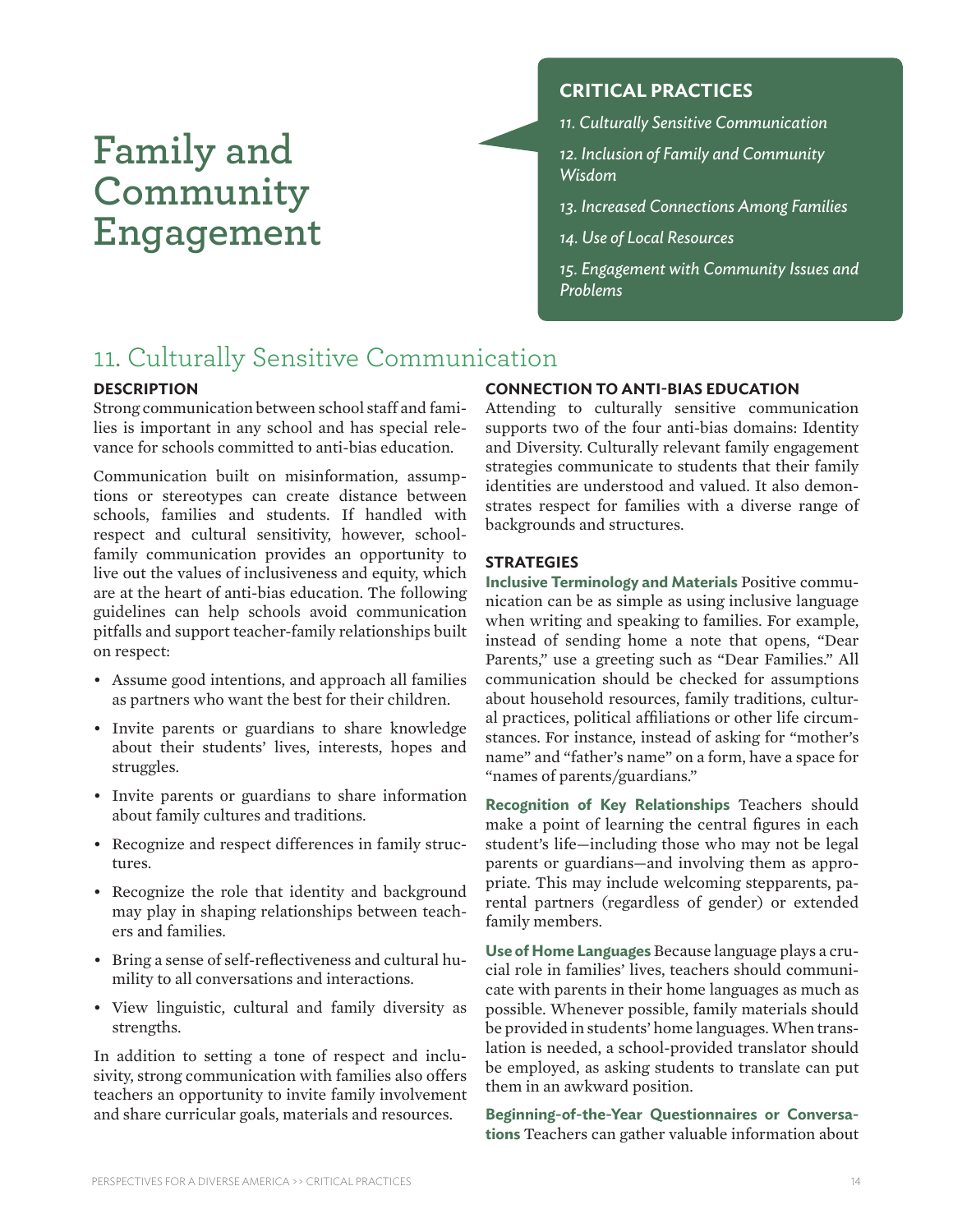students by connecting with parents and guardians early in the school year. Asking family members about students' strengths, challenges and lives outside of school—as well as about their own hopes and fearsprovides important background, sets a collaborative tone and allows classroom practice to reflect student identities.

### 12. Inclusion of Family and Community Wisdom

#### **DESCRIPTION**

Incorporating family and community knowledge enhances student learning. Students possess tremendous experiential wisdom on issues related to identity, culture, history and justice. Parents, grandparents, aunts, uncles, friends, cousins, neighbors and community leaders frequently have stories to share about their lives and perspectives.

Family and community wisdom can put a personal face on historical or sociological material and help demystify unfamiliar topics, such as LGBT identity or living with a disability. Hearing from real people who have lived through eras of change or participated in social justice movements can provide inspiration as well as information.

Students also carry knowledge of their families and communities inside themselves. Making room to share this knowledge supports the development of student identities.

Family assignments must be envisioned and explained in a culturally sensitive manner. A seemingly harmless activity, such as creating a family tree, can marginalize students whose biological relations are distant or unknown. Such assignments can be modified to recognize the key relationships in students' lives. Other ways to incorporate family and community wisdom into the curriculum include community surveys, student conversations with family members, interviews, guest speakers, video projects, art projects, memoir or other family-based writing, oral histories, learning from family members' professional experiences, and incorporating family or cultural perspectives into the analysis of texts.

#### **CONNECTION TO ANTI-BIAS EDUCATION**

Drawing on students' family and community wisdom supports two of the four anti-bias domains: Identity and Diversity. By listening to the stories of their own families and communities, students can deepen their sense of self and make personal connections with historical, literary and sociological material. Hearing about different classmates' families and communi-

ties can also foster new perspectives on their own experiences and expand their understanding of other groups, cultures and communities.

#### **STRATEGIES**

**Family Interviews** Students can interview family members on a variety of issues such as historical events or eras, family experiences of justice or injustice, evolving cultural norms, social movements and identity. Interview format, questions and reporting practices should be customized based on grade level and educational goals.

#### **Family Interviews in** *Perspectives*

See the Community Inquiry and Do Something phases of the *Perspectives* Integrated Learning Plan for ideas on how to help students conduct meaningful research and interviews that involve family and community members.

**Guest Speakers** Family and community members can visit the class to speak about a range of topics. Their connections to these issues may be personal, professional or both.

**Community Research** Conducting community-based research can deepen students' understanding of social justice issues. This research might include opinion surveys or needs assessments, community interviews, visits to local sites or Internet research about community history.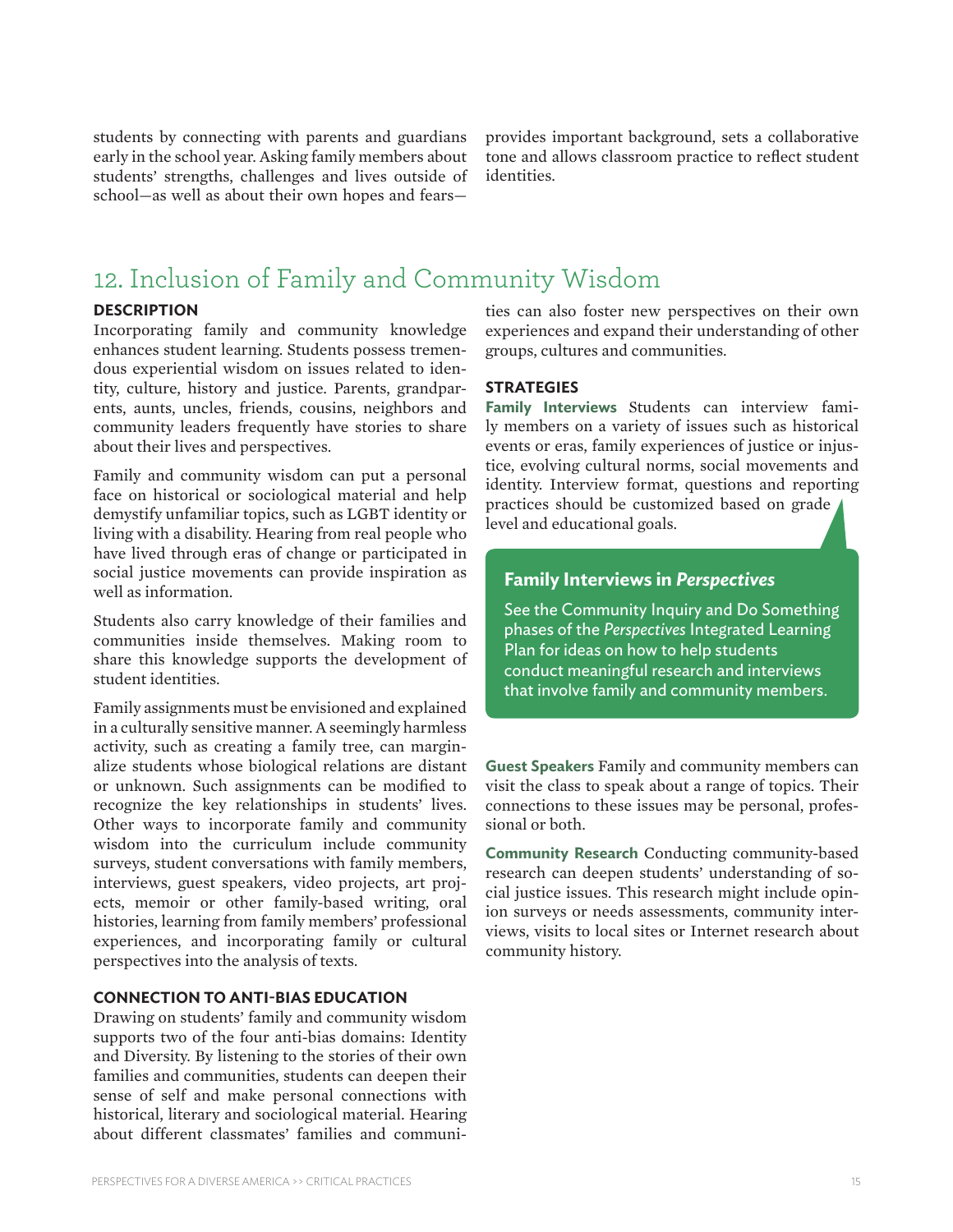### 13. Increased Connections Among Families

#### **DESCRIPTION**

As students learn and grow together over the course of weeks, months and years, parents and guardians can learn along with them. Strong connections give families the opportunity to support one another in nurturing their children's identities and values, adding richness to the work of anti-bias and social justice education.

There are lots of ways to bring families together, including in-school or community-based events, group email lists and social media. Teachers, school administrators, students, or parents and guardians can coordinate appropriate family connections based on the students' age and the composition of the community. Elementary school students, for example, may be more likely than high school students to enjoy attending events with their families. A given activity may resonate with some cultural communities more than others (though it might be good to offer "stretch" events as well). And some communities will have access to the technology and skills needed to support online interaction, while others will not.

#### **CONNECTION TO ANTI-BIAS EDUCATION**

Building connections among families supports two of the four anti-bias domains: Identity and Diversity. This practice deepens students' awareness of the personal and cultural contexts that shape personal experience. It also provides a "learning lab" for introducing different family structures and traditions. Making the curriculum more visible to classroom families helps generate support for anti-bias education work and provides opportunities for families to work with their children on social justice issues. These connections

can also foster diverse relationships that echo and strengthen key messages from the curriculum.

#### **STRATEGIES**

**Family Events** Events that bring students and families together include family potlucks or picnics; family affinity events (e.g., for families from a certain cultural or ethnic group, for LGBT families, for families of color, for adoptive families); showcases of student work; student or community performances; film nights; game nights; and cultural or multicultural events.

**Parent/Guardian Education Programs** Educational programming supports community building and engages family members*.* Possible programs include films, speakers or discussions for parents and guardians on topics such as bullying prevention, identity development, racial experiences, gender expression, sexuality, learning differences and family diversity. Events may stand alone or be part of an ongoing series.

**Family Service/Engagement Projects** Service projects can include family action days at the local food bank, working together on neighborhood political and social issues, attending community events such as Martin Luther King Jr. Day celebrations or LGBT Pride events, and fundraising projects for community causes.

**Pooling Resources and Sharing Support** In addition to organizing or publicizing formal events, teachers can encourage families to connect informally to share information and resources and to support one another in times of need (e.g., the birth of a new baby or a death in the family). The school can foster this type of support by naming it as an explicit priority and creating a user-friendly contact list or online directory.

### 14. Use of Local Resources

#### **DESCRIPTION**

All local communities have valuable resources that can enhance teaching and learning on social justice topics, even if these resources are not always explicit or obvious. They include events, people, places and organizations.

*• Events*. Cultural and community celebrations, commemorations, political actions, artistic events, performances, student conferences and community education events.

#### **Local Resources and** *Perspectives*

These resources can be integrated into *Perspectives* material by bringing speakers into the classroom and taking students into the community on site visits, field trips or service learning projects.

*• People*. Elders, artists, musicians, researchers, community leaders, policymakers, journalists, advocates, local historians, cultural workers and every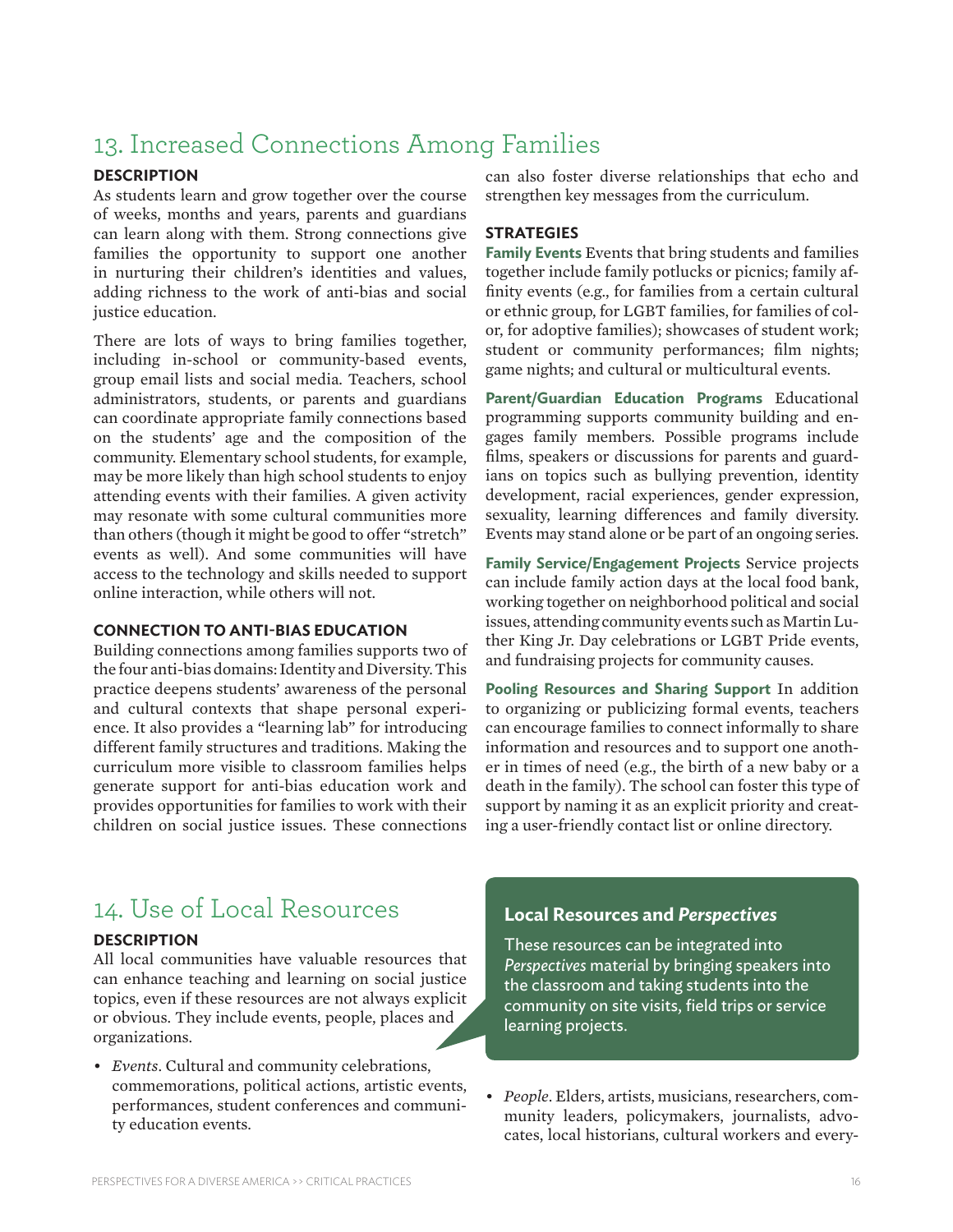day people who have experienced and worked on social justice issues.

- *• Places*. Museums, cultural centers, libraries, neighborhood landmarks, and sites of historical interest or struggle.
- *• Organizations*. Formal or informal groups engaged in relevant cultural, artistic, social or political projects.

#### **CONNECTION TO ANTI-BIAS EDUCATION**

Drawing on local resources supports all four antibias domains: Identity, Diversity, Justice and Action. Witnessing marginalization, power dynamics and activism in their own communities strengthens personal connections with these curricular concepts. At a broader level, schools benefit from community connections and partnerships, and communities benefit when citizens are educated in matters of equity and justice.

#### **STRATEGIES**

**Classroom or School Presentations** Individuals or or-

ganizational representatives can be invited to speak about how their life or work experiences relate to social justice themes.

**Neighborhood Explorations** Social-movement-based history and cultural knowledge often connect to specific cities and neighborhoods. For example, certain New York City neighborhoods offer windows into the lives of different immigrant groups during the 19th and 20th centuries. Montgomery, Ala., houses landmarks and monuments from the civil rights era. Visiting sites like these can add richness to students' curricular experiences. Neighborhood explorations can also be paired with classroom or school presentations.

**Connecting with Community Organizations** Most cities and towns have local organizations that engage in cultural activities, community service efforts or social justice advocacy. Many of these organizations are happy to partner with schools, provide students with information and offer opportunities for students to participate in their projects.

### 15. Engagement with Community Issues and Problems

#### **DESCRIPTION**

A core component of anti-bias education is learning to take action against exclusion, prejudice and discrimination; it can be especially powerful for students to do this in their own schools and local communities.

Consider the following tips for ensuring that community engagement efforts reflect anti-bias values:

- • Create a community action project that addresses real needs. Community organizations can help articulate these needs and suggest ways to maximize students' time and talents.
- Draw on students' knowledge of and personal connection to the issues involved. The more specific the project, the better.
- Include a strong research component that ensures students' efforts to increase their knowledge and understanding are not simply based on what they already know.
- • Incorporate reflection about student attitudes to ensure the project doesn't reinforce assumptions or stereotypes about specific people or communities.
- Provide writing prompts to help students consider

personal changes they can make to challenge bias, exclusion and injustice.

- Study the broader social context surrounding the community problem. Intervene if students "blame the victim" for challenges beyond individual control.
- • Use texts to spark student reflection about community challenges and issues.
- • Work "with," not "for," individuals or groups the class wants to support.

#### **CONNECTION TO ANTI-BIAS EDUCATION**

Expecting students to engage directly with community issues and problems supports two of the four anti-bias domains: Justice and Action.

#### **Community Engagement and**  *Perspectives*

Because one goal of the *Perspectives* curriculum is for students to recognize, analyze and work against bias and injustice in their own schools and neighborhoods, this practice builds links between academics and action.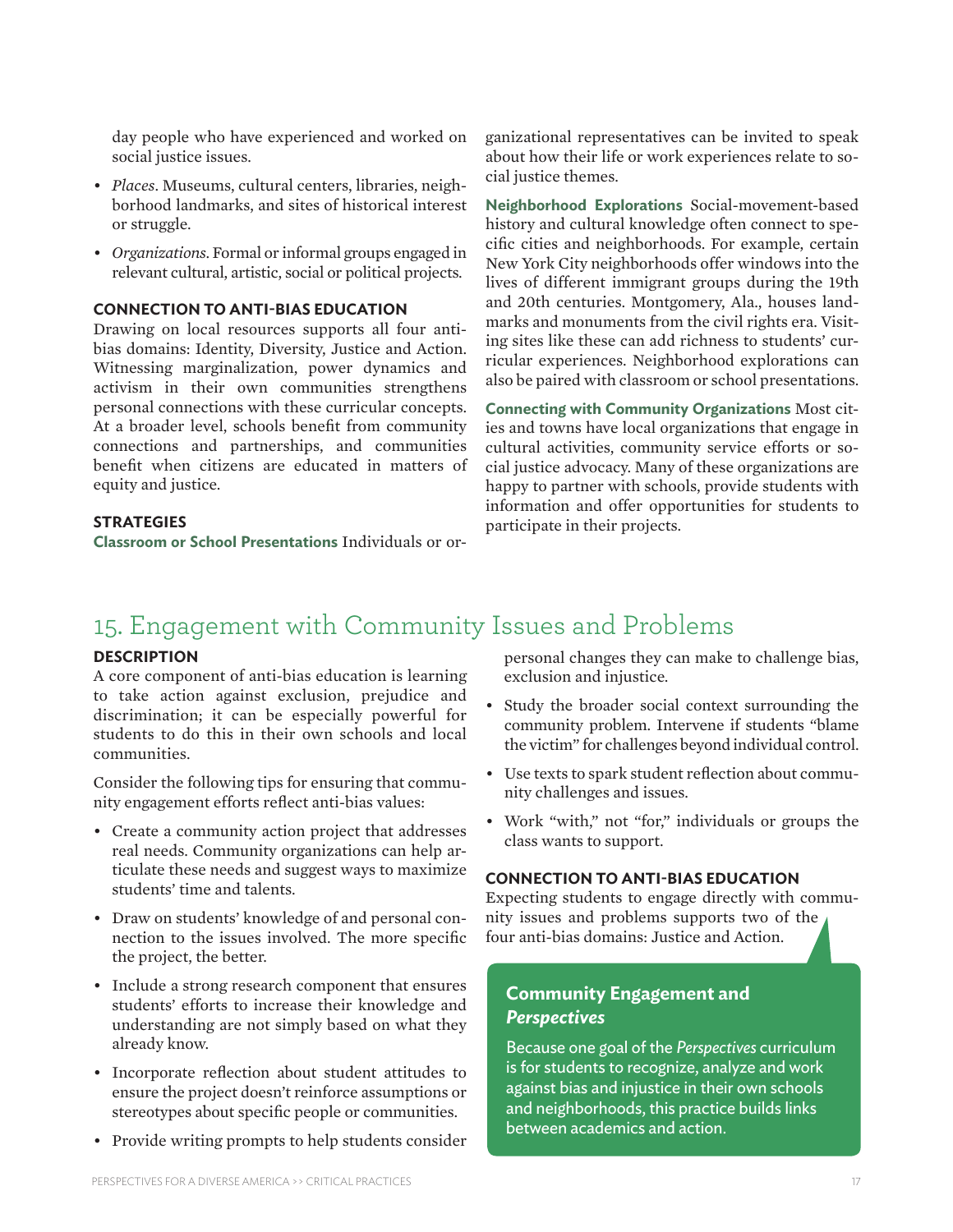#### **STRATEGIES**

**Personal Action Plan** After reading about prejudice or discrimination, the Personal Action Plan assign ment asks students to reflect on these issues in their own surroundings and explore how they might help make their school and community more welcoming, inclusive and equitable. The Personal Action Plan can focus on one particular topic (e.g., name-calling and bullying, peer culture, diversity of gender expres sion or LGBT issues), or it can be more general. Plans should focus on acts of personal change, and students should share their plans with classmates to build ac countability for implementation.

**"Fighting for Fairness" Letters** The Fairness Letter Project (Live Oak School, San Francisco, Calif.) asks students to identify an instance of unfairness in their school or community, research the issue and write an advocacy letter to a person or organization with power to change the situation. In addition to devel oping issue-based analysis and critical writing skills, this project requires students to evaluate how change happens and where they can best channel their efforts for maximum impact.

**Student-Designed Community Projects** Any social justice issue could inspire an individual or group proj ect designed to support local people. Possible projects include designing a public service announcement, conducting a survey or opinion poll, providing direct service through a community agency, creating a work shop or event or hosting a justice-themed art show.

**Ongoing Partnerships with Community Organizations** Semester- or year-long community partnerships offer students a chance to establish continuity and deeper connections with particular issues, populations or projects. A partnership spanning multiple years gives each class a chance to build on previous classes' work, multiplying the impact.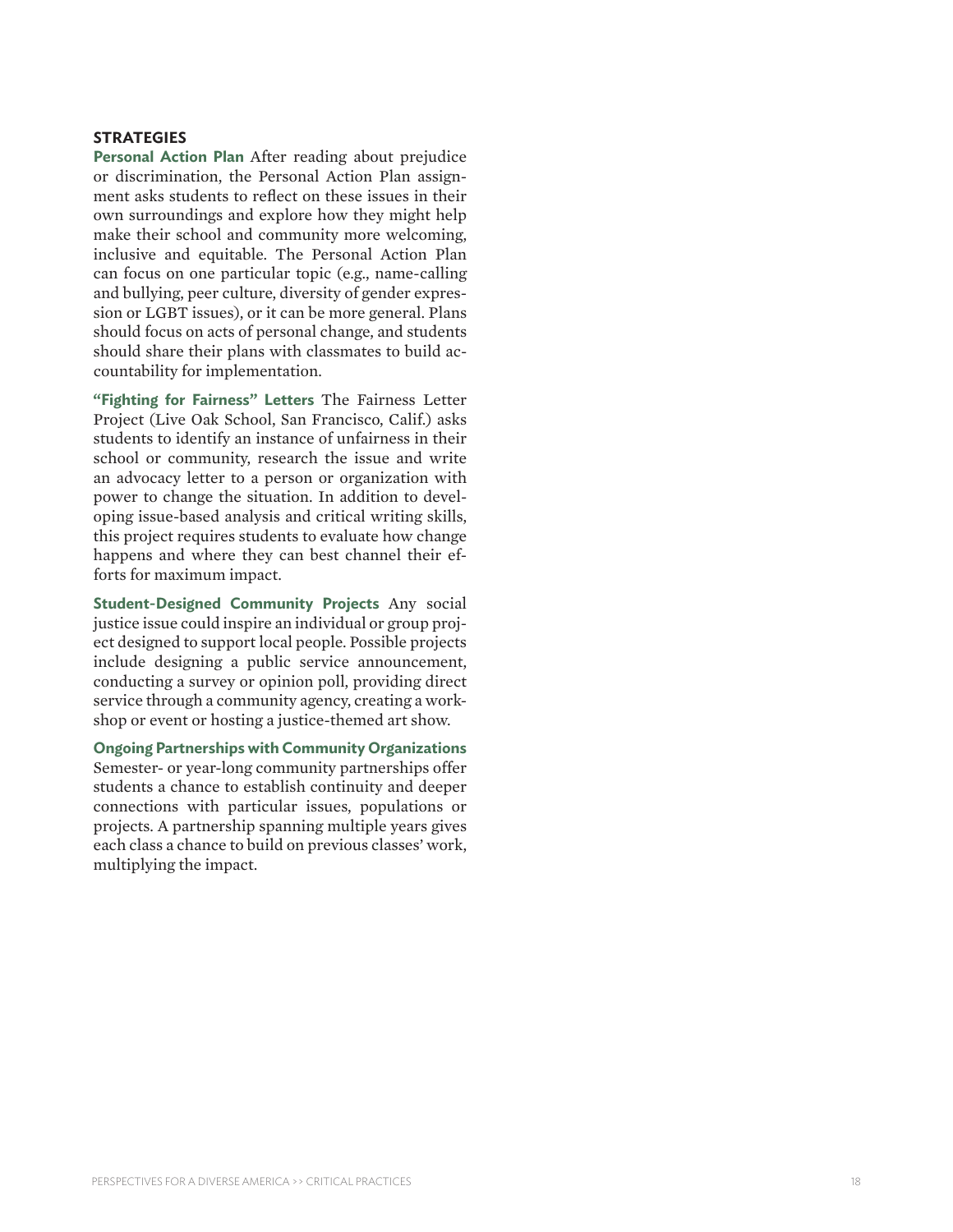## **Teacher Leadership**

### 16. Self-Awareness and Cultural **Competency**

#### **DESCRIPTION**

Cultural competency is the ability to work effectively—and sensitively—across cultural contexts. It involves learning, communicating and connecting respectfully with others regardless of differences. Culture can refer to an individual's race, class, gender, sexual orientation, religion, immigration status and age, among other things. All these factors strongly influence people's lives and experiences.

Teachers—regardless of background or identity—must bring both cultural understanding and self-awareness to their work. The process of building this understanding and awareness includes several key commitments:

- Asking oneself how issues of sameness, difference and power impact interactions with colleagues, students and families.
- Developing skills and attitudes that bridge cultural differences such as empathy, flexibility, listening without judgment, appreciation for multiple cultural perspectives and cross-cultural communication.
- • Genuinely seeing diversity as a strength and an opportunity, rather than as an "issue" or problem.
- Thinking about what each of us still needs to learn, and engaging in relevant professional development, dialogue, study or personal reflection.
- • Understanding how one's own life experiences can help build relationships with students and enhance curriculum.

Many educators work in schools and communities with changing demographics; commitments to cultural competency, therefore, require ongoing effort, reflection and personal humility.

#### **CONNECTION TO ANTI-BIAS EDUCATION**

Prioritizing self-awareness and cultural competency supports three of the four anti-bias domains: Identity, Diversity and Action. Because the work touches on issues of personal identity and experience, it is important that students receive "lived" messages that are consistent with the stated messages in the curriculum. Culturally aware teachers

#### **CRITICAL PRACTICES**

*16. Self-Awareness and Cultural Competency*

*17. Speaking Up and Responding to Prejudice, Bias and Stereotypes*

*18. Building Alliances*

- *19. Leading Beyond the Classroom*
- *20. Ongoing Reflection and Learning*

model how to live the core values in the Anti-bias Framework. These values support a safe and inclusive approach to working with students, colleagues, families and communities.

#### **STRATEGIES**

**Self-Assessment** A number of cultural competency self-assessments exist. Most include either self-reflection questions or checklists of indicators related to culturally competent practice against which teachers or organizations can measure their work. These tools can be used for personal learning, group discussion or both.

For examples of cultural competency selfassessments, visit tolerance.org/tpt or teacher. scholastic.com/professional/selfassessment/ checklist/index.htm.

**Professional Development on Working with Specific Groups** School communities benefit when teachers and other staff participate in professional development opportunities focused on working with LGBT youth, students with disabilities, English language learners, specific racial or ethnic groups and so on. Reading and sharing professional journals, books or blogs related to anti-bias education can augment professional development.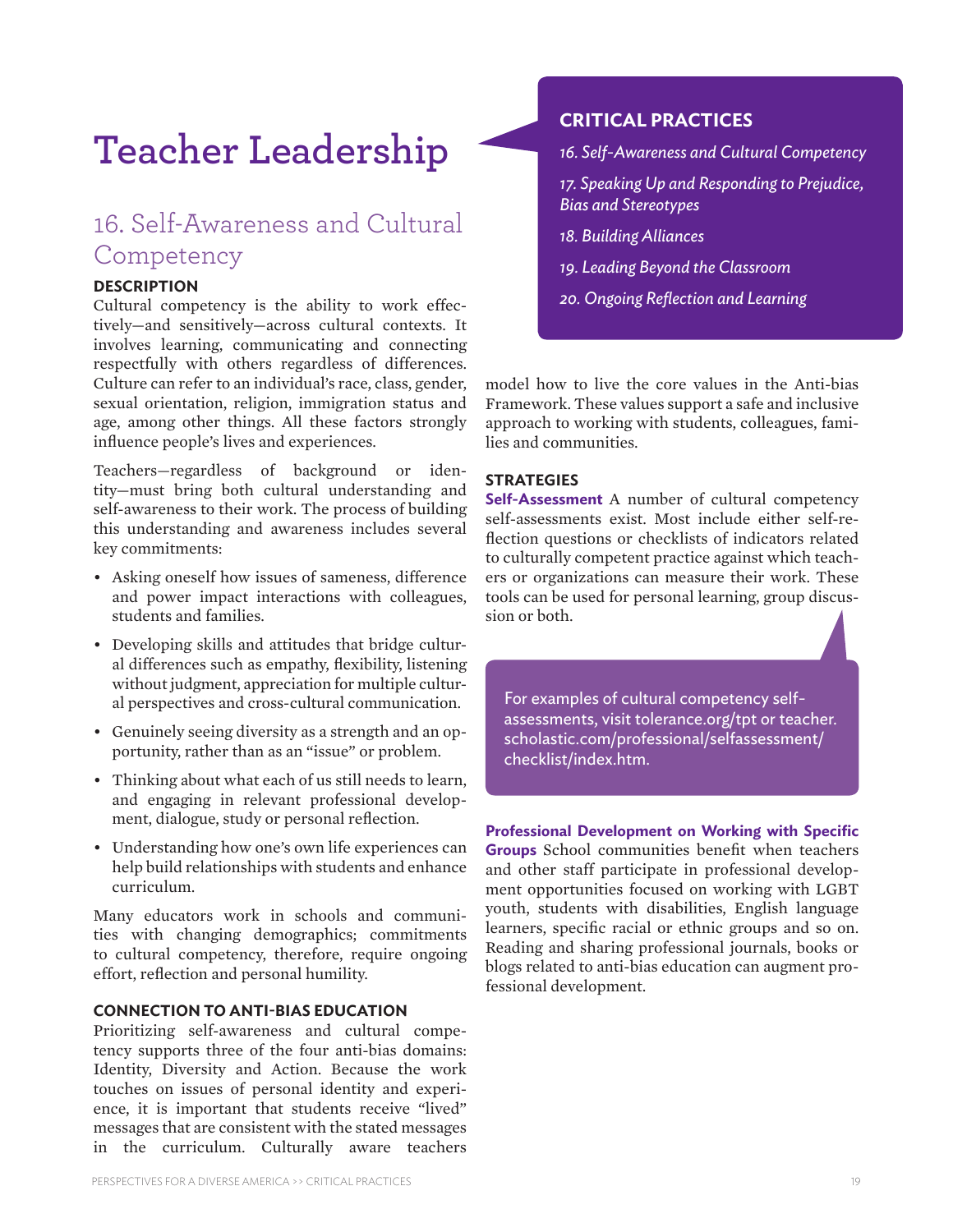### 17. Speaking Up and Responding to Prejudice, Bias and Stereotypes

#### **DESCRIPTION**

Educators teach as much by example as by following a curriculum. Role-modeling proactive responses to bias, discrimination, exclusion and bullying is one of the most important ways teachers can exercise leadership. This means intervening every time students tease, bully or use slurs or stereotypes. It means speaking up against biased jokes and criticisms. And it means pointing out injustice during discussions of history and literature, in community and school interactions, or in the news.

Being a social justice leader means finding the courage to be an "upstander" in any context, including with colleagues (staff meeting dialogues, discussions about students and families, informal interactions and so on). Leadership also means speaking up if one group or individual is dominating discourse at the expense of other voices.

In the context of school-family relationships, addressing bias may involve (gently) challenging the negative assumptions or comments made by parents, guardians and other family members. It also requires finding respectful ways of standing strong if families resist curriculum topics such as race, immigration, economic disparities, LGBT experience and religion.

#### **CONNECTION TO ANTI-BIAS EDUCATION**

Responding to prejudice, bias and stereotypes supports one of the four anti-bias domains: Action. By challenging discrimination and exclusion, teachers model the curriculum's commitment to action and support a safe and just space for diverse members of the school community.

#### **STRATEGIES**

**Visual Symbols of Inclusion and Safety** Teachers can display posters, stickers and signs in their classrooms to signal their commitment to standing against bias, discrimination and bullying. These materials offer messages like "Hate-Free Zone," "Safe Space (for LGBT Students)," "Bullying Stops Here," "All Families Welcome" and "No One Is 'Illegal.'"

#### **Consistent Intervention on Bullying and Harassment**

Research indicates that teachers intervene in only 14 percent of bullying episodes in the classroom and 4 percent of incidents outside the classroom. Intervention rates may be low in part because most harassment happens when teachers are not present; however, there is room for improvement. Educators may choose not to interrupt bullying because they are in a hurry, because they don't know what to say or because they don't want to take time away from instruction.Consistently interveningwithharassment or bullying behavior, however, sends the message that student safety is a priority.

**Using "I Statements" to Challenge Bias and Discrimination Among Adults** It can be hard to speak out against stereotypes, slurs or bias in a professional setting. Using "I statements" is helpful for starting conversations. For example, "It makes me uncomfortable to hear people saying that families from the housing projects don't value education" or "I know you probably don't mean anything by it, but I find it hard to listen to those kinds of anti-gay jokes." These comments should not be the only type of intervention teachers use; deeper discussion will frequently be necessary to create meaningful change.

### 18. Building Alliances

#### **DESCRIPTION**

As educators plan to implement anti-bias curricula, it is important they find diverse allies for their anti-bias and social justice teaching efforts.

Building alliances is about working together, giving and receiving support and creating a sounding board for anti-bias curriculum planning. Alliance-building also gives teachers space to discuss the critical practices outlined in this guide. Allies can be colleagues within the school or from outside networks. Connecting with individuals "beyond the choir" and

outside personal friendships diversifies the network of allies and deepens this work.

Diversity and social justice topics such as race, immigration and LGBT issues may be difficult or uncomfortable to talk about. Having a critical mass of support can help forward the agenda and provide support in the face of resistance. If the ally group includes a diverse range of members, the work won't become identified with the perceived interests or agendas of a specific group.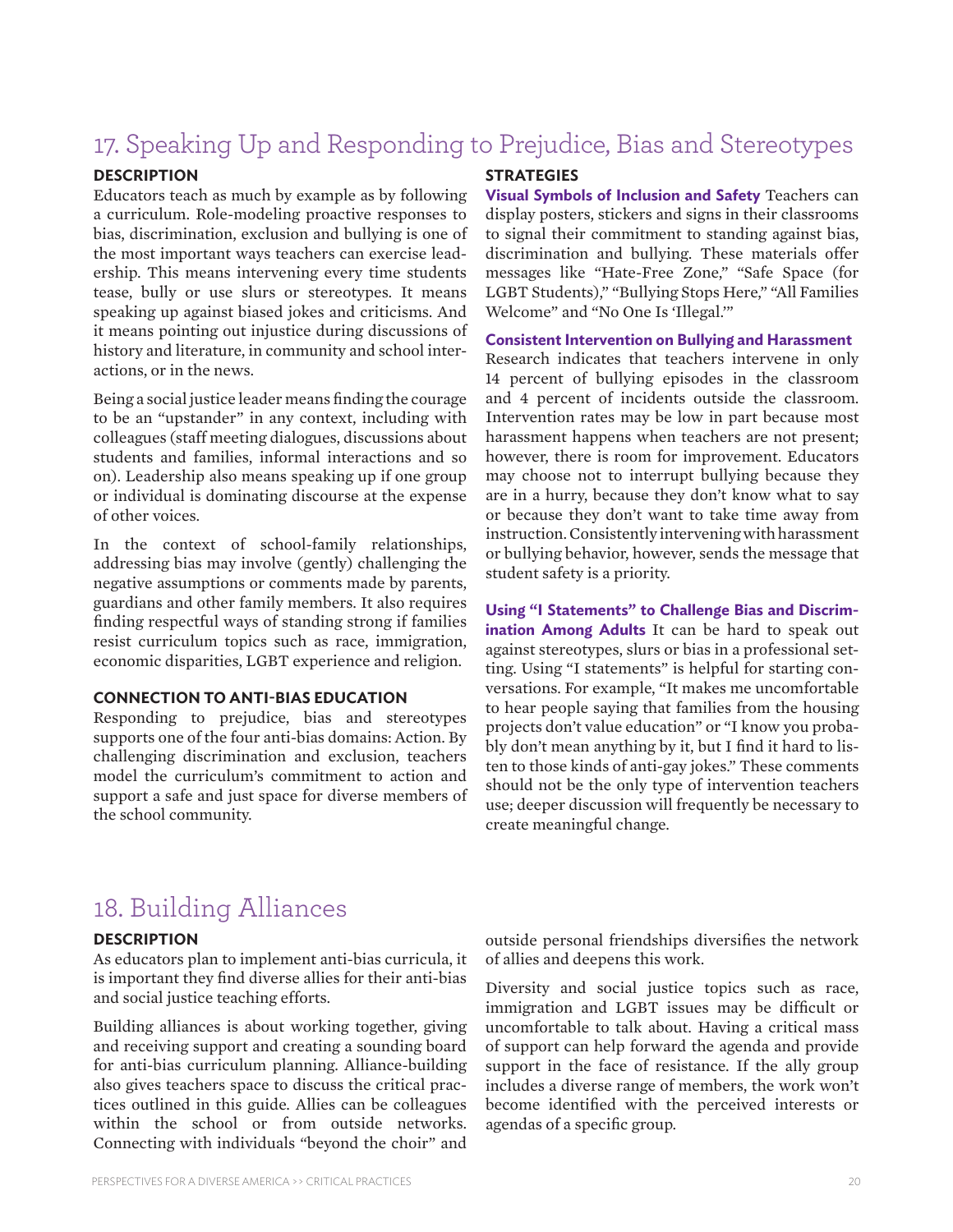Finally, a community teaching an anti-bias curriculum—like *Perspectives*—together at a single site increases the curriculum's impact. Including activities across grade levels and subjects can build much deeper understanding over time than any single teacher can accomplish.

#### **CONNECTION TO ANTI-BIAS EDUCATION**

Building alliances supports two of the four anti-bias domains: Diversity and Justice. This type of collaboration reinforces the idea that unity, solidarity and cooperation are necessary for creating social change.

More voices means a broader platform from which to deepen the impact of *Perspectives* in your classroom and school community.

#### **STRATEGIES**

**Collaborative Planning and Cross-Class Projects** Alliances can evolve through joint curriculum or action projects. These projects can be done across grade levels or classes or with groups from other schools. Collaborative projects offer both students and teachers opportunities to deepen their shared understanding of anti-bias issues.

**Professional Learning Communities** Learning communities, such as reading or discussion groups, provide regular opportunities for building relationships and supporting professional development. Some groups have an assigned organizer and facilitator, while others rotate planning and leadership responsibilities.

**Networking** Attending and presenting at conferences is one way teachers can learn new strategies and build allies outside their immediate school communities. National conferences and conference organizers of particular relevance to diversity and anti-bias education issues include the National Association for Multicultural Education, Teachers 4 Social Justice, White Privilege Conference, Creating Change, Facing Race, the National Association of Independent Schools People of Color Conference and the National Association for Bilingual Education. Teachers can also tap into local groups and online communities to network regarding social justice issues.

### 19. Leading Beyond the Classroom

#### **DESCRIPTION**

As advocates for social justice, teachers shape curriculumanddemonstrate anti-bias leadershipoutside the classroom. This means discussing anti-bias education with colleagues, school leaders and powerful community partners. These discussions can benefit not only students, but also families, community members and the larger professional field.

The following questions provide a starting point for teachers seeking to build or expand their leadership efforts:

- What is the role of anti-bias education in our classrooms and schools? How can the focus on identity, diversity, justice and action be woven through all aspects of teaching, learning, school climate and policy?
- In what ways does our own behavior (and sharing of personal knowledge) at school model values from our anti-bias curriculum? How can we do more?
- What relevant community issues would we like our classes or schools to actively address?

• What successes, ideas or lessons from our own work might interest colleagues or the larger professional community?

#### **CONNECTION TO ANTI-BIAS EDUCATION**

Demonstrating leadership beyond the classroom supports two of the four anti-bias domains: Diversity and Justice. This work is unfamiliar—even uncomfortable—to many schools and communities. It may take advocacy and support to break through resistance related to time restraints, teacher overload, parent negativity and so on. Teachers also have the power to "lead by example" by showcasing their ongoing learning about diversity and justice and their commitment to creating a better world.

To make a case for using *Perspectives,* teacherleaders can highlight the connection between the curriculum's content and the Common Core State Standards.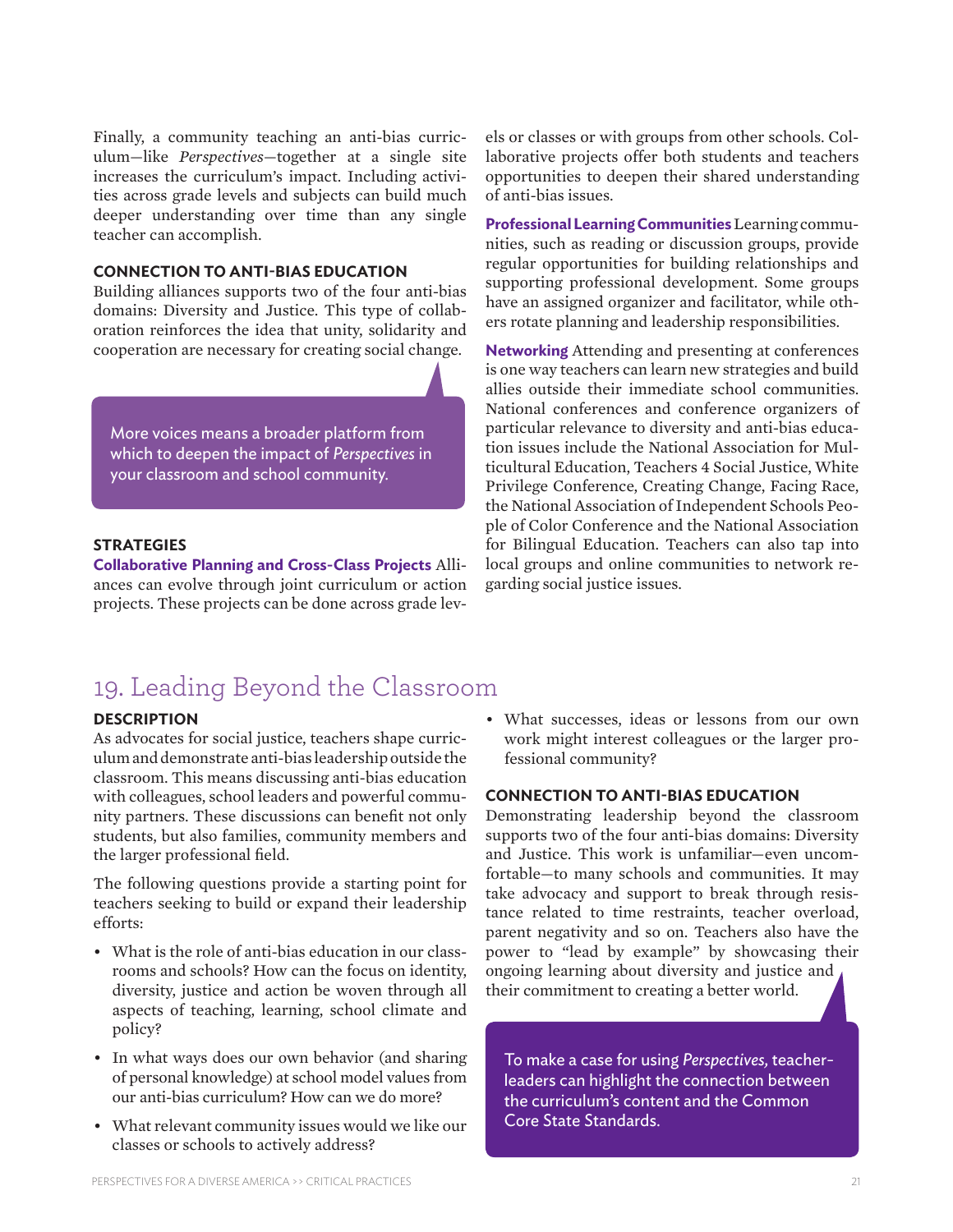#### **STRATEGIES**

**Initiating Courageous Schoolwide Conversation About Social Justice Education** Raising awareness and inspiring interest in anti-bias issues is perhaps the most important leadership activity teachers can undertake. These conversations can enhance the curriculum, create a more-inclusive climate, address disparities in performance or disciplinary practices, deepen connections among faculty and staff, deepen connections with families and build a culture of ongoing dialogue and professional development. Discussions can be initiated in both formal and informal venues, including planning meetings, trainings and curriculum development sessions.

**Sharing Strategies** Teachers can showcase anti-bias strategies and approaches with colleagues during planning processes, within professional learning communities or with larger audiences (Internet communities, conference presentations and so on).

### 20. Ongoing Reflection and Learning

#### **DESCRIPTION**

The work of social justice education is never finished. There is always more for both teachers and students to learn—about themselves and others, about identity and diversity, about discrimination and empowerment, and about how they all relate. Being a teacher-leader in the anti-bias field means embracing the opportunity for ongoing reflection and growth.

Teachers can employ both formal and informal, individual and collective strategies to stay current on social justice issues. Examples include reading and writing research articles, journaling, blogging, participating in online discussion groups, attending professional development workshops and conferences, taking courses and joining a study group.

#### **CONNECTION TO ANTI-BIAS EDUCATION**

Ongoing learning and reflection support one of the four anti-bias domains: Action. Without ongoing efforts, anti-bias education becomes unsustainable and irrelevant. Personal exploration helps prepare teachers to address a broader range of anti-bias topics more deeply. Ongoing learning also motivates teachers to use and promote the curriculum from year to year.

#### **STRATEGIES**

**Journaling** Journals help capture evolving thoughts on anti-bias content and curriculum, classroom or school dynamics related to identity and diversity, personal experiences related to these issues and relevant insights from discussion groups and training sessions.

**Professional Development** Professional development workshops and conferences can prompt reflection, invigorate teachers and build content knowledge, skills and leadership.

**Critical Friend Relationships** Collegial friendships can provide safe, constructive opportunities to work through curricular material, implementation issues or difficult interactions. Critical friends can observe one another's classes, review assignment ideas, discuss the joys and complexities of anti-bias education and point out biases or oversights. To be successful, all of this must be done within a context of mutual care, regard and trust.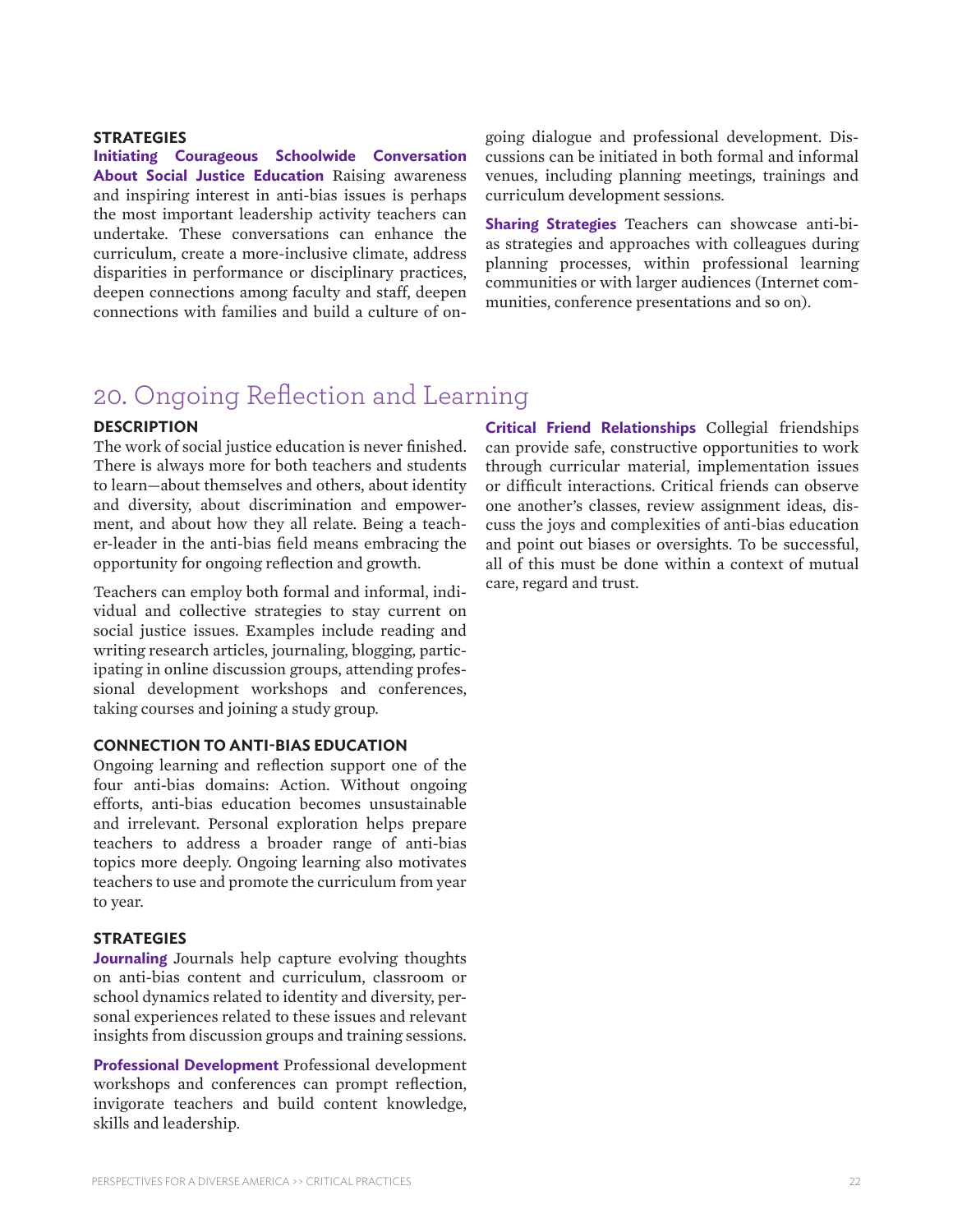#### ANTI-BIAS FRAMEWORK

## **K-12 Anchor Standards and Domains**

- 1. Students will develop positive social identities based on their membership in multiple groups in society.
- 2. Students will develop language and historical and cultural knowledge that affirm and accurately describe their membership in multiple identity groups.
- 3. Students will recognize that peoples' multiple identities interact and create unique and complex individuals.
- 4. Students will express pride, confidence and healthy self-esteem without denying the value and dignity of other people.
- 5. Students will recognize traits of the dominant culture, their home culture and other cultures and understand how they negotiate their own identity in multiple spaces.

### **IDENTITY DIVERSITY**

- 6. Students will express comfort with people who are both similar to and different from them and engage respectfully with all people.
- 7. Students will develop language and knowledge to accurately and respectfully describe how people (including themselves) are both similar to and different from each other and others in their identity groups.
- 8. Students will respectfully express curiosity about the history and lived experiences of others and will exchange ideas and beliefs in an open-minded way.
- 9. Students will respond to diversity by building empathy, respect, understanding and connection.
- 10. Students will examine diversity in social, cultural, political and historical contexts rather than in ways that are superficial or oversimplified.

#### **JUSTICE ACTION**

- 11. Students will recognize stereotypes and relate to people as individuals rather than representatives of groups.
- 12. Students will recognize unfairness on the individual level (e.g., biased speech) and injustice at the institutional or systemic level (e.g., discrimination).
- 13. Students will analyze the harmful impact of bias and injustice on the world, historically and today.
- 14. Students will recognize that power and privilege influence relationships on interpersonal, intergroup and institutional levels and consider how they have been affected by those dynamics.
- 15. Students will identify key figures and groups, seminal events and a variety of strategies and philosophies relevant to the history of social justice action around the world.

- 16. Students will express empathy when people are excluded or mistreated because of their identities and concern when they themselves experience bias.
- 17. Students will recognize their own responsibility to stand up to exclusion, prejudice and injustice.
- 18. Students will speak up with courage and respect when they or someone else has been hurt or wronged by bias.
- 19. Students will make principled decisions about when and how to take a stand against bias and injustice in their everyday lives and will do so despite negative peer or group pressure.
- 20. Students will plan and carry out collective action against bias and injustice in the world and will evaluate what strategies are most effective.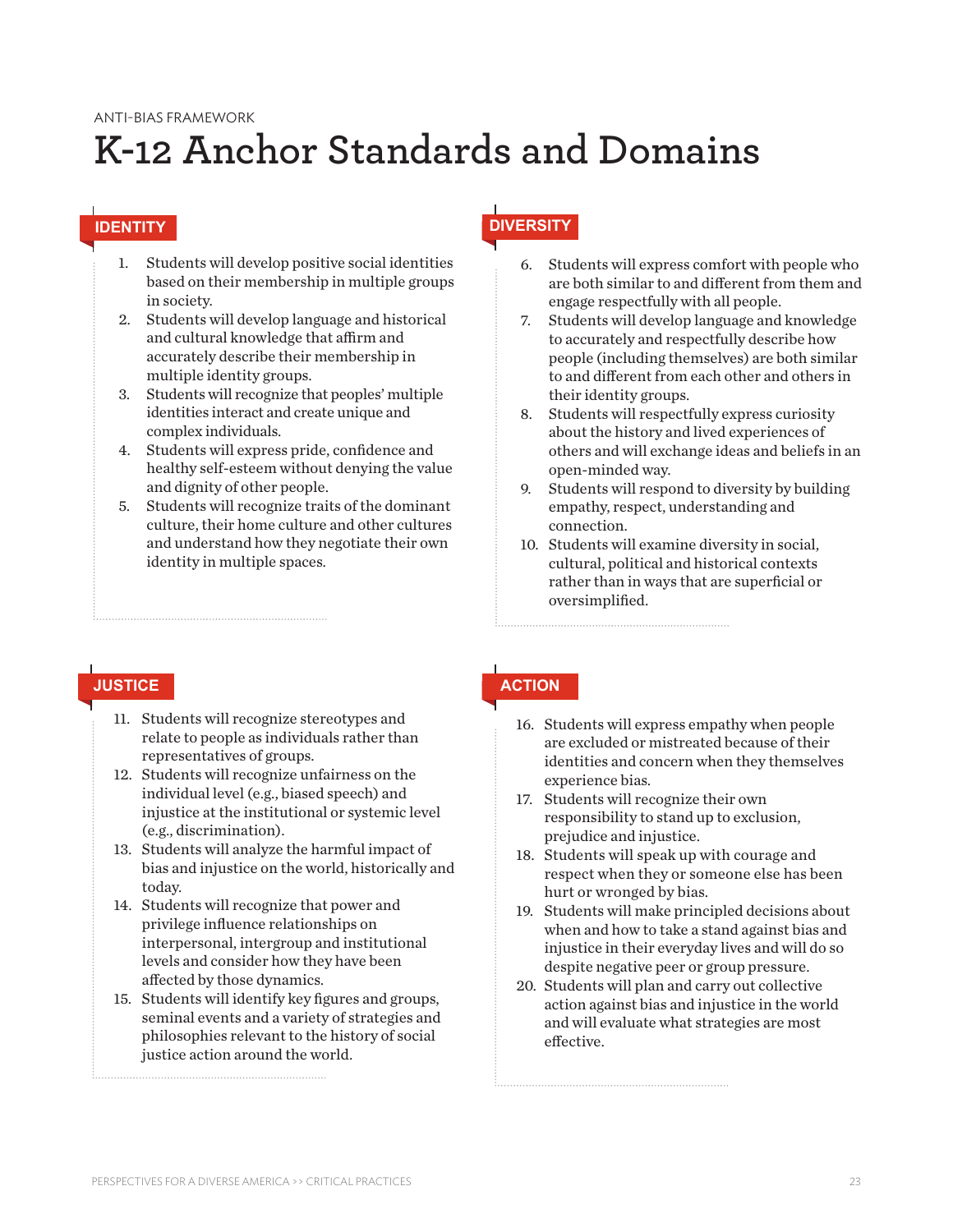#### ANTI-BIAS FRAMEWORK

## **K-2 Grade Level Outcomes and Scenarios**

| <b>Anchor</b><br><b>Standard</b> | Code       | <b>Grade Level Outcome</b>                                                                                                                            | <b>Anti-bias Scenario</b>                                                                                                                                      |
|----------------------------------|------------|-------------------------------------------------------------------------------------------------------------------------------------------------------|----------------------------------------------------------------------------------------------------------------------------------------------------------------|
| Identity 1                       | $ID.K-2.1$ | I know and like who I am and can talk<br>about my family and myself and name<br>some of my group identities.                                          | For show and tell, Joi brings in a<br>picture of her family on a church<br>camping trip. "My family goes camping                                               |
| Identity 2                       | $ID.K-2.2$ | I can talk about interesting and healthy<br>ways that some people who share my<br>group identities live their lives.                                  | a lot. I like camping," she says. "I'm a<br>Christian, and sometimes my family<br>goes camping with the church. I'm<br>also a big sister, so I have to help my |
| Identity 3                       | $ID.K-2.3$ | I know that all my group identities are<br>part of me-but that I am always ALL<br>me.                                                                 | parents take care of my little brother,<br>especially when we go camping."                                                                                     |
| Identity 4                       | $ID.K-2.4$ | I can feel good about myself without<br>being mean or making other people feel<br>bad.                                                                |                                                                                                                                                                |
| Identity 5                       | $ID.K-2.5$ | I see that the way my family and I do<br>things is both the same as and different<br>from how other people do things, and I<br>am interested in both. |                                                                                                                                                                |
| Diversity 6                      | $DI.K-2.6$ | I like being around people who are like<br>me and different from me, and I can be<br>friendly to everyone.                                            | As children are funneling into her<br>classroom on a Monday morning, Ms.<br>Franklin overhears a conversation<br>between two students.                         |
| Diversity 7                      | $DI.K-2.7$ | I can describe some ways that I am sim-<br>ilar to and different from people who<br>share my identities and those who have<br>other identities.       | "What did you do last weekend?" Kev-<br>in asks Lisa.<br>"My moms took me to the zoo!" Lisa<br>replies.                                                        |
| Diversity 8                      | $DI.K-2.8$ | I want to know about other people and<br>how our lives and experiences are the<br>same and different.                                                 | "You have two moms? Do you call both<br>of them Mom?"<br>"I call them Mamma Kendra and<br>Mamma Sam," Lisa says.                                               |
| Diversity 9                      | $DI.K-2.9$ | I know everyone has feelings, and I<br>want to get along with people who are<br>similar to and different from me.                                     |                                                                                                                                                                |
| Diversity 10                     | DI.K-2.10  | I find it interesting that groups of<br>people believe different things and live<br>their daily lives in different ways.                              |                                                                                                                                                                |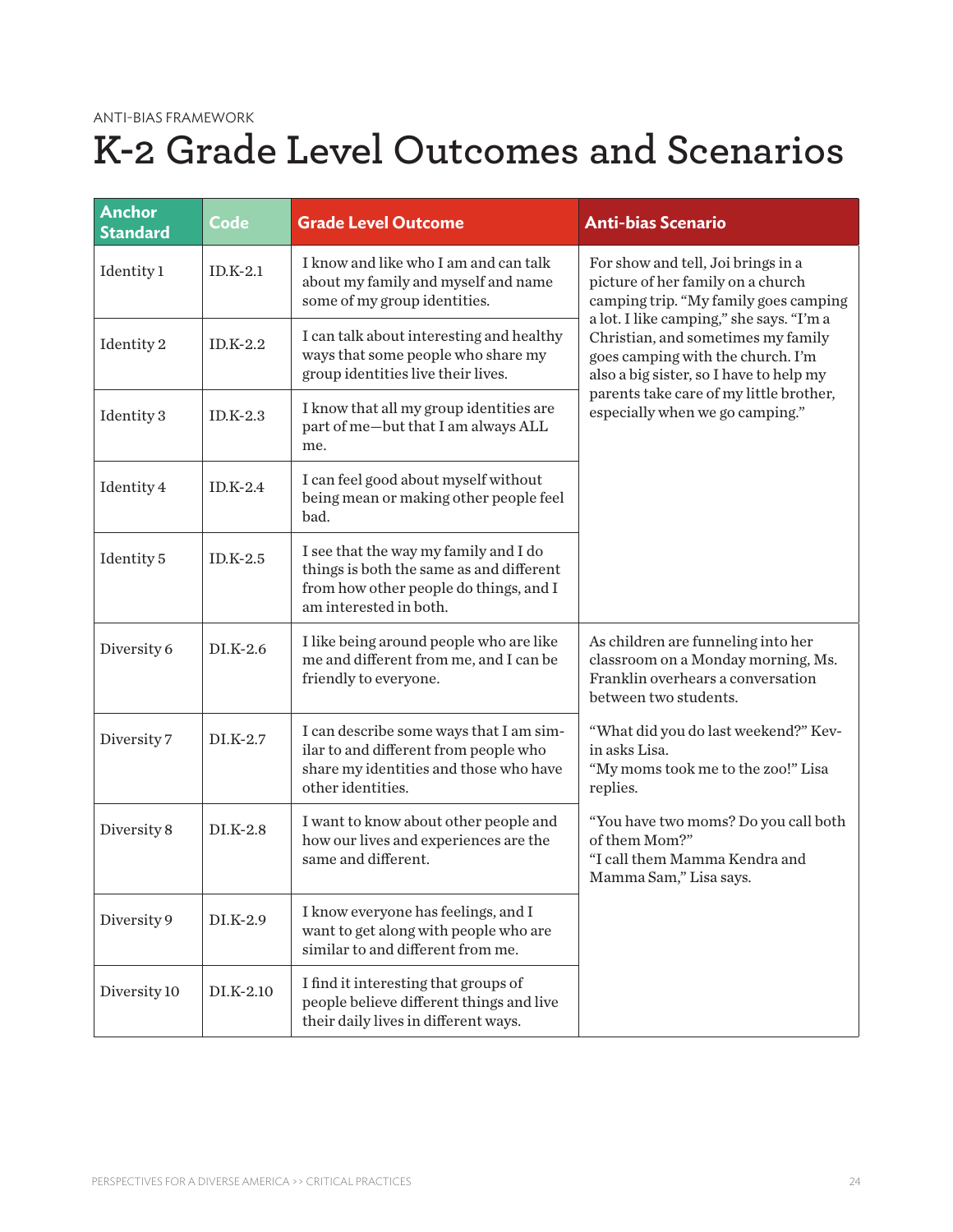| <b>Anchor</b><br><b>Standard</b> | Code        | <b>Grade Level Outcome</b>                                                                                                                                | <b>Anti-bias Scenario</b>                                                                                                                                                                                                                                                                                                                                                                                                                                                                                                                                                                                                                                     |
|----------------------------------|-------------|-----------------------------------------------------------------------------------------------------------------------------------------------------------|---------------------------------------------------------------------------------------------------------------------------------------------------------------------------------------------------------------------------------------------------------------------------------------------------------------------------------------------------------------------------------------------------------------------------------------------------------------------------------------------------------------------------------------------------------------------------------------------------------------------------------------------------------------|
| Justice 11                       | JU.K-2.11   | I know my friends have many identities,<br>but they are always still just themselves.                                                                     | Shawna timidly approaches her<br>teacher, Mr. Bradley, after school.<br>She explains that her uncle, who                                                                                                                                                                                                                                                                                                                                                                                                                                                                                                                                                      |
| Justice 12                       | JU.K-2.12   | I know when people are treated<br>unfairly.                                                                                                               | picks her up from school, frequently<br>says negative things about black<br>people, and it has been making her                                                                                                                                                                                                                                                                                                                                                                                                                                                                                                                                                |
| Justice 13                       | JU.K-2.13   | I know some true stories about how<br>people have been treated badly because<br>of their group identities, and I don't like<br>it.                        | feel uncomfortable. "He says that I<br>shouldn't be friends with Renee and<br>Jeffrey anymore because they're<br>black," Shawna says, "but I love all my<br>friends!" Mr. Bradley tells Shawna that<br>he's proud of her and is sorry that she<br>has to deal with something so difficult.<br>He knows that Shawna's parents would<br>never approve of the way her uncle is<br>talking and promises to call them that<br>evening to discuss the situation.                                                                                                                                                                                                    |
| Justice 14                       | JU.K-2.14   | I know that life is easier for some<br>people and harder for others and the<br>reasons for that are not always fair.                                      |                                                                                                                                                                                                                                                                                                                                                                                                                                                                                                                                                                                                                                                               |
| Justice 15                       | JU.K-2.15   | I know about people who helped stop<br>unfairness and worked to make life<br>better for many people.                                                      |                                                                                                                                                                                                                                                                                                                                                                                                                                                                                                                                                                                                                                                               |
| Action 16                        | $AC.K-2.16$ | I care about those who are treated<br>unfairly.                                                                                                           | At recess, Joe notices that Stephen has<br>chosen to play with a baby doll. Joe<br>snatches the doll away from Stephen,<br>saying, "Dolls are for girls, not boys."<br>Anne notices the incident from across<br>the room and decides to intervene.<br>"Don't be mean to Stephen. It's OK<br>that he likes different things than you<br>or the other boys. How would you feel<br>if someone told you that you couldn't<br>play with your favorite truck?"<br>Their teacher, Mrs. Johnson, has<br>taken notice of the situation. "Anne is<br>exactly right," she says. "As long as no<br>one is being hurt, you shouldn't judge<br>someone for what they like." |
| Action 17                        | $AC.K-2.17$ | I can and will do something when I see<br>unfairness-this includes telling an<br>adult.                                                                   |                                                                                                                                                                                                                                                                                                                                                                                                                                                                                                                                                                                                                                                               |
| Action 18                        | $AC.K-2.18$ | I will say something or tell an adult if<br>someone is being hurtful, and will do<br>my part to be kind even if I don't like<br>something they say or do. |                                                                                                                                                                                                                                                                                                                                                                                                                                                                                                                                                                                                                                                               |
| Action 19                        | $AC.K-2.19$ | I will speak up or do something if peo-<br>ple are being unfair, even if my friends<br>do not.                                                            |                                                                                                                                                                                                                                                                                                                                                                                                                                                                                                                                                                                                                                                               |
| Action 20                        | $AC.K-2.20$ | I will join with classmates to make our<br>classroom fair for everyone.                                                                                   |                                                                                                                                                                                                                                                                                                                                                                                                                                                                                                                                                                                                                                                               |

### K-2 Grade Level Outcomes and Scenarios (cont'd)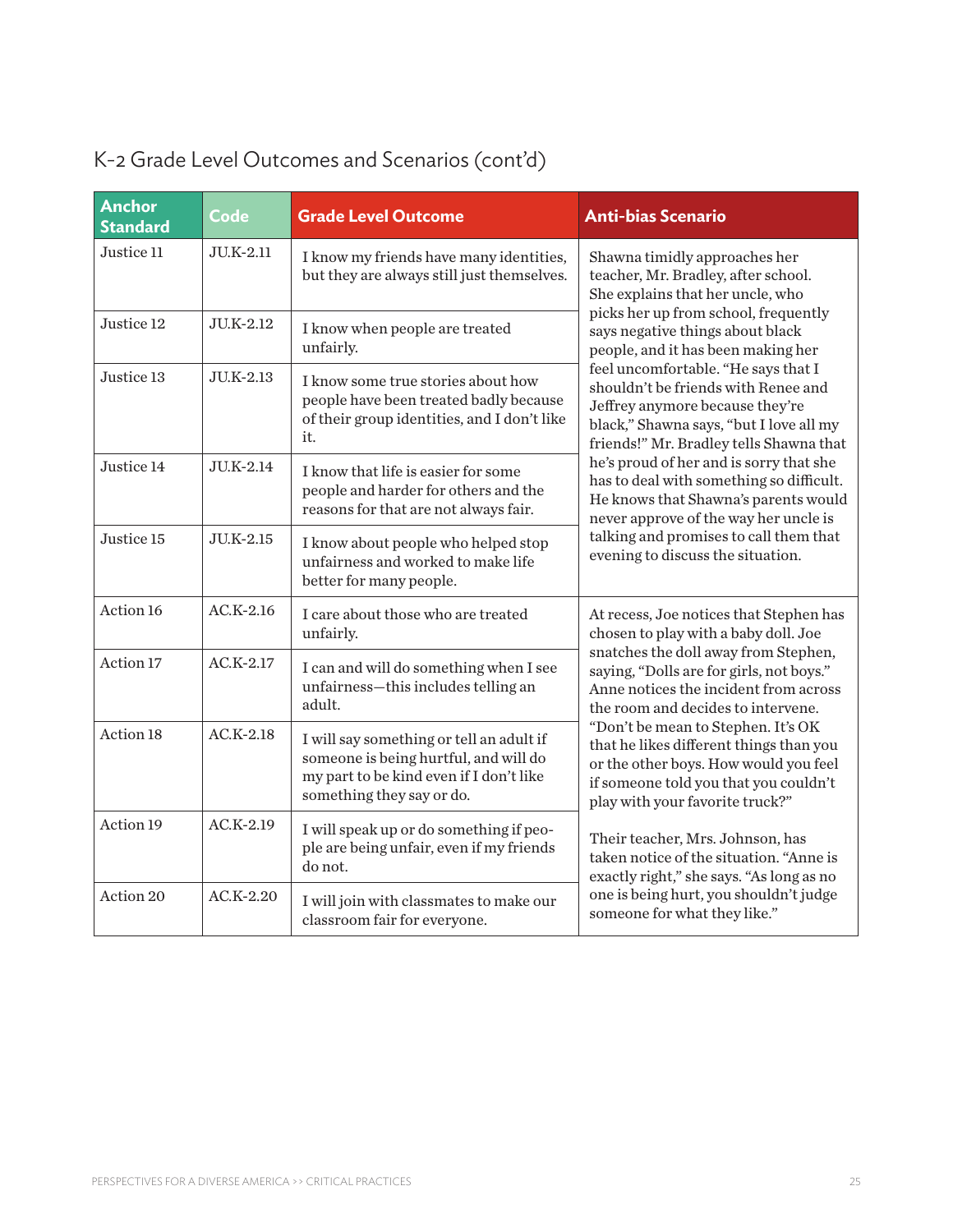# **3-5 Grade Level Outcomes and Scenarios**

| <b>Anchor</b><br><b>Standard</b> | Code       | <b>Grade Level Outcome</b>                                                                                                                                                                    | <b>Anti-bias Scenario</b>                                                                                                                                                                                                                                                                                                                                                                                                                                                                                                                                                                                                                   |
|----------------------------------|------------|-----------------------------------------------------------------------------------------------------------------------------------------------------------------------------------------------|---------------------------------------------------------------------------------------------------------------------------------------------------------------------------------------------------------------------------------------------------------------------------------------------------------------------------------------------------------------------------------------------------------------------------------------------------------------------------------------------------------------------------------------------------------------------------------------------------------------------------------------------|
| Identity 1                       | $ID.3-5.1$ | I know and like who I am and can<br>talk about my family and myself and<br>describe our various group identities.                                                                             | Omar's mother is serving as a<br>chaperone on her son's field trip. On<br>the bus ride, the teacher, Ms. Robin,<br>overhears a conversation between<br>Omar and Peter. "What is your mother<br>wearing on her head?" Peter asks.<br>"It's called a hijab," Omar replies.<br>"Many Muslim women wear them."<br>"Why does she wear it?"<br>"Our religion teaches us that the hijab<br>is a way of being humble and modest.<br>Muslim women wear it to show they<br>love God."                                                                                                                                                                 |
| Identity 2                       | $ID.3-5.2$ | I know about my family history and<br>culture and about current and past con-<br>tributions of people in my main identity<br>groups.                                                          |                                                                                                                                                                                                                                                                                                                                                                                                                                                                                                                                                                                                                                             |
| Identity 3                       | $ID.3-5.3$ | I know that all my group identities are<br>part of who I am, but none of them fully<br>describes me and this is true for other<br>people too.                                                 |                                                                                                                                                                                                                                                                                                                                                                                                                                                                                                                                                                                                                                             |
| Identity 4                       | $ID.3-5.4$ | I can feel good about my identity<br>without making someone else feel badly<br>about who they are.                                                                                            |                                                                                                                                                                                                                                                                                                                                                                                                                                                                                                                                                                                                                                             |
| Identity 5                       | $ID.3-5.5$ | I know my family and I do things the<br>same as and different from other people<br>and groups, and I know how to use what<br>I learn from home, school and other<br>places that matter to me. |                                                                                                                                                                                                                                                                                                                                                                                                                                                                                                                                                                                                                                             |
| Diversity 6                      | DI.3-5.6   | I like knowing people who are like me<br>and different from me, and I treat each<br>person with respect.                                                                                      | Ms. Ramirez has divided her class into<br>small groups for a mapping activity.<br>As the students are gathering to begin<br>work, she overhears one student,<br>Joao, tell the others that he doesn't<br>want Jonah, a classmate who uses<br>a wheelchair, in his group. Just as<br>Ms. Ramirez is about to intervene<br>and facilitate a discussion with Joao<br>and the rest of the group, she hears<br>another student say, "Joao, Jonah<br>has a lot to share with our group. It's<br>important for us to all work together.<br>You shouldn't think that his physical<br>disability makes him a less important<br>member of our group." |
| Diversity 7                      | DI.3-5.7   | I have accurate, respectful words to de-<br>scribe how I am similar to and different<br>from people who share my identities<br>and those who have other identities.                           |                                                                                                                                                                                                                                                                                                                                                                                                                                                                                                                                                                                                                                             |
| Diversity 8                      | DI.3-5.8   | I want to know more about other peo-<br>ple's lives and experiences, and I know<br>how to ask questions respectfully and<br>listen carefully and non-judgmentally.                            |                                                                                                                                                                                                                                                                                                                                                                                                                                                                                                                                                                                                                                             |
| Diversity 9                      | DI.3-5.9   | I feel connected to other people and<br>know how to talk, work and play with<br>others even when we are different or<br>when we disagree.                                                     |                                                                                                                                                                                                                                                                                                                                                                                                                                                                                                                                                                                                                                             |
| Diversity 10                     | DI.3-5.10  | I know that the way groups of people<br>are treated today, and the way they have<br>been treated in the past, is a part of what<br>makes them who they are.                                   |                                                                                                                                                                                                                                                                                                                                                                                                                                                                                                                                                                                                                                             |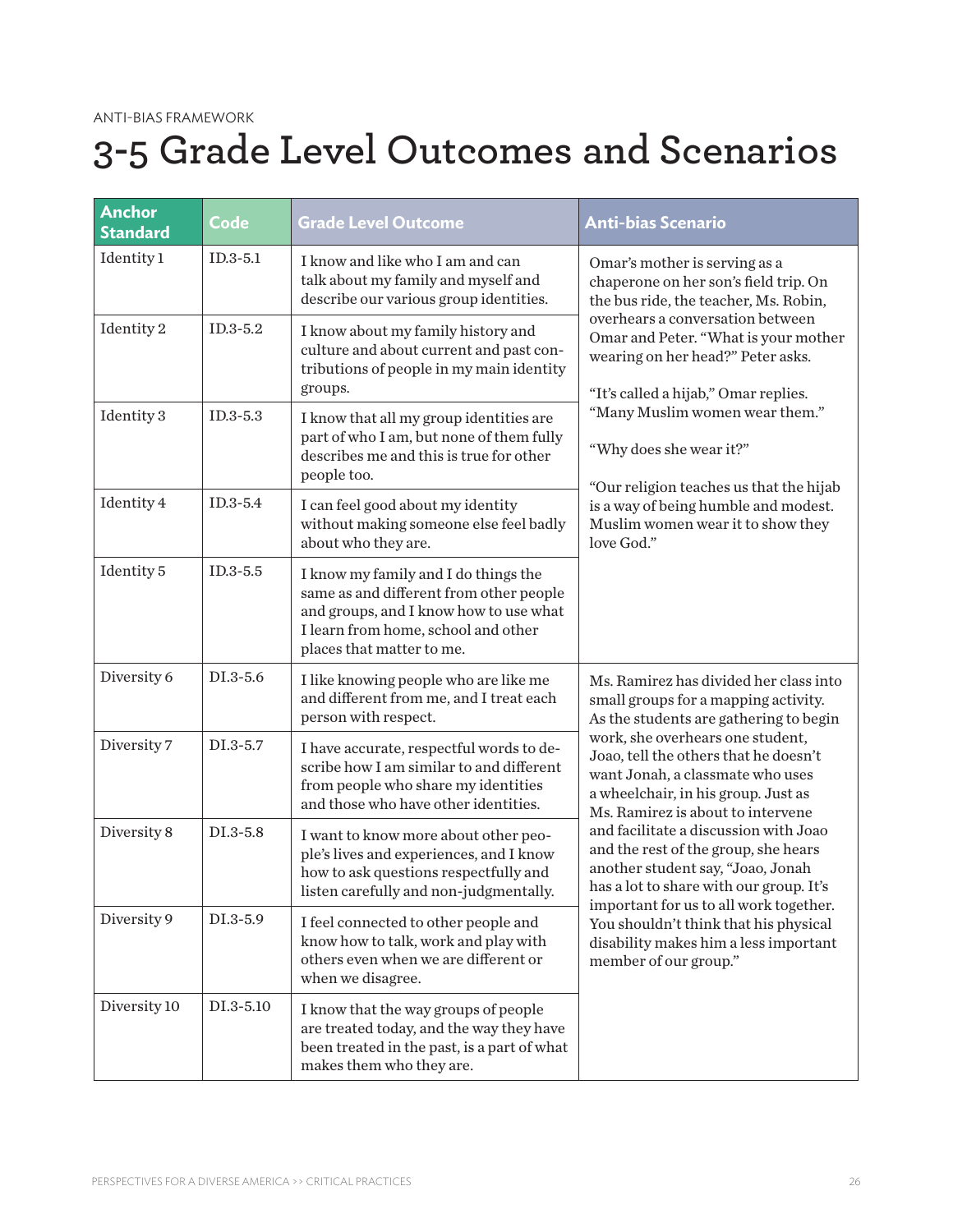| <b>Anchor</b><br><b>Standard</b> | Code          | <b>Grade Level Outcome</b>                                                                                                                                                | <b>Anti-bias Scenario</b>                                                                                                                                                                                                                                                                                                                                                                                                                                                                                                                                                                                                                                               |
|----------------------------------|---------------|---------------------------------------------------------------------------------------------------------------------------------------------------------------------------|-------------------------------------------------------------------------------------------------------------------------------------------------------------------------------------------------------------------------------------------------------------------------------------------------------------------------------------------------------------------------------------------------------------------------------------------------------------------------------------------------------------------------------------------------------------------------------------------------------------------------------------------------------------------------|
| Justice 11                       | JU.3-5.11     | I try and get to know people as<br>individuals because I know it is unfair<br>to think all people in a shared identity<br>group are the same.                             | A class is discussing César Chávez<br>and the American labor movement.<br>Kelly mentions seeing on TV that<br>most of the clothes sold in the United<br>States are made in other countries<br>where workers aren't protected the<br>way U.S. laborers are. She notes that<br>even though worker conditions have<br>improved in the United States, it<br>doesn't mean that we should ignore<br>injustice elsewhere. She and several<br>other students are inspired to go<br>home and talk to their parents about<br>purchasing clothes from companies<br>that practice ethical manufacturing.<br>They also plan to set up a clothes swap<br>to help reduce wastefulness. |
| Justice 12                       | JU.3-5.12     | I know when people are treated<br>unfairly, and I can give examples of<br>prejudice words, pictures and rules.                                                            |                                                                                                                                                                                                                                                                                                                                                                                                                                                                                                                                                                                                                                                                         |
| Justice 13                       | JU.3-5.13     | I know that words, behaviors, rules and<br>laws that treat people unfairly based on<br>their group identities cause real harm.                                            |                                                                                                                                                                                                                                                                                                                                                                                                                                                                                                                                                                                                                                                                         |
| Justice 14                       | JU.3-5.14     | I know that life is easier for some peo-<br>ple and harder for others based on who<br>they are and where they were born.                                                  |                                                                                                                                                                                                                                                                                                                                                                                                                                                                                                                                                                                                                                                                         |
| Justice 15                       | JU.3-5.15     | I know about the actions of people and<br>groups who have worked throughout<br>history to bring more justice and<br>fairness to the world.                                |                                                                                                                                                                                                                                                                                                                                                                                                                                                                                                                                                                                                                                                                         |
| Action 16                        | $AC.3 - 5.16$ | I pay attention to how people (includ-<br>ing myself) are treated, and I try to<br>treat others how I like to be treated.                                                 | Jessica notices that one of her<br>classmates, Jeremy, always sits alone<br>at lunch. She asks her friend Samantha<br>if she knows why. "He's gross!"<br>Samantha replies. "His family is super<br>poor, and he's always coughing."<br>"You shouldn't be so mean to him,<br>Sam," Jennifer responds. "You don't<br>know what his life is like. It's not fair<br>to exclude someone because his family<br>doesn't have as much money."<br>"Maybe you're right. I'm sure it makes<br>him feel terrible," says Samantha. "I<br>have math class with him. I can try to<br>get to know him better."                                                                          |
| Action 17                        | $AC.3 - 5.17$ | I know it's important for me to stand up<br>for myself and for others, and I know<br>how to get help if I need ideas on how to<br>do this.                                |                                                                                                                                                                                                                                                                                                                                                                                                                                                                                                                                                                                                                                                                         |
| Action 18                        | $AC.3 - 5.18$ | I know some ways to interfere if<br>someone is being hurtful or unfair, and<br>will do my part to show respect even<br>if I disagree with someone's words or<br>behavior. |                                                                                                                                                                                                                                                                                                                                                                                                                                                                                                                                                                                                                                                                         |
| Action 19                        | $AC.3 - 5.19$ | I will speak up or do something when I<br>see unfairness, and I will not let others<br>convince me to go along with injustice.                                            |                                                                                                                                                                                                                                                                                                                                                                                                                                                                                                                                                                                                                                                                         |
| Action 20                        | AC.3-5.20     | I will work with my friends and family<br>to make our school and community fair<br>for everyone, and we will work hard and<br>cooperate in order to achieve our goals.    |                                                                                                                                                                                                                                                                                                                                                                                                                                                                                                                                                                                                                                                                         |

### 3-5 Grade Level Outcomes and Scenarios (Cont'd)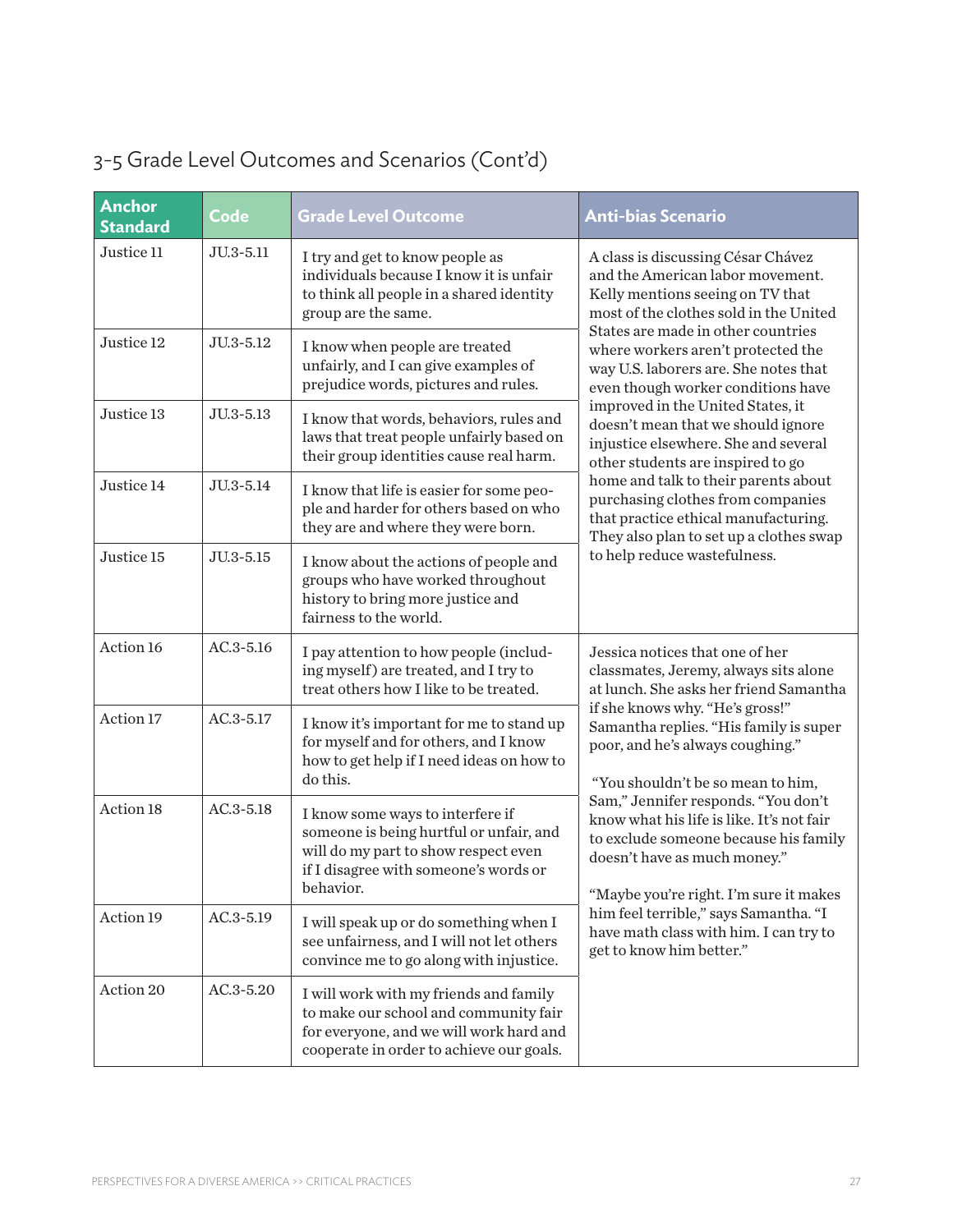# **6-8 Grade Level Outcomes and Scenarios**

| <b>Anchor</b><br><b>Standard</b> | Code       | <b>Grade Level Outcome</b>                                                                                                                                                             | <b>Anti-bias Scenario</b>                                                                                                                                                                                                                                                                                                                                                                                                                                                                                                                                                                                                                                                          |
|----------------------------------|------------|----------------------------------------------------------------------------------------------------------------------------------------------------------------------------------------|------------------------------------------------------------------------------------------------------------------------------------------------------------------------------------------------------------------------------------------------------------------------------------------------------------------------------------------------------------------------------------------------------------------------------------------------------------------------------------------------------------------------------------------------------------------------------------------------------------------------------------------------------------------------------------|
| Identity 1                       | $ID.6-8.1$ | I know and like who I am and can comfort-<br>ably talk about my family and myself and<br>describe our various group identities.                                                        | Patrick is being raised in a traditional<br>Christian home. This year in Mr.<br>Sanderson's social studies class, he<br>has been learning about the world's<br>different beliefs systems. Patrick<br>enjoys the company of friends from<br>different religions and is interested in<br>their beliefs and practices. Though he<br>remains devout, he wonders if being<br>curious makes him a bad Christian.<br>Patrick talks to his Sunday school<br>teacher Mrs. Patterson who assures<br>him that he can be Christian and<br>befriend and learn from people of<br>different religions as well. In fact, her<br>best friend of thirty years is a Jewish<br>woman she grew up with! |
| Identity 2                       | ID.6-8.2   | I know about my family history and culture<br>and how I am connected to the collective<br>history and culture of other people in my<br>identity groups.                                |                                                                                                                                                                                                                                                                                                                                                                                                                                                                                                                                                                                                                                                                                    |
| Identity 3                       | ID.6-8.3   | I know that overlapping identities combine<br>to make me who I am and that none of my<br>group identities on their own fully defines<br>me or any other person.                        |                                                                                                                                                                                                                                                                                                                                                                                                                                                                                                                                                                                                                                                                                    |
| Identity 4                       | ID.6-8.4   | I feel good about my many identities and<br>know they don't make me better than peo-<br>ple with other identities.                                                                     |                                                                                                                                                                                                                                                                                                                                                                                                                                                                                                                                                                                                                                                                                    |
| Identity 5                       | ID.6-8.5   | I know there are similarities and<br>differences between my home culture<br>and the other environments and cultures<br>I encounter, and I can be myself in a<br>diversity of settings. |                                                                                                                                                                                                                                                                                                                                                                                                                                                                                                                                                                                                                                                                                    |
| Diversity 6                      | DI.6-8.6   | I interact with people who are similar to<br>and different from me, and I show respect<br>to all people.                                                                               | Darius tells Melissa that he thinks he<br>might be gay. Melissa is taken aback.<br>She and Darius have been close friends<br>for many years. No one in Melissa's<br>circle identifies as LGBT, and she feels<br>that her family would not approve.<br>After gathering her thoughts, she hugs<br>Darius and tells him she wants him<br>to know he can be himself with her.<br>She just wants him to be happy with<br>himself. Because neither knows much<br>about what it means to be gay, Melissa<br>accompanies Darius to see their<br>history teacher, Mr. Gilbert, who has a<br>safe zone sticker on his door.                                                                  |
| Diversity 7                      | DI.6-8.7   | I can accurately and respectfully describe<br>ways that people (including myself) are<br>similar to and different from each other<br>and others in their identity groups.              |                                                                                                                                                                                                                                                                                                                                                                                                                                                                                                                                                                                                                                                                                    |
| Diversity 8                      | DI.6-8.8   | I am curious and want to know more<br>about other people's histories and<br>lived experiences, and I ask questions<br>respectfully and listen carefully and non-<br>judgmentally.      |                                                                                                                                                                                                                                                                                                                                                                                                                                                                                                                                                                                                                                                                                    |
| Diversity 9                      | DI.6-8.9   | I know I am connected to other people<br>and can relate to them even when we are<br>different or when we disagree.                                                                     |                                                                                                                                                                                                                                                                                                                                                                                                                                                                                                                                                                                                                                                                                    |
| Diversity 10                     | DI.6-8.10  | I can explain how the way groups of people<br>are treated today, and the way they have<br>been treated in the past, shapes their group<br>identity and culture.                        |                                                                                                                                                                                                                                                                                                                                                                                                                                                                                                                                                                                                                                                                                    |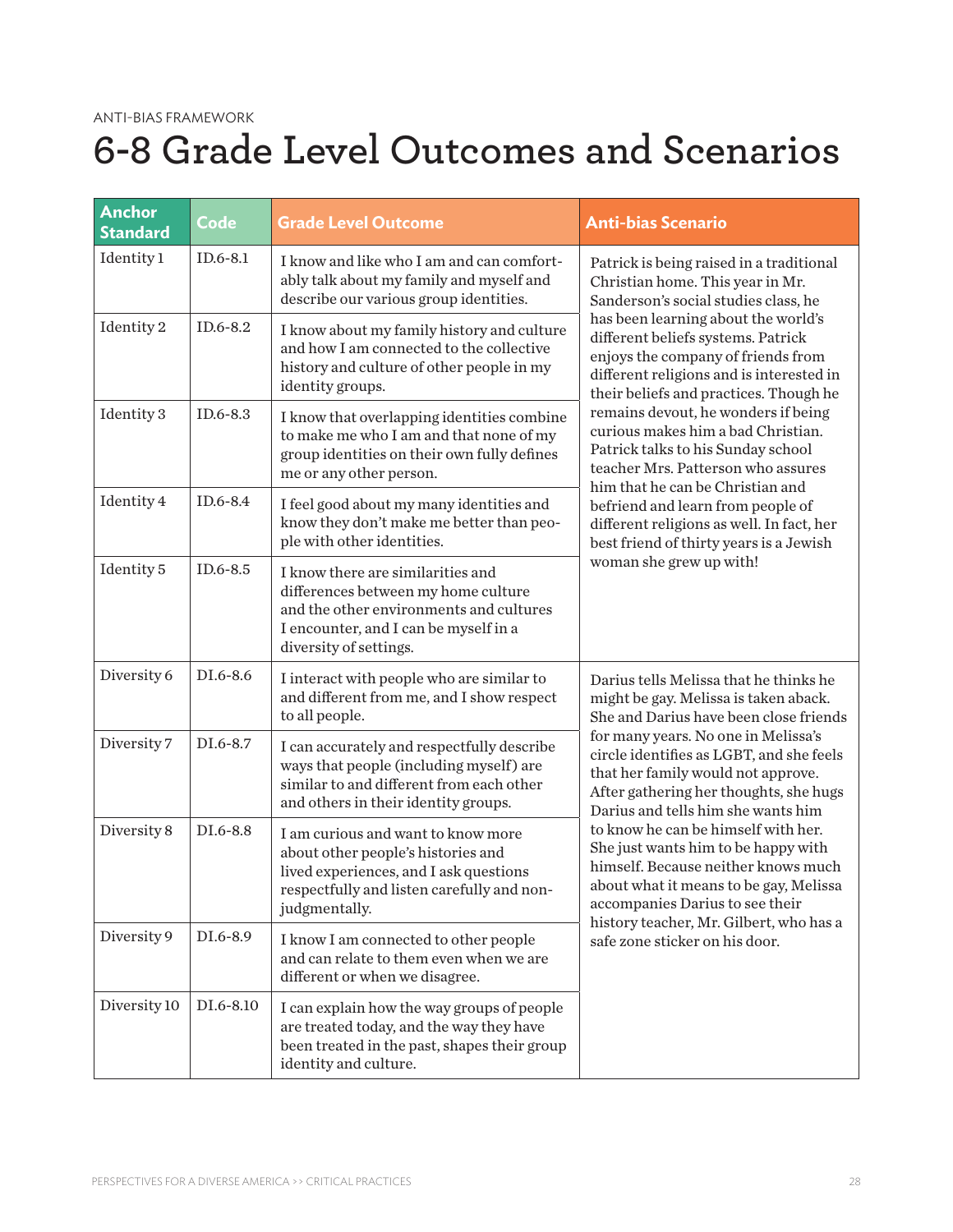| <b>Anchor</b><br><b>Standard</b> | Code          | <b>Grade Level Outcome</b>                                                                                                                                                           | <b>Anti-bias Scenario</b>                                                                                                                                                                                                                                                                                                                                                                                                                                                                                                                                                                  |  |
|----------------------------------|---------------|--------------------------------------------------------------------------------------------------------------------------------------------------------------------------------------|--------------------------------------------------------------------------------------------------------------------------------------------------------------------------------------------------------------------------------------------------------------------------------------------------------------------------------------------------------------------------------------------------------------------------------------------------------------------------------------------------------------------------------------------------------------------------------------------|--|
| Justice 11                       | JU.6-8.11     | I relate to people as individuals and<br>not representatives of groups, and I<br>can name some common stereotypes I<br>observe people using.                                         | While Mrs. Douglas' class is discussing<br>immigration, some of the students start<br>talking negatively about a Latino student<br>in another class, accusing his family of im-                                                                                                                                                                                                                                                                                                                                                                                                            |  |
| Justice 12                       | JU.6-8.12     | I can recognize and describe unfairness<br>and injustice in many forms including<br>attitudes, speech, behaviors, practices<br>and laws.                                             | migrating illegally. Julian speaks up, telling<br>his classmates that it's not appropriate to<br>use stereotypes and spread rumors about<br>others. Julian tells them that the student's<br>family immigrated because they believe in                                                                                                                                                                                                                                                                                                                                                      |  |
| Justice 13                       | JU.6-8.13     | I am aware that biased words and be-<br>haviors and unjust practices, laws and<br>institutions limit the rights and free-<br>doms of people based on their identity<br>groups.       | American ideals and feel that the United<br>States offers more opportunities. He urges<br>his classmates to respect their decision<br>and says that the family's status is none of<br>their business. "Life must be hard enough<br>moving to a strange new country," he says.<br>"Don't make it harder for him by saying<br>that he doesn't belong." Mrs. Douglas<br>affirms Julian's sentiments and asks her<br>class to think about how this discussion<br>relates to the historical distrust and unfair<br>treatment of other immigrant groups, such<br>as those from Ireland or China. |  |
| Justice 14                       | JU.6-8.14     | I know that all people (including<br>myself) have certain advantages and<br>disadvantages in society based on who<br>they are and where they were born.                              |                                                                                                                                                                                                                                                                                                                                                                                                                                                                                                                                                                                            |  |
| Justice 15                       | JU.6-8.15     | I know about some of the people,<br>groups and events in social justice<br>history and about the beliefs and ideas<br>that influenced them.                                          |                                                                                                                                                                                                                                                                                                                                                                                                                                                                                                                                                                                            |  |
| Action 16                        | $AC.6 - 8.16$ | I am concerned about how people<br>(including myself) are treated and feel<br>for people when they are excluded or<br>mistreated because of their identities.                        | During gym class, Jenny's friends are<br>making fun of a girl in their class for being<br>fat. Jenny speaks up to tell her friends how<br>harmful such speech can be. She calmly<br>explains to them that a person's weight<br>is determined by a lot of different factors<br>and that weight is not necessarily a sign<br>of good or bad health. She also explains<br>that shaming people for their weight is<br>ineffective at helping them lose weight and<br>just makes them feel bad about themselves.                                                                                |  |
| Action 17                        | AC.6-8.17     | I know how to stand up for myself and<br>for others when faced with exclusion,<br>prejudice and injustice.                                                                           |                                                                                                                                                                                                                                                                                                                                                                                                                                                                                                                                                                                            |  |
| Action 18                        | AC.6-8.18     | I can respectfully tell someone when<br>his or her words or actions are biased<br>or hurtful.                                                                                        |                                                                                                                                                                                                                                                                                                                                                                                                                                                                                                                                                                                            |  |
| Action 19                        | AC.6-8.19     | I will speak up or take action when I see<br>unfairness, even if those around me do<br>not, and I will not let others convince<br>me to go along with injustice.                     |                                                                                                                                                                                                                                                                                                                                                                                                                                                                                                                                                                                            |  |
| Action 20                        | AC.6-8.20     | I will work with friends, family and<br>community members to make our<br>world fairer for everyone, and we will<br>plan and coordinate our actions in<br>order to achieve our goals. |                                                                                                                                                                                                                                                                                                                                                                                                                                                                                                                                                                                            |  |

## 6-8 Grade Level Outcomes and Scenarios (Cont'd)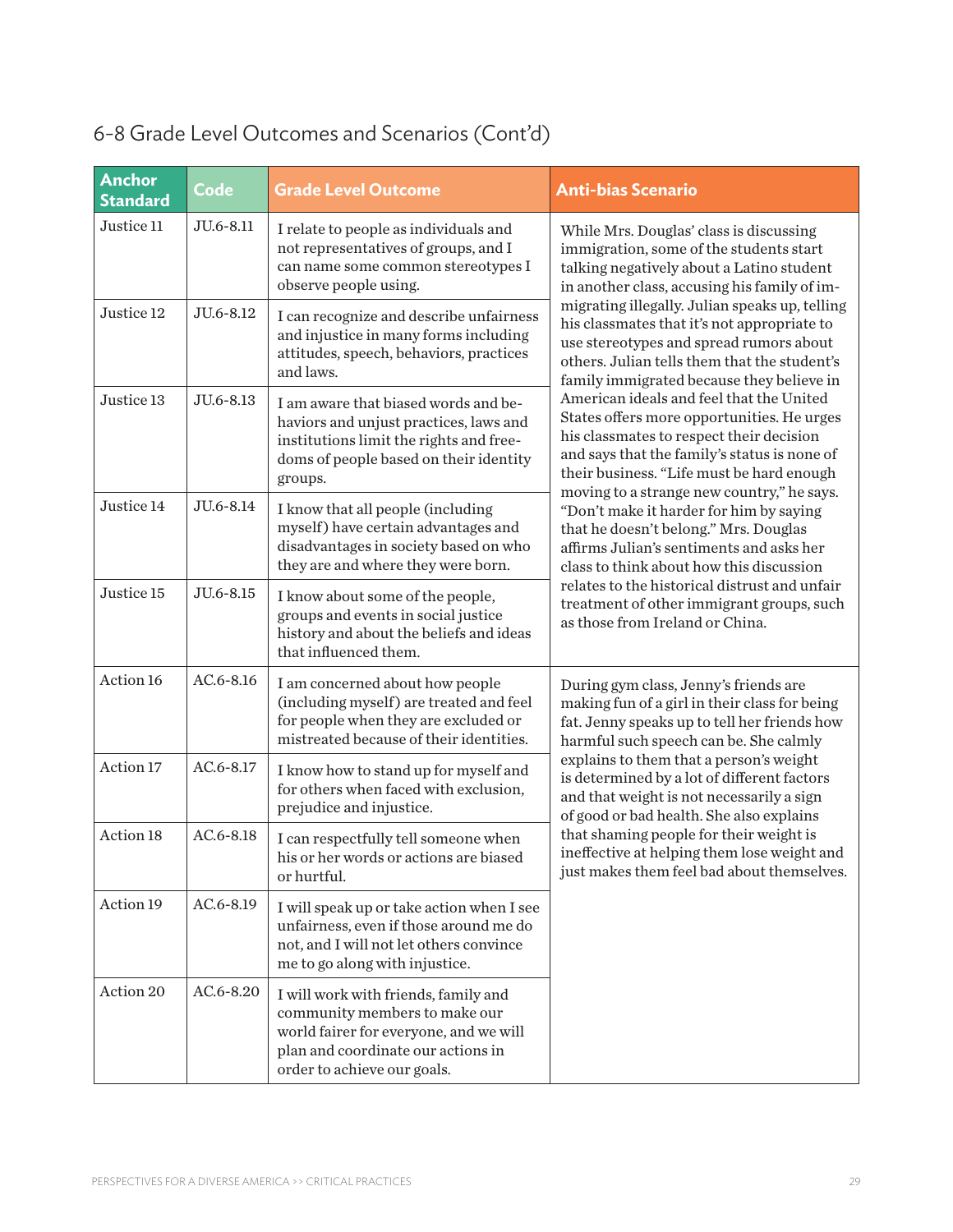## **9-12 Grade Level Outcomes and Scenarios**

| <b>Anchor</b><br><b>Standard</b> | Code       | <b>Grade Level Outcome</b>                                                                                                                                                                              | <b>Anti-bias Scenario</b>                                                                                                                                                                                                                                                                                                                                                                                                                                                                                                                                                                                                                                                                                                                                                                                                                                                             |
|----------------------------------|------------|---------------------------------------------------------------------------------------------------------------------------------------------------------------------------------------------------------|---------------------------------------------------------------------------------------------------------------------------------------------------------------------------------------------------------------------------------------------------------------------------------------------------------------------------------------------------------------------------------------------------------------------------------------------------------------------------------------------------------------------------------------------------------------------------------------------------------------------------------------------------------------------------------------------------------------------------------------------------------------------------------------------------------------------------------------------------------------------------------------|
| Identity 1                       | ID.9-12.1  | I have a positive view of myself, including an<br>awareness of and comfort with my membership<br>in multiple groups in society.                                                                         | As part of a class project,<br>Rebecca completes the following<br>personal mission statement: "I                                                                                                                                                                                                                                                                                                                                                                                                                                                                                                                                                                                                                                                                                                                                                                                      |
| Identity 2                       | ID.9-12.2  | I know my family history and cultural back-<br>ground and can describe how my own identity<br>is informed and shaped by my membership in<br>multiple identity groups.                                   | am more than one identity. I will<br>celebrate all of my in-group and<br>out-group identities and work<br>to understand how they overlap<br>to make up who I am as an                                                                                                                                                                                                                                                                                                                                                                                                                                                                                                                                                                                                                                                                                                                 |
| Identity 3                       | ID.9-12.3  | I know that all my group identities and the<br>intersection of those identities create unique<br>aspects of who I am and that this is true for<br>other people too.                                     | individual. I will not allow others<br>to put me into boxes." Rebecca<br>explains to her peers in small-<br>group discussion that being a<br>student, sister, female, Latina,<br>Spanish speaker and dancer are<br>all interconnected and equally<br>important. She displays her<br>personal mission statement on<br>the outside of her class binder.<br>Sheri is a student ambassador,<br>welcoming new students and<br>showing them around the<br>school. She mentions to one new<br>student, Kyle, that she helped<br>found the school's Gay-Straight<br>Alliance (GSA). Kyle tells her<br>that he is actually transgender<br>and changed schools after<br>beginning transition. Sheri tells<br>him that she will be discreet<br>and assures him that the<br>administration is welcoming.<br>Kyle recounts this story fondly at<br>a later meeting with the school's<br>counselor. |
| Identity 4                       | ID.9-12.4  | I express pride and confidence in my identity<br>without perceiving or treating anyone else as<br>inferior.                                                                                             |                                                                                                                                                                                                                                                                                                                                                                                                                                                                                                                                                                                                                                                                                                                                                                                                                                                                                       |
| Identity 5                       | ID.9-12.5  | I recognize traits of the dominant culture, my<br>home culture and other cultures, and I am<br>conscious of how I express my identity as I<br>move between those spaces.                                |                                                                                                                                                                                                                                                                                                                                                                                                                                                                                                                                                                                                                                                                                                                                                                                                                                                                                       |
| Diversity 6                      | DI.9-12.6  | I interact comfortably and respectfully with all<br>people, whether they are similar to or different<br>from me.                                                                                        |                                                                                                                                                                                                                                                                                                                                                                                                                                                                                                                                                                                                                                                                                                                                                                                                                                                                                       |
| Diversity 7                      | DI.9-12.7  | I have the language and knowledge to accurately<br>and respectfully describe how people (including<br>myself) are both similar to and different from<br>each other and others in their identity groups. |                                                                                                                                                                                                                                                                                                                                                                                                                                                                                                                                                                                                                                                                                                                                                                                                                                                                                       |
| Diversity 8                      | DI.9-12.8  | I respectfully express curiosity about the histo-<br>ry and lived experiences of others and exchange<br>ideas and beliefs in an open-minded way.                                                        |                                                                                                                                                                                                                                                                                                                                                                                                                                                                                                                                                                                                                                                                                                                                                                                                                                                                                       |
| Diversity 9                      | DI.9-12.9  | I relate to and build connections with other<br>people by showing them empathy, respect and<br>understanding, regardless of our similarities or<br>differences.                                         |                                                                                                                                                                                                                                                                                                                                                                                                                                                                                                                                                                                                                                                                                                                                                                                                                                                                                       |
| Diversity 10                     | DI.9-12.10 | I understand that diversity includes the impact<br>of unequal power relations on the development<br>of group identities and cultures.                                                                   |                                                                                                                                                                                                                                                                                                                                                                                                                                                                                                                                                                                                                                                                                                                                                                                                                                                                                       |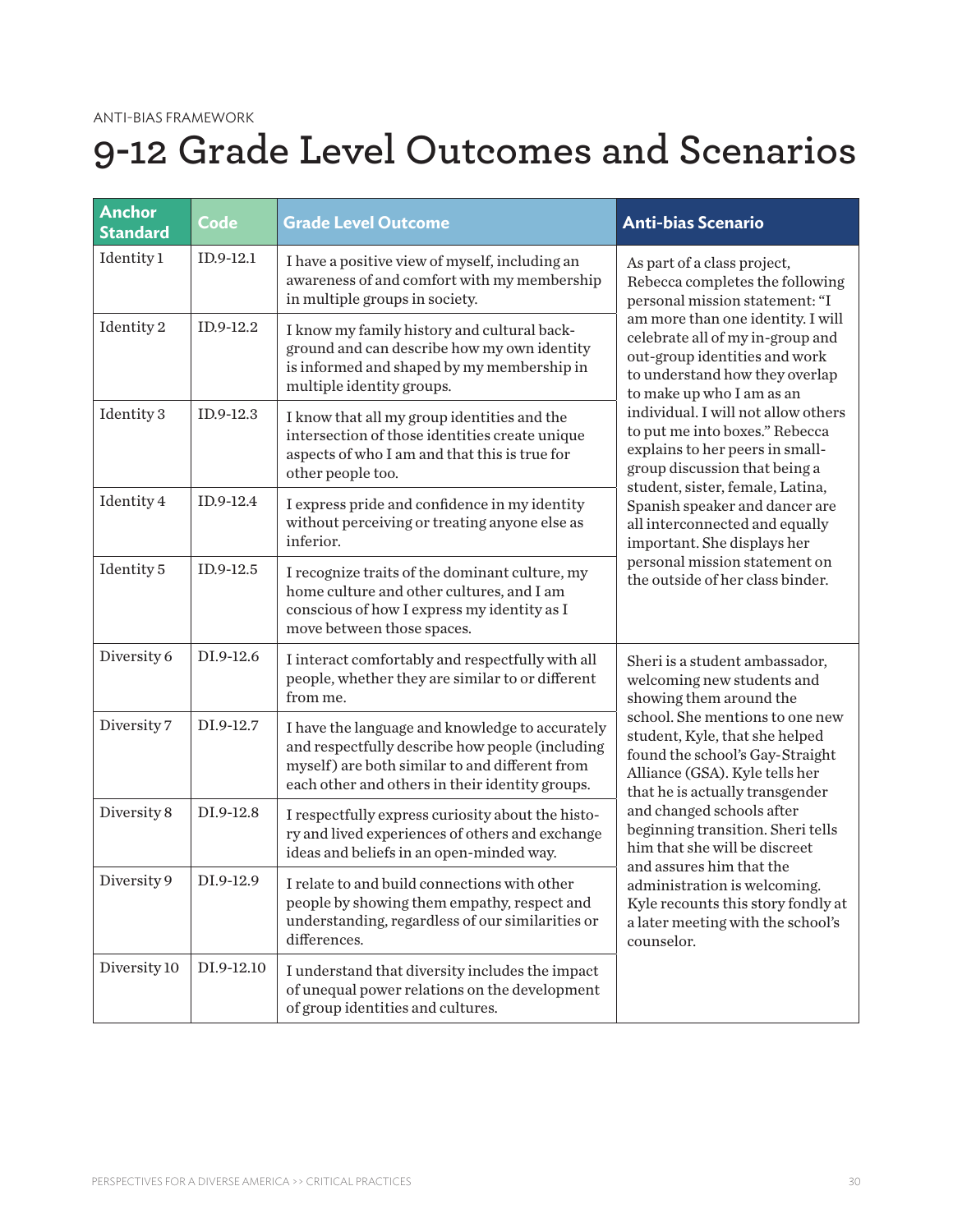| <b>Anchor</b><br><b>Standard</b> | Code       | <b>Grade Level Outcome</b>                                                                                                                                                                                                | <b>Anti-bias Scenario</b>                                                                                                                                                                                                                                                                                                                                                                                                                                                                                                                                                                                                                                                                                                                                                                                                                                                                                                       |
|----------------------------------|------------|---------------------------------------------------------------------------------------------------------------------------------------------------------------------------------------------------------------------------|---------------------------------------------------------------------------------------------------------------------------------------------------------------------------------------------------------------------------------------------------------------------------------------------------------------------------------------------------------------------------------------------------------------------------------------------------------------------------------------------------------------------------------------------------------------------------------------------------------------------------------------------------------------------------------------------------------------------------------------------------------------------------------------------------------------------------------------------------------------------------------------------------------------------------------|
| Justice 11                       | JU.9-12.11 | I relate to all people as individuals rather than<br>representatives of groups and can identify ste-<br>reotypes when I see or hear them.                                                                                 | Karen notices that many of her<br>school's facilities are not friendly<br>to those with disabilities.                                                                                                                                                                                                                                                                                                                                                                                                                                                                                                                                                                                                                                                                                                                                                                                                                           |
| Justice 12                       | JU.9-12.12 | I can recognize, describe and distinguish<br>unfairness and injustice at different levels of<br>society.                                                                                                                  | Many students have difficulty<br>navigating the school and are<br>often late to class as a result.<br>Karen decides to look into<br>building plans to determine if<br>any accommodations are present<br>for those in the community with<br>physical limitations. She forms<br>a focus group of students and<br>faculty to come up with effective<br>solutions to the situation.<br>Lee has grown weary of the<br>bullying he sees at his school<br>each day. He discusses his<br>concerns with classmates,<br>teachers and administrators<br>to develop a plan to combat<br>the situation. Together, they<br>plan Mix It Up at Lunch Day<br>to promote a greater sense of<br>cohesion among the diverse<br>student body. The day is used<br>to celebrate the launch of a new<br>diversity club, aimed at bringing<br>diverse students together and<br>combating baseless animosity<br>through ongoing intergroup<br>activities. |
| Justice 13                       | JU.9-12.13 | I can explain the short and long-term impact of<br>biased words and behaviors and unjust prac-<br>tices, laws and institutions that limit the rights<br>and freedoms of people based on their identity<br>groups.         |                                                                                                                                                                                                                                                                                                                                                                                                                                                                                                                                                                                                                                                                                                                                                                                                                                                                                                                                 |
| Justice 14                       | JU.9-12.14 | I am aware of the advantages and disadvantages<br>I have in society because of my membership in<br>different identity groups, and I know how this<br>has affected my life.                                                |                                                                                                                                                                                                                                                                                                                                                                                                                                                                                                                                                                                                                                                                                                                                                                                                                                                                                                                                 |
| Justice 15                       | JU.9-12.15 | I can identify key figures and groups, seminal<br>events and a variety of strategies and philoso-<br>phies that have influenced social justice action<br>and movements throughout history and today.                      |                                                                                                                                                                                                                                                                                                                                                                                                                                                                                                                                                                                                                                                                                                                                                                                                                                                                                                                                 |
| Action 16                        | AC.9-12.16 | I express empathy when people are excluded<br>or mistreated because of their identities and<br>concern when I personally experience bias.                                                                                 |                                                                                                                                                                                                                                                                                                                                                                                                                                                                                                                                                                                                                                                                                                                                                                                                                                                                                                                                 |
| Action 17                        | AC.9-12.17 | I take responsibility for standing up to exclu-<br>sion, prejudice and injustice.                                                                                                                                         |                                                                                                                                                                                                                                                                                                                                                                                                                                                                                                                                                                                                                                                                                                                                                                                                                                                                                                                                 |
| Action 18                        | AC.9-12.18 | I have the courage to speak up to people when<br>their words, actions or views are biased and<br>hurtful, and I will communicate with respect<br>even when we disagree.                                                   |                                                                                                                                                                                                                                                                                                                                                                                                                                                                                                                                                                                                                                                                                                                                                                                                                                                                                                                                 |
| Action 19                        | AC.9-12.19 | I stand up to exclusion, prejudice and discrim-<br>ination, even when it's not popular or easy or<br>when no one else does.                                                                                               |                                                                                                                                                                                                                                                                                                                                                                                                                                                                                                                                                                                                                                                                                                                                                                                                                                                                                                                                 |
| Action 20                        | AC.9-12.20 | I will join with diverse people to plan and<br>carry out collective action against exclusion,<br>prejudice and discrimination, and we will be<br>thoughtful and creative in our actions in order<br>to achieve our goals. |                                                                                                                                                                                                                                                                                                                                                                                                                                                                                                                                                                                                                                                                                                                                                                                                                                                                                                                                 |

### 9-12 Grade Level Outcomes and Scenarios (Cont'd)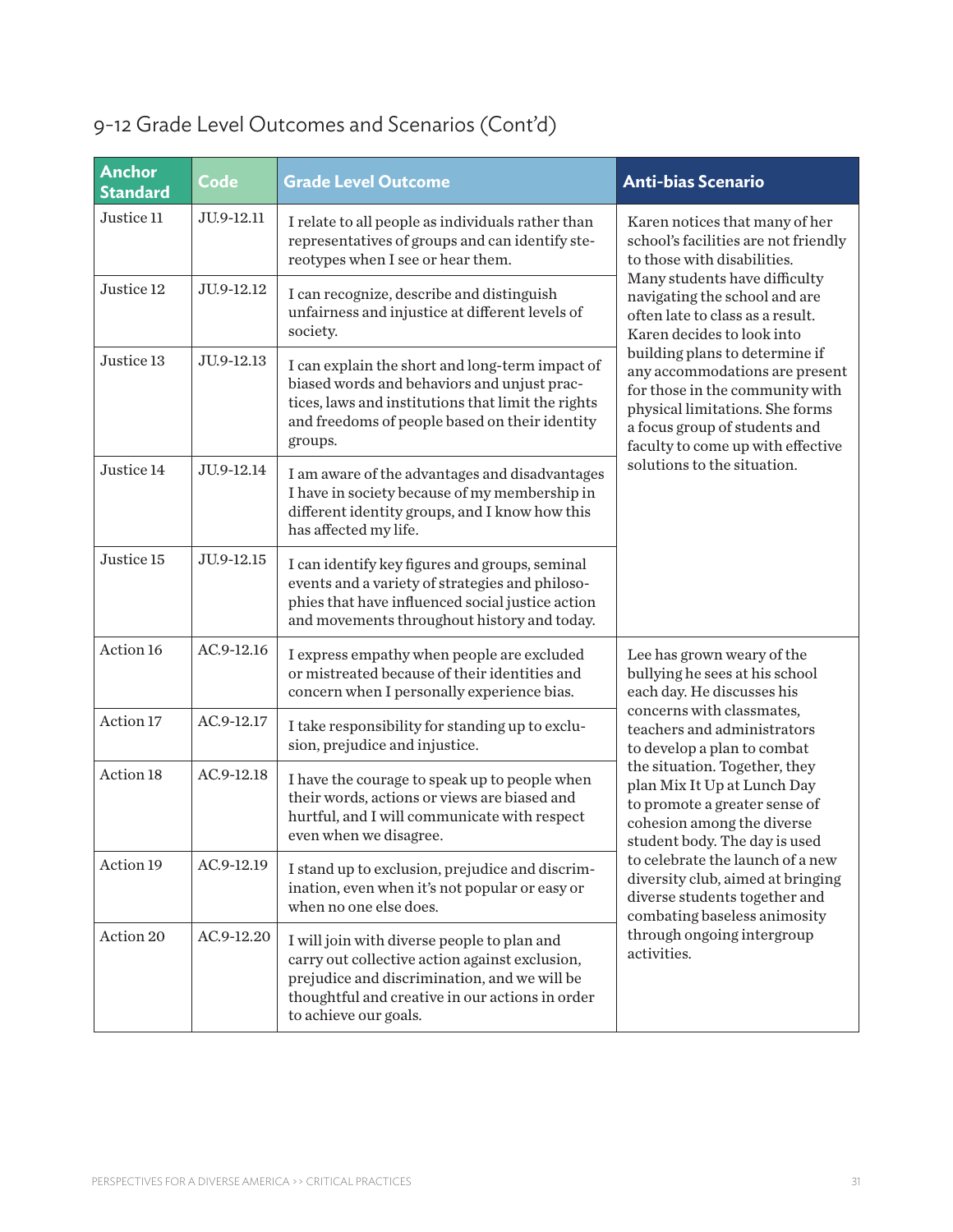## **Acknowledgments**

**Author** Amy Scharf **Project Manager** Emily Chiariello

## Teaching Tolerance

**Director** Maureen Costello **Teaching and Learning Senior Manager** Thom Ronk **Teaching and Learning Curriculum Specialists** Sara Wicht, Emily Chiariello **Managing Editor** Alice Pettway **Writers/Associate Editors** Adrienne van der Valk, Monita Bell **Program Associate** Michele Lee **Administrative Assistant** Victoria Williams **Research Fellow** Steffany Sorensen **Intern** Natalie Owen

### Design

**Director** Russell Estes **Designer** Sunny Paulk

### Production

**New Media Content Manager** Annah Kelley **Accounting Operations Manager** Regina Collins